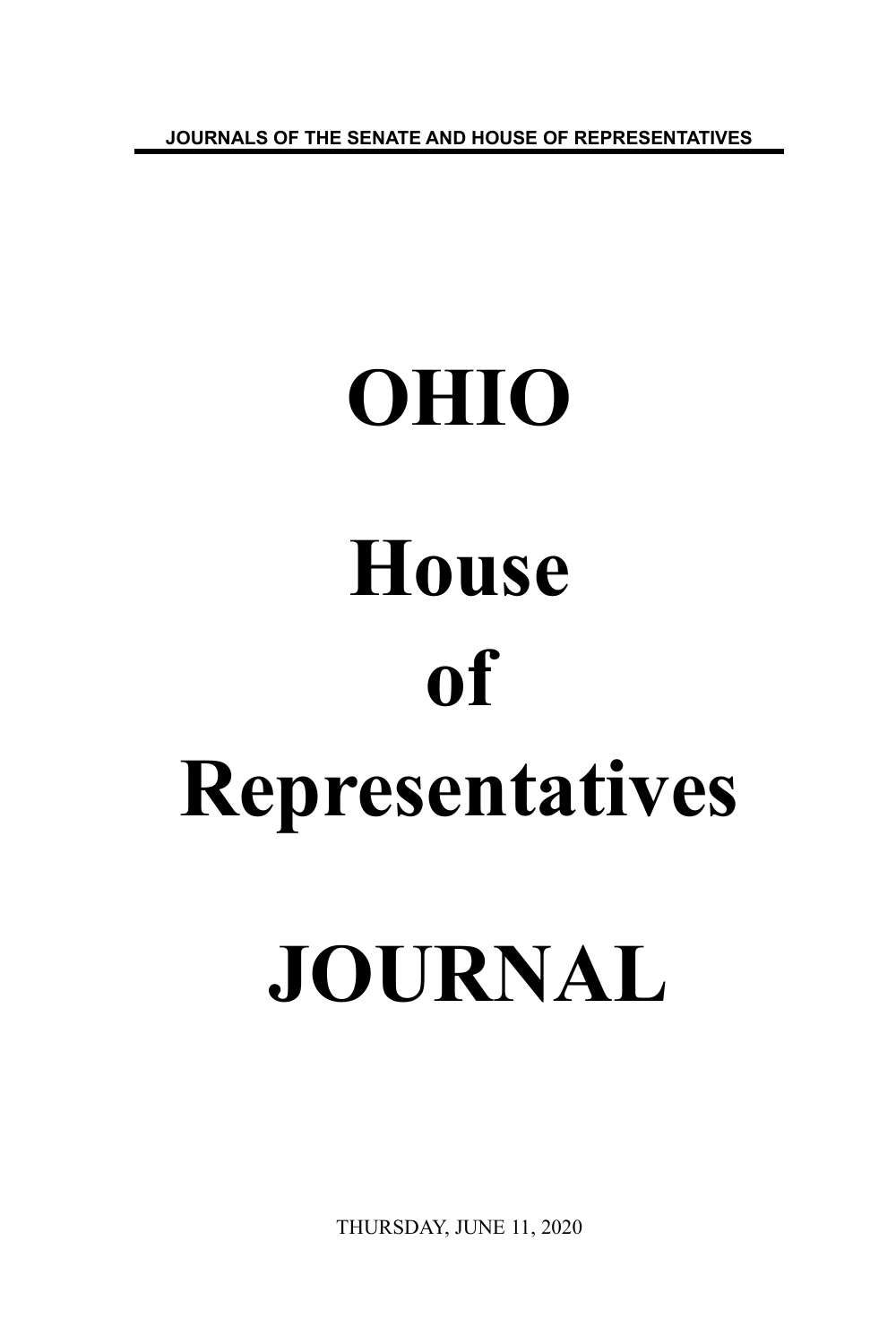# TWO HUNDREDTH DAY Hall of the House of Representatives, Columbus, Ohio **Thursday, June 11, 2020, 9:00 o'clock a.m.**

The House met pursuant to adjournment.

Prayer was offered by Representative Smith, T. – 43rd district, followed by the Pledge of Allegiance to the Flag.

The journal of yesterday was read and approved.

### **INTRODUCTION OF BILLS**

The following bill was introduced:

**H. B. No. 703 -** Representatives Plummer, Abrams.

To express the intent of the General Assembly to study and implement professional police practices in Ohio.

Said bill was considered the first time.

### **CONSIDERATION OF SENATE AMENDMENTS**

The Senate amendments to **Am. H. B. No. 61**-Representatives Lanese, Liston, et al., were taken up for consideration.

**Am. H. B. No. 61**-Representatives Lanese, Liston.

Cosponsors: Representatives Riedel, Patterson, Roemer, Scherer, Crawley, Ryan, Carfagna, Leland, Brown, West, Hambley, Galonski, Baldridge, Boggs, Boyd, Brent, Butler, Carruthers, Clites, Cross, Crossman, Cupp, Denson, DeVitis, Edwards, Ghanbari, Ginter, Green, Greenspan, Hicks-Hudson, Hillyer, Holmes, A., Holmes, G., Hoops, Howse, Ingram, Jones, Kent, Koehler, LaTourette, Lepore-Hagan, Lightbody, Manning, D., Manning, G., Miller, A., Miller, J., Miranda, O'Brien, Perales, Plummer, Reineke, Richardson, Rogers, Russo, Schaffer, Sheehy, Smith, K., Sobecki, Stein, Stoltzfus, Sykes, Upchurch, Vitale, Weinstein Senators Coley, Gavarone, Brenner, Hackett, Hoagland, Hottinger, Huffman, S., Johnson, McColley, Peterson, Roegner, Wilson.

To amend sections 149.43 and 5913.01 and to enact sections 107.22 and 3701.25 of the Revised Code to include forensic mental health providers, mental health evaluation providers, regional psychiatric hospital employees, emergency service telecommunicators, and certain Ohio National Guard members as individuals whose residential and familial information is exempt from disclosure under the Public Records Law and to address matters related to contact tracing.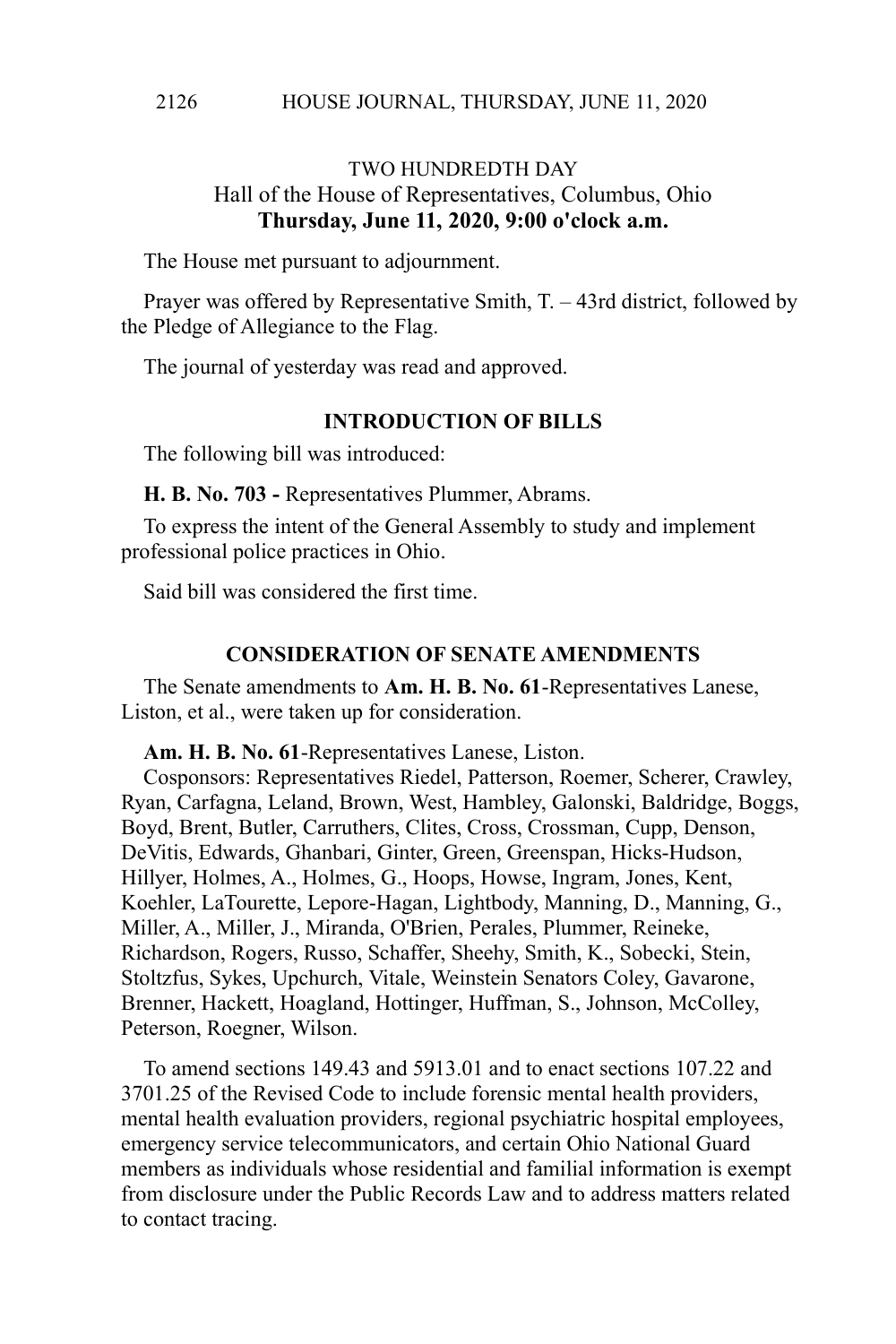The question being, "Shall the Senate amendments be concurred in?" The yeas and nays were taken and resulted – yeas 33, nays 60, as follows:

|            | Those who voted in the affirmative were: Representatives |              |              |
|------------|----------------------------------------------------------|--------------|--------------|
| Blair      | <b>Boggs</b>                                             | <b>Brent</b> | <b>Brown</b> |
| Cera       | Clites                                                   | Crawley      | Crossman     |
| Denson     | Galonski                                                 | Ingram       | Kelly        |
| Leland     | Lepore-Hagan                                             | Lightbody    | Liston       |
| Miller, J. | Miranda                                                  | O'Brien      | Patterson    |
| Robinson   | Rogers                                                   | Romanchuk    | Russo        |
| Sheehy     | Skindell                                                 | Smith, K.    | Strahorn     |
| Sweeney    | <b>Sykes</b>                                             | Upchurch     | Weinstein    |
|            |                                                          |              | West-33      |

Those who voted in the negative were: Representatives

|                 | hose who voice in the hegative were, respresentatives |            |                |
|-----------------|-------------------------------------------------------|------------|----------------|
| Abrams          | Antani                                                | Baldridge  | Becker         |
| <b>Brinkman</b> | Butler                                                | Callender  | Carfagna       |
| Carruthers      | Cross                                                 | Cupp       | Cutrona        |
| Dean            | Edwards                                               | Fraizer    | Ghanbari       |
| Ginter          | Green                                                 | Greenspan  | Grendell       |
| Hambley         | Hicks-Hudson                                          | Hillyer    | Holmes, A.     |
| Hood            | Hoops                                                 | Howse      | Jones          |
| Jordan          | Keller                                                | Kick       | Koehler        |
| Lanese          | Lang                                                  | LaRe       | Lipps          |
| Manchester      | Manning, G.                                           | McClain    | Merrin         |
| Oelslager       | Perales                                               | Plummer    | Powell         |
| Reineke         | Richardson                                            | Riedel     | Roemer         |
| Scherer         | Seitz                                                 | Smith, T.  | <b>Stein</b>   |
| <b>Stephens</b> | <b>Stoltzfus</b>                                      | Swearingen | Vitale         |
| Wiggam          | Wilkin                                                | Zeltwanger | Householder-60 |

The Senate amendments were not concurred in.

The Senate amendments to **Am. Sub. H. B. No. 11**-Representatives Manning, G., Howse, et al., were taken up for consideration.

**Am. Sub. H. B. No. 11**-Representatives Manning, G., Howse.

Cosponsors: Representatives Boyd, Russo, West, Carfagna, Crawley, Edwards, Hambley, Patterson, Rogers, Skindell, Sweeney, Arndt, Baldridge, Blair, Blessing, Boggs, Brent, Brown, Carruthers, Cera, Clites, Crossman, Denson, Galonski, Greenspan, Grendell, Hicks-Hudson, Holmes, A., Ingram, Kick, Koehler, Lanese, Leland, Lepore-Hagan, Lightbody, Liston, Miller, J., Miranda, O'Brien, Oelslager, Patton, Perales, Plummer, Robinson, Roemer, Ryan, Scherer, Sheehy, Smith, K., Smith, T., Sobecki, Stein, Strahorn, Sykes, Upchurch, Weinstein Senators Kunze, Maharath, Antonio, Blessing, Burke, Craig, Dolan, Eklund, Gavarone, Hackett, Hoagland, Hottinger, Johnson, Manning, Obhof, O'Brien, Sykes, Thomas, Williams, Wilson, Yuko.

To amend sections 5162.20 and 5167.12; to amend, for the purpose of adopting a new section number as indicated in parentheses, section 5164.10 (5164.16); and to enact new section 5164.10 and sections 124.825, 3701.614, 3701.615, and 5164.17 of the Revised Code; and to amend Section 333.10 of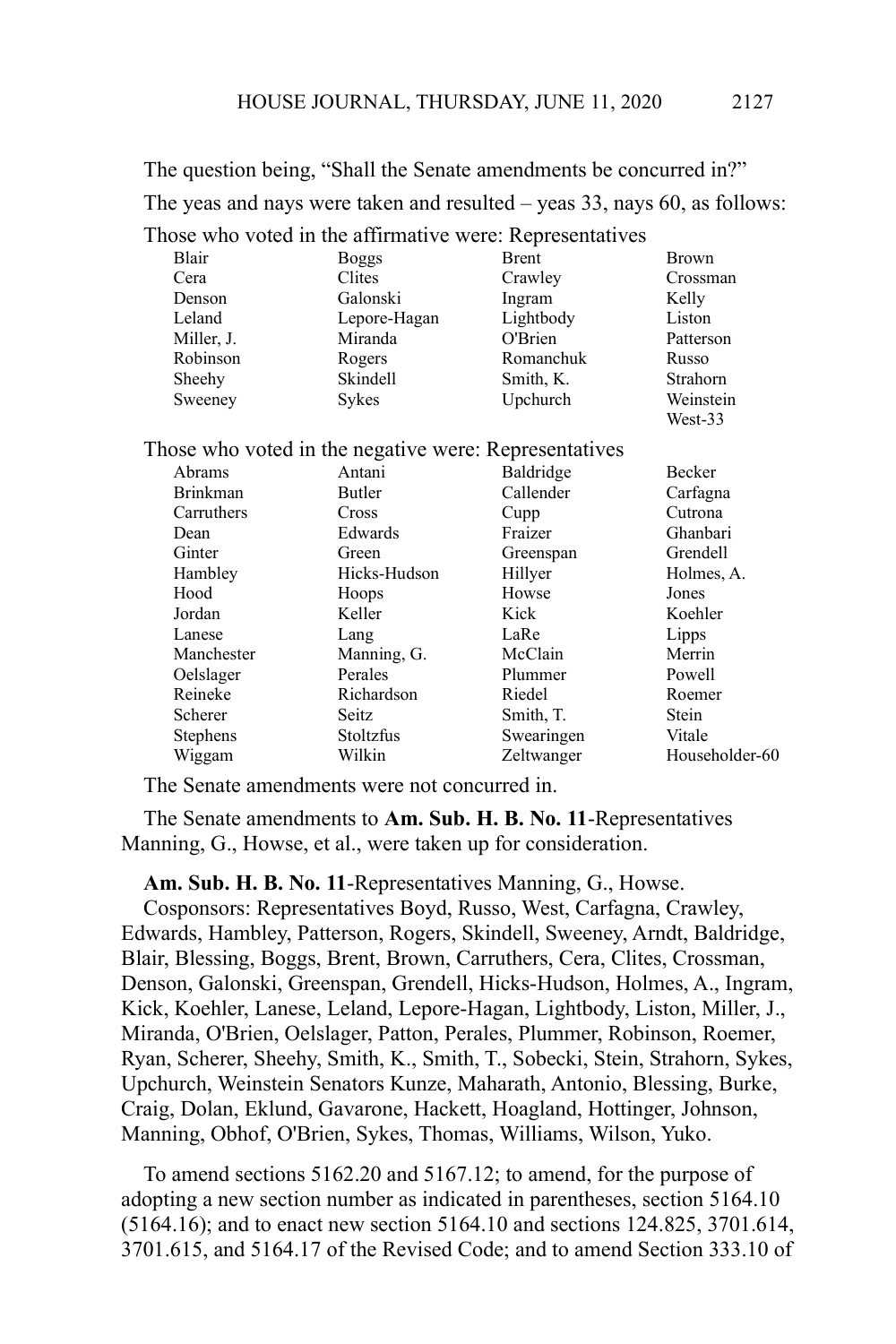### HOUSE JOURNAL, THURSDAY, JUNE 11, 2020 2128

H.B. 166 of the 133rd General Assembly to address tobacco cessation and prenatal initiatives and to make an appropriation.

The question being, "Shall the Senate amendments be concurred in?" The yeas and nays were taken and resulted – yeas 93, nays 0, as follows: Those who voted in the affirmative were: Representatives

| Abrams       | Antani      | Baldridge    | Becker          |
|--------------|-------------|--------------|-----------------|
| Blair        | Boggs       | <b>Brent</b> | <b>Brinkman</b> |
| <b>Brown</b> | Butler      | Callender    | Carfagna        |
| Carruthers   | Cera        | Clites       | Crawley         |
| Cross        | Crossman    | Cupp         | Cutrona         |
| Dean         | Denson      | Edwards      | Fraizer         |
| Galonski     | Ghanbari    | Ginter       | Green           |
| Greenspan    | Grendell    | Hambley      | Hicks-Hudson    |
| Hillyer      | Holmes, A.  | Hood         | Hoops           |
| Howse        | Ingram      | Jones        | Jordan          |
| Keller       | Kelly       | Kick         | Koehler         |
| Lanese       | Lang        | LaRe         | Leland          |
| Lepore-Hagan | Lightbody   | Lipps        | Liston          |
| Manchester   | Manning, G. | McClain      | Merrin          |
| Miller, J.   | Miranda     | O'Brien      | Oelslager       |
| Patterson    | Perales     | Plummer      | Powell          |
| Reineke      | Richardson  | Riedel       | Robinson        |
| Roemer       | Rogers      | Romanchuk    | Russo           |
| Scherer      | Seitz       | Sheehy       | Skindell        |
| Smith, K.    | Smith, T.   | Stein        | <b>Stephens</b> |
| Stoltzfus    | Strahorn    | Swearingen   | Sweeney         |
| Sykes        | Upchurch    | Vitale       | Weinstein       |
| West         | Wiggam      | Wilkin       | Zeltwanger      |
|              |             |              | Householder-93  |

The Senate amendments were concurred in.

The Senate amendments to **Am. Sub. H. B. No. 481**-Representative Fraizer, et al., were taken up for consideration.

### **Am. Sub. H. B. No. 481**-Representative Fraizer.

Cosponsors: Representatives Hambley, Clites, Crossman, Ginter, Lanese, Stephens Senators Antonio, Blessing, Brenner, Burke, Craig, Dolan, Eklund, Gavarone, Hackett, Hottinger, Huffman, S., Kunze, Lehner, Manning, O'Brien, Schaffer, Sykes, Thomas.

To amend sections 124.393, 5165.01, 5165.15, 5165.16, 5165.17, 5165.19, 5165.26, and 5166.01 and to repeal section 5165.361 of the Revised Code and to amend Section 333.10 of H.B. 166 of the 133rd General Assembly and Section 812.10 of H.B. 529 of the 132nd General Assembly, and to repeal Section 333.270 of H.B. 166 of the 133rd General Assembly to authorize the conveyance of state-owned real property, to provide for the distribution of some federal coronavirus relief funding to local subdivisions, to revise the formula used to determine Medicaid rates for nursing facility services, to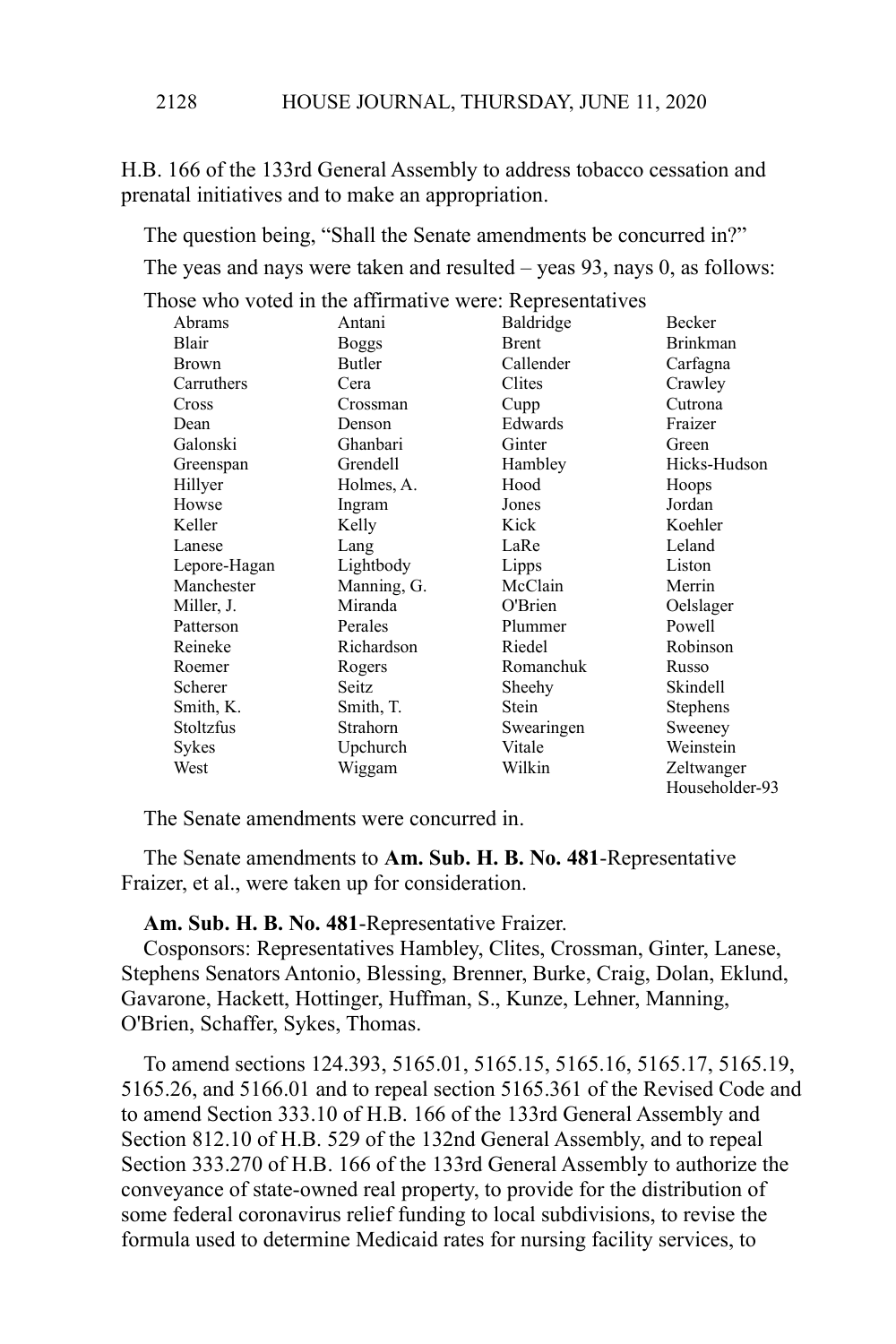exclude loan amounts forgiven under the federal CARES Act from the commercial activity tax, to allow a county, township, or municipal corporation appointing authority to establish a mandatory cost savings program in response to COVID-19, to allow certain state employees' salaries and pay supplements to be frozen during the pay period that includes July 1, 2020, through the pay period that includes June 30, 2021, to make capital reappropriations for the biennium ending June 30, 2022, to make other appropriations, and to declare an emergency.

The question being, "Shall the emergency clause stand as part of the bill?" The yeas and nays were taken and resulted – yeas 91, nays 2, as follows:

| Abrams     | Antani       | Baldridge    | Becker         |
|------------|--------------|--------------|----------------|
| Blair      | <b>Boggs</b> | <b>Brent</b> | <b>Brown</b>   |
| Butler     | Callender    | Carfagna     | Carruthers     |
| Cera       | Clites       | Crawley      | Cross          |
| Crossman   | Cupp         | Cutrona      | Denson         |
| Edwards    | Fraizer      | Galonski     | Ghanbari       |
| Ginter     | Green        | Greenspan    | Grendell       |
| Hambley    | Hicks-Hudson | Hillyer      | Holmes, A.     |
| Hood       | Hoops        | Howse        | Ingram         |
| Jones      | Jordan       | Keller       | Kelly          |
| Kick       | Koehler      | Lanese       | Lang           |
| LaRe       | Leland       | Lepore-Hagan | Lightbody      |
| Lipps      | Liston       | Manchester   | Manning, G.    |
| McClain    | Merrin       | Miller, J.   | Miranda        |
| O'Brien    | Oelslager    | Patterson    | Perales        |
| Plummer    | Powell       | Reineke      | Richardson     |
| Riedel     | Robinson     | Roemer       | Rogers         |
| Romanchuk  | Russo        | Scherer      | Seitz          |
| Sheehy     | Skindell     | Smith, K.    | Smith, T.      |
| Stein      | Stephens     | Stoltzfus    | Strahorn       |
| Swearingen | Sweeney      | Sykes        | Upchurch       |
| Vitale     | Weinstein    | West         | Wiggam         |
| Wilkin     | Zeltwanger   |              | Householder-91 |
|            |              |              |                |

Those who voted in the affirmative were: Representatives

Representatives Brinkman and Dean voted in the negative-2.

Having received a constitutional majority, the emergency clause stood as part of the bill.

The question being, "Shall the Senate amendments be concurred in?"

The yeas and nays were taken and resulted – yeas 93, nays 0, as follows:

Those who voted in the affirmative were: Representatives

| Abrams       | Antani       | Baldridge    | Becker   |
|--------------|--------------|--------------|----------|
| Blair        | <b>Boggs</b> | <b>Brent</b> | Brinkman |
| <b>Brown</b> | Butler       | Callender    | Carfagna |
| Carruthers   | Cera         | Clites       | Crawley  |
| Cross        | Crossman     | Cupp         | Cutrona  |
| Dean         | Denson       | Edwards      | Fraizer  |
| Galonski     | Ghanbari     | Ginter       | Green    |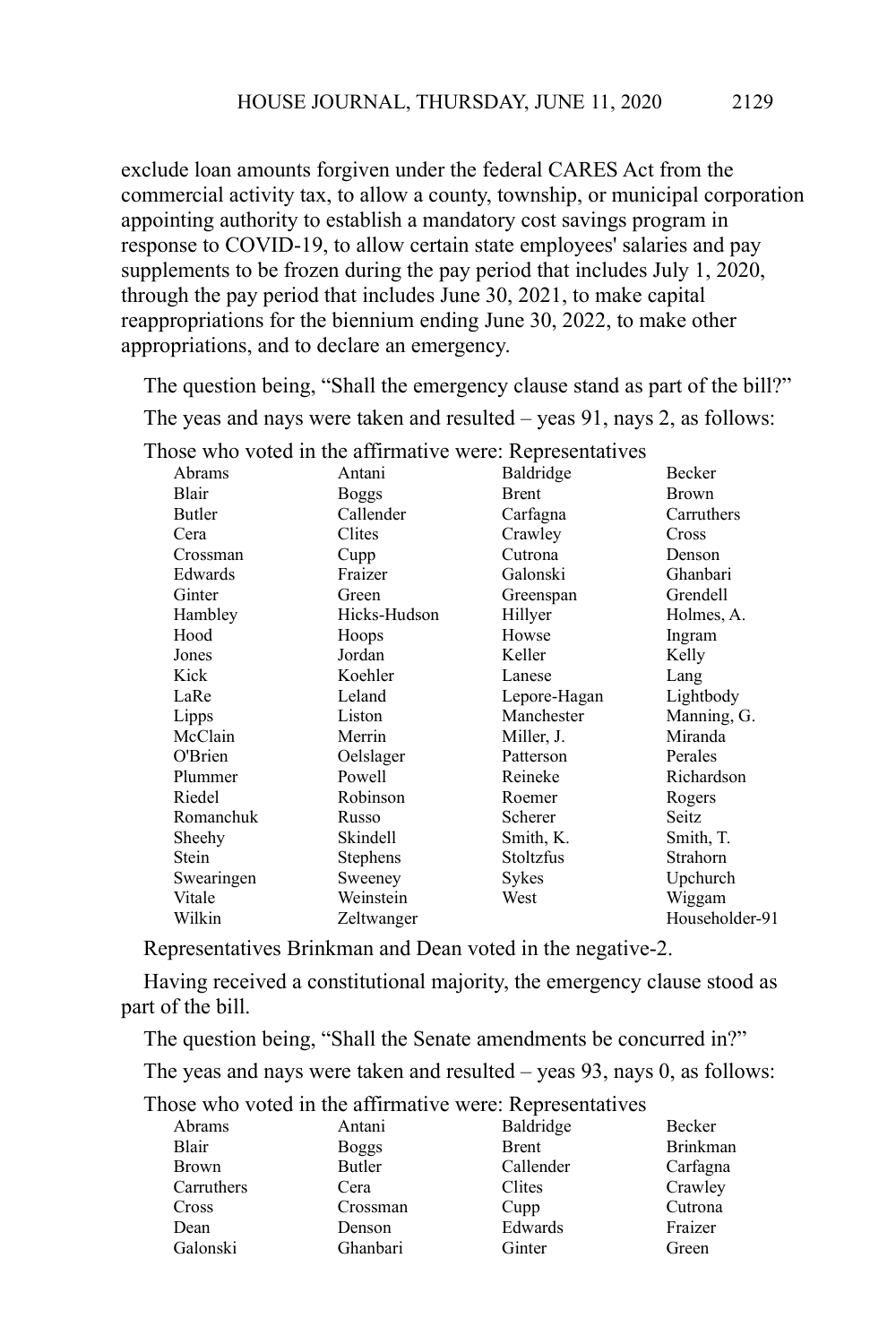| Greenspan        | Grendell    | Hambley    | Hicks-Hudson    |
|------------------|-------------|------------|-----------------|
| Hillyer          | Holmes, A.  | Hood       | Hoops           |
| Howse            | Ingram      | Jones      | Jordan          |
| Keller           | Kelly       | Kick       | Koehler         |
| Lanese           | Lang        | LaRe       | Leland          |
| Lepore-Hagan     | Lightbody   | Lipps      | Liston          |
| Manchester       | Manning, G. | McClain    | Merrin          |
| Miller, J.       | Miranda     | O'Brien    | Oelslager       |
| Patterson        | Perales     | Plummer    | Powell          |
| Reineke          | Richardson  | Riedel     | Robinson        |
| Roemer           | Rogers      | Romanchuk  | Russo           |
| Scherer          | Seitz       | Sheehy     | Skindell        |
| Smith, K.        | Smith, T.   | Stein      | <b>Stephens</b> |
| <b>Stoltzfus</b> | Strahorn    | Swearingen | Sweeney         |
| Sykes            | Upchurch    | Vitale     | Weinstein       |
| West             | Wiggam      | Wilkin     | Zeltwanger      |
|                  |             |            | Householder-93  |

The Senate amendments were concurred in.

The Senate amendments to **Am. Sub. H. B. No. 65**-Representative Carfagna, et al., were taken up for consideration.

**Am. Sub. H. B. No. 65**-Representative Carfagna.

Cosponsors: Representatives Boggs, Boyd, Crawley, Ginter, Hambley, LaTourette, Lipps, Miller, A., Miranda, Rogers, Russo, Smith, R., Stein, Weinstein, West, Abrams, Baldridge, Blair, Brent, Brown, Carruthers, Clites, Cross, Crossman, Denson, Edwards, Galonski, Ghanbari, Greenspan, Hicks-Hudson, Holmes, A., Hoops, Howse, Ingram, Jones, Jordan, Keller, Kelly, LaRe, Leland, Lepore-Hagan, Lightbody, Liston, Manning, D., Manning, G., Merrin, Miller, J., O'Brien, Oelslager, Patterson, Patton, Perales, Plummer, Richardson, Robinson, Ryan, Scherer, Sheehy, Skindell, Smith, T., Sobecki, Stephens, Upchurch Senators Maharath, Antonio, Blessing, Brenner, Burke, Coley, Craig, Dolan, Eklund, Gavarone, Hackett, Johnson, Kunze, Manning, O'Brien, Peterson, Schaffer, Thomas, Wilson, Yuko.

To amend section 3749.01 and to enact section 5104.043 of the Revised Code regarding parental notice of serious risks to the health or safety of children receiving child careand to allow certified swimming classes to take place at a private residential swimming pool without requiring the pool's operator to obtain a public swimming pool license and to declare an emergency.

The question being, "Shall the emergency clause stand as part of the bill?"

The yeas and nays were taken and resulted – yeas 90, nays 3, as follows:

Those who voted in the affirmative were: Representatives

| Abrams    | Baldridge    | Becker       | Blair    |
|-----------|--------------|--------------|----------|
| Boggs     | <b>Brent</b> | <b>Brown</b> | Butler   |
| Callender | Carfagna     | Carruthers   | Cera     |
| Clites    | Crawley      | Cross        | Crossman |
|           |              |              |          |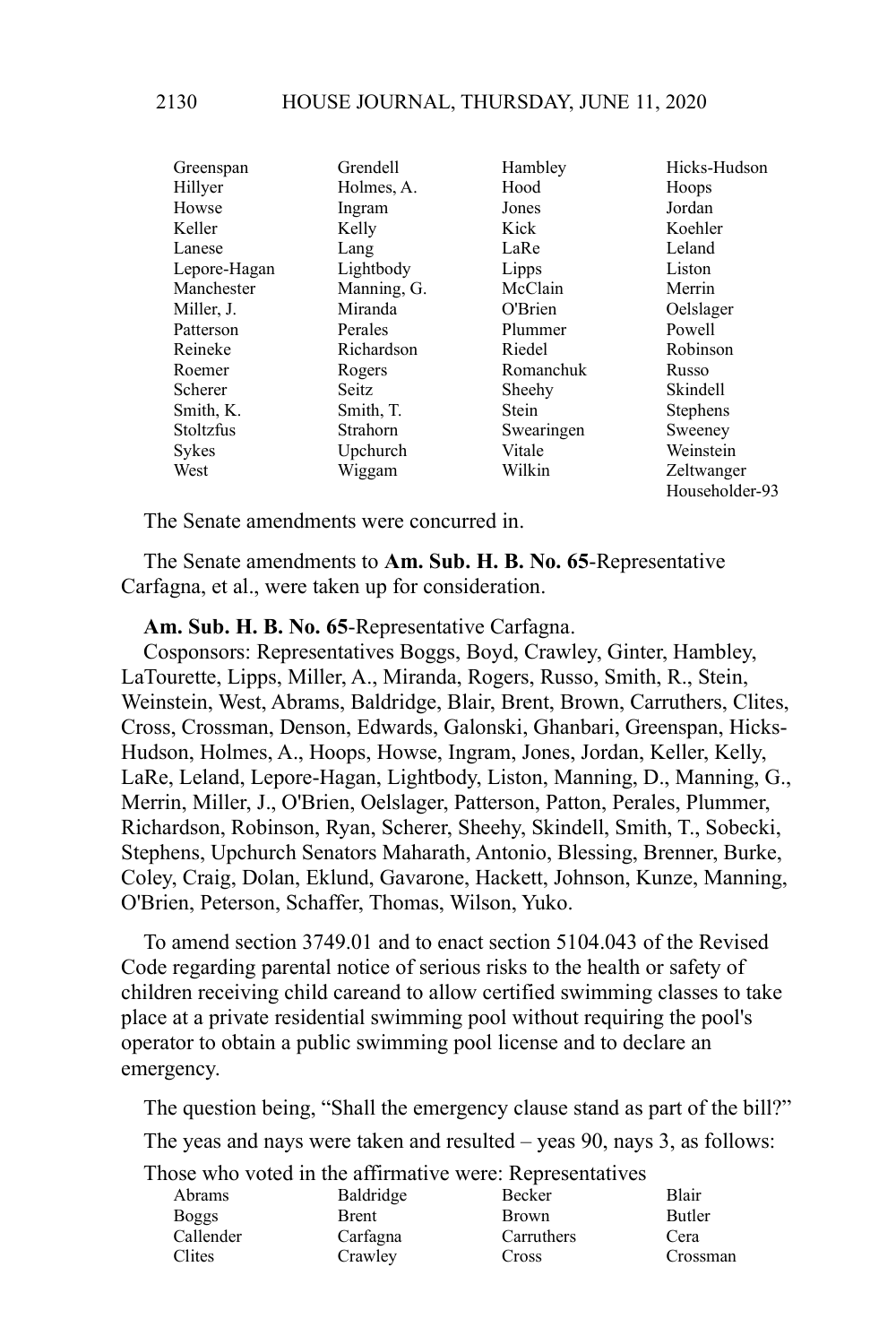| Cupp       | Cutrona         | Dean         | Denson         |
|------------|-----------------|--------------|----------------|
| Edwards    | Fraizer         | Galonski     | Ghanbari       |
| Ginter     | Green           | Greenspan    | Grendell       |
| Hambley    | Hicks-Hudson    | Hillyer      | Holmes, A.     |
| Hood       | Hoops           | Howse        | Ingram         |
| Jones      | Jordan          | Keller       | Kelly          |
| Kick       | Koehler         | Lanese       | Lang           |
| LaRe       | Leland          | Lepore-Hagan | Lightbody      |
| Lipps      | Liston          | Manchester   | Manning, G.    |
| McClain    | Merrin          | Miller, J.   | Miranda        |
| O'Brien    | Oelslager       | Patterson    | Perales        |
| Plummer    | Powell          | Reineke      | Richardson     |
| Riedel     | Robinson        | Roemer       | Rogers         |
| Romanchuk  | Russo           | Scherer      | Seitz          |
| Sheehy     | Skindell        | Smith, K.    | Smith, T.      |
| Stein      | <b>Stephens</b> | Stoltzfus    | Strahorn       |
| Swearingen | Sweeney         | Sykes        | Upchurch       |
| Weinstein  | West            | Wiggam       | Wilkin         |
| Zeltwanger |                 |              | Householder-90 |

Representatives Antani, Brinkman, and Vitale voted in the negative-3.

Having received a constitutional majority, the emergency clause stood as part of the bill.

The question being, "Shall the Senate amendments be concurred in?"

The yeas and nays were taken and resulted – yeas 88, nays 5, as follows:

Those who voted in the affirmative were: Representatives

| Abrams       | Baldridge    | Becker     | Blair          |
|--------------|--------------|------------|----------------|
| <b>Boggs</b> | <b>Brent</b> | Brown      | Butler         |
| Callender    | Carfagna     | Carruthers | Cera           |
| Clites       | Crawley      | Cross      | Crossman       |
| Cupp         | Cutrona      | Denson     | Edwards        |
| Fraizer      | Galonski     | Ghanbari   | Ginter         |
| Green        | Greenspan    | Hambley    | Hicks-Hudson   |
| Hillyer      | Holmes, A.   | Hood       | Hoops          |
| Howse        | Ingram       | Jones      | Jordan         |
| Keller       | Kelly        | Kick       | Koehler        |
| Lanese       | Lang         | LaRe       | Leland         |
| Lepore-Hagan | Lightbody    | Lipps      | Liston         |
| Manchester   | Manning, G.  | McClain    | Merrin         |
| Miller, J.   | Miranda      | O'Brien    | Oelslager      |
| Patterson    | Perales      | Plummer    | Powell         |
| Reineke      | Richardson   | Riedel     | Robinson       |
| Roemer       | Rogers       | Romanchuk  | Russo          |
| Scherer      | Seitz        | Sheehy     | Skindell       |
| Smith, K.    | Smith, T.    | Stein      | Stephens       |
| Stoltzfus    | Strahorn     | Swearingen | Sweeney        |
| Sykes        | Upchurch     | Weinstein  | West           |
| Wiggam       | Wilkin       | Zeltwanger | Householder-88 |

Representatives Antani, Brinkman, Dean, Grendell, and Vitale voted in the negative-5.

The Senate amendments were concurred in.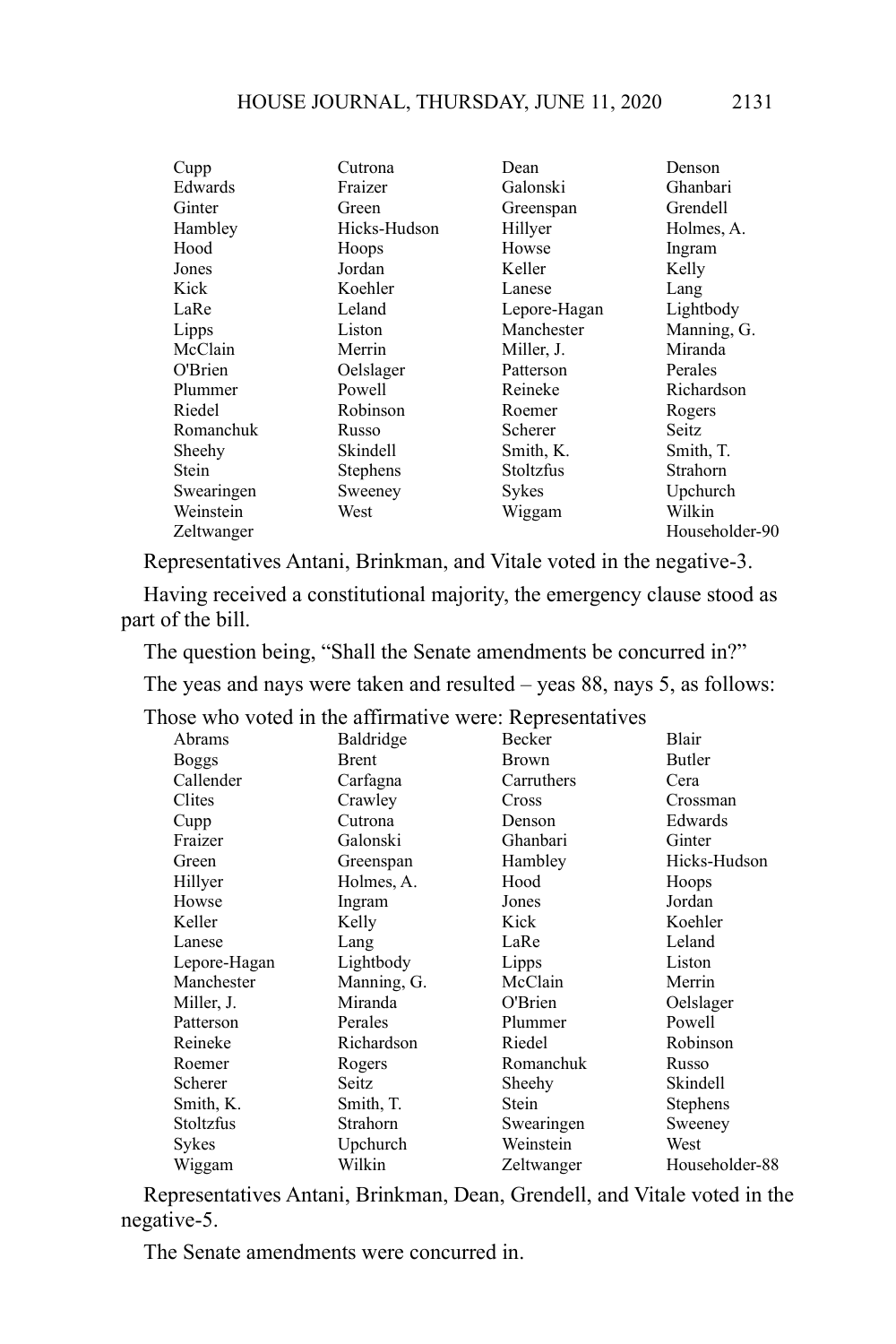The Senate amendments to **Sub. H. B. No. 164**-Representative Ginter, et al., were taken up for consideration.

### **Sub. H. B. No. 164**-Representative Ginter.

Cosponsors: Representatives Dean, Becker, Koehler, Schaffer, Riedel, Stoltzfus, Romanchuk, Smith, R., Carfagna, Lang, Merrin, Hood, Lipps, LaTourette, Ryan, Greenspan, Keller, Seitz, Jones, Smith, T., Baldridge, Butler, Cross, DeVitis, Fraizer, Ghanbari, Green, Holmes, A., Hoops, Jordan, Kick, McClain, Patton, Perales, Richardson, Scherer, Stein, Stephens, Swearingen Senators Brenner, Huffman, S., Antonio, Blessing, Burke, Coley, Craig, Dolan, Eklund, Fedor, Gavarone, Hackett, Hoagland, Hottinger, Huffman, M., Johnson, Kunze, Lehner, Manning, McColley, Obhof, O'Brien, Peterson, Roegner, Schaffer, Schuring, Sykes, Thomas, Wilson, Yuko.

To amend sections 3313.601, 3314.02, 3314.03, 3326.11, 3328.24, and 3781.1010 and to enact sections 3320.01, 3320.02, 3320.03, and 3323.10 of the Revised Code and to amend Sections 265.210 and 265.335 of H.B. 166 of the 133rd General Assembly, as subsequently amended, Sections 16 and 17 of H.B. 197 of the 133rd General Assembly, and Section 7 of S.B. 216 of the 132nd General Assembly regarding student religious expression, regarding retention under the Third Grade Reading Guarantee for the 2020-2021 school year, to make changes to education law for the 2020-2021 school year in response to implications of COVID-19, to require the Department of Education to make an additional payment in fiscal year 2020 or 2021 to certain city, local, exempted village, and joint vocational school districts that experience a decrease in the taxable value of the district's utility tangible personal property and have at least one power plant in their territories, to permit a person to serve on more than five community school governing authorities under certain conditions, to extend until November 30, 2022, the moratorium on the building code requirement for storm shelters for school construction projects, to make changes regarding the Quality Community School Support Program, to provide an additional payment for fiscal year 2020 to school districts that experience a specified reduction in funding, to entitle the act the "Ohio Student Religious Liberties Act of 2019," to make an appropriation, and to declare an emergency.

The question being, "Shall the emergency clause stand as part of the bill?" The yeas and nays were taken and resulted – yeas 88, nays 5, as follows:

Those who voted in the affirmative were: Representatives

| Abrams   | Antani       | Baldridge    | Becker       |
|----------|--------------|--------------|--------------|
| Blair    | <b>Boggs</b> | <b>Brent</b> | <b>Brown</b> |
| Butler   | Callender    | Carfagna     | Carruthers   |
| Cera     | Clites       | Crawley      | Cross        |
| Crossman | Cupp         | Cutrona      | Denson       |
| Edwards  | Fraizer      | Galonski     | Ghanbari     |
| Ginter   | Green        | Greenspan    | Grendell     |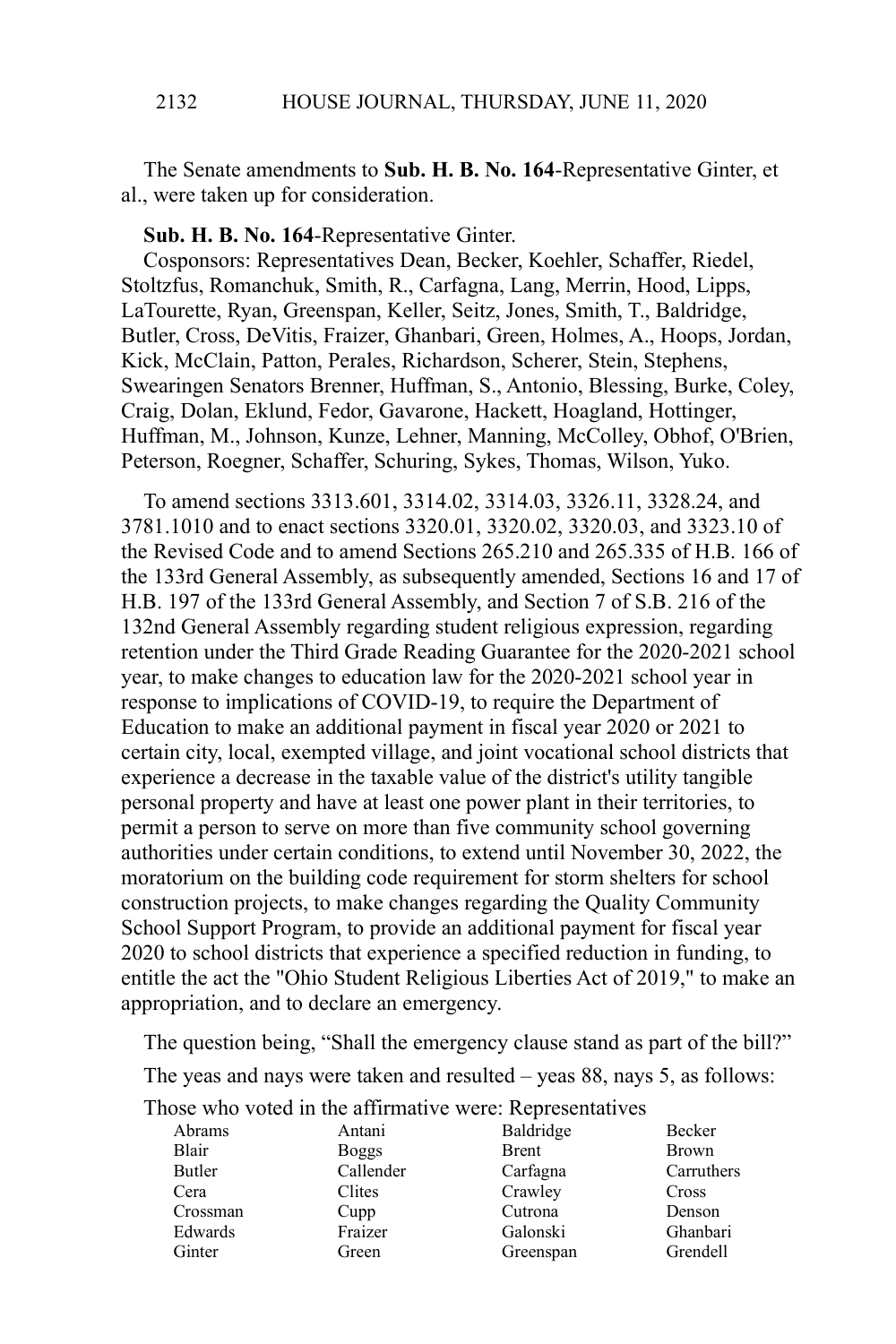| Hambley      | Hillyer     | Holmes, A.      | Hood           |
|--------------|-------------|-----------------|----------------|
| Hoops        | Ingram      | Jones           | Jordan         |
| Keller       | Kelly       | Kick            | Koehler        |
| Lanese       | Lang        | LaRe            | Leland         |
| Lepore-Hagan | Lightbody   | Lipps           | Liston         |
| Manchester   | Manning, G. | McClain         | Merrin         |
| Miller, J.   | Miranda     | O'Brien         | Oelslager      |
| Patterson    | Perales     | Plummer         | Powell         |
| Reineke      | Richardson  | Riedel          | Robinson       |
| Roemer       | Rogers      | Romanchuk       | Russo          |
| Scherer      | Seitz       | Sheehy          | Smith, K.      |
| Smith, T.    | Stein       | <b>Stephens</b> | Stoltzfus      |
| Strahorn     | Swearingen  | Sweeney         | Sykes          |
| Upchurch     | Vitale      | Weinstein       | West           |
| Wiggam       | Wilkin      | Zeltwanger      | Householder-88 |

Representatives Brinkman, Dean, Hicks-Hudson, Howse, and Skindell voted in the negative-5.

Having received a constitutional majority, the emergency clause stood as part of the bill.

The question being, "Shall the Senate amendments be concurred in?"

The yeas and nays were taken and resulted – yeas 90, nays 3, as follows:

Those who voted in the affirmative were: Representatives

| Abrams          | Antani    | Baldridge    | Becker          |
|-----------------|-----------|--------------|-----------------|
| Blair           | Boggs     | <b>Brent</b> | <b>Brinkman</b> |
| Brown           | Butler    | Callender    | Carfagna        |
| Carruthers      | Cera      | Clites       | Crawley         |
| Cross           | Crossman  | Cupp         | Cutrona         |
| Dean            | Denson    | Edwards      | Fraizer         |
| Galonski        | Ghanbari  | Ginter       | Green           |
| Greenspan       | Grendell  | Hambley      | Hillyer         |
| Holmes, A.      | Hood      | Hoops        | Ingram          |
| Jones           | Jordan    | Keller       | Kelly           |
| Kick            | Koehler   | Lanese       | Lang            |
| LaRe            | Leland    | Lepore-Hagan | Lightbody       |
| Lipps           | Liston    | Manchester   | Manning, G.     |
| McClain         | Merrin    | Miller, J.   | Miranda         |
| O'Brien         | Oelslager | Patterson    | Perales         |
| Plummer         | Powell    | Reineke      | Richardson      |
| Riedel          | Robinson  | Roemer       | Rogers          |
| Romanchuk       | Russo     | Scherer      | Seitz           |
| Sheehy          | Smith, K. | Smith, T.    | Stein           |
| <b>Stephens</b> | Stoltzfus | Strahorn     | Swearingen      |
| Sweeney         | Sykes     | Upchurch     | Vitale          |
| Weinstein       | West      | Wiggam       | Wilkin          |
| Zeltwanger      |           |              | Householder-90  |

Representatives Hicks-Hudson, Howse, and Skindell voted in the negative-3.

The Senate amendments were concurred in.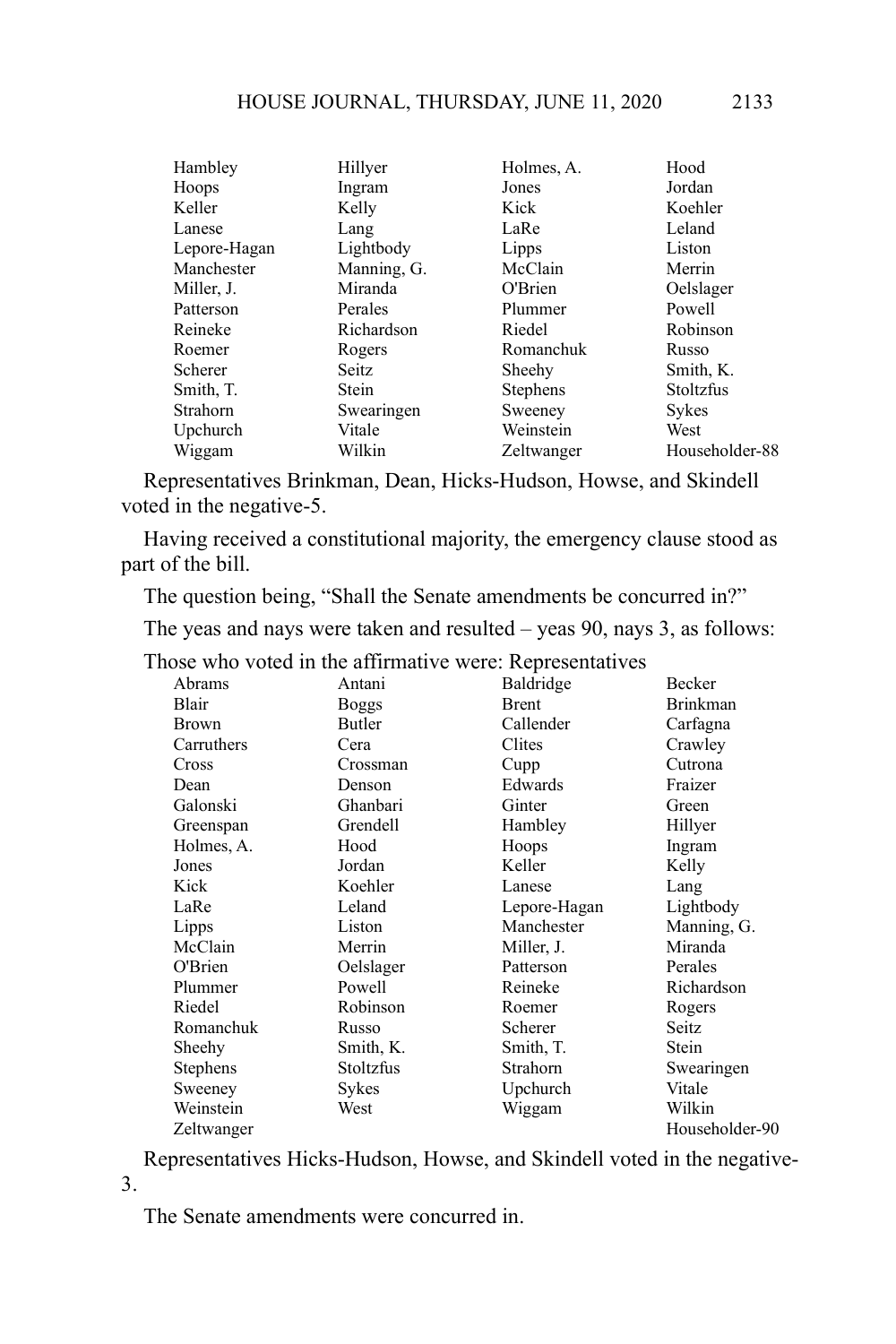## **REPORTS OF STANDING AND SELECT COMMITTEES AND BILLS FOR SECOND CONSIDERATION**

Representative Rogers submitted the following report:

The standing committee on Ways and Means to which was referred **H. B. No. 255**-Representative Hoops, et al., having had the same under consideration, reports it back as a substitute bill and recommends its passage.

### RE: REVIEW AND INFORM ABOUT TAX EXEMPTIONS

Representative Merrin moved to amend the title as follows:

Add the name: "Rogers"

DEREK MERRIN JEFF LARE JOHN M. ROGERS JOHN BECKER JACK CERA SEDRICK DENSON MARK FRAIZER DOUG GREEN JAMES M. HOOPS KRIS JORDAN DAVID LELAND RIORDAN T. MCCLAIN JENA POWELL CRAIG S. RIEDEL<br>PHILLIP M. ROBINSON, JR. BILL ROEMER PHILLIP M. ROBINSON, JR. GARY SCHERER JASON STEPHENS TERRENCE UPCHURCH

The report was agreed to.

The bill was ordered to be engrossed and placed on the calendar.

Representative Brown submitted the following report:

The standing committee on Civil Justice to which was referred **H. B. No. 429**-Representatives LaRe, Abrams, et al., having had the same under consideration, reports it back as a substitute bill and recommends its passage.

### RE: CHANGE ADDRESS CONFIDENTIALITY PROGRAM

Representative Patton moved to amend the title as follows: Add the name: "Hambley"

STEPHEN D. HAMBLEY THOMAS F. PATTON RICHARD D. BROWN GIL BLAIR JIM BUTLER JAMIE CALLENDER JEFFREY A. CROSSMAN ROBERT R. CUPP DEREK MERRIN BILL SEITZ MICHAEL J. SKINDELL D. J. SWEARINGEN

TAVIA GALONSKI BRETT HUDSON HILLYER

The report was agreed to.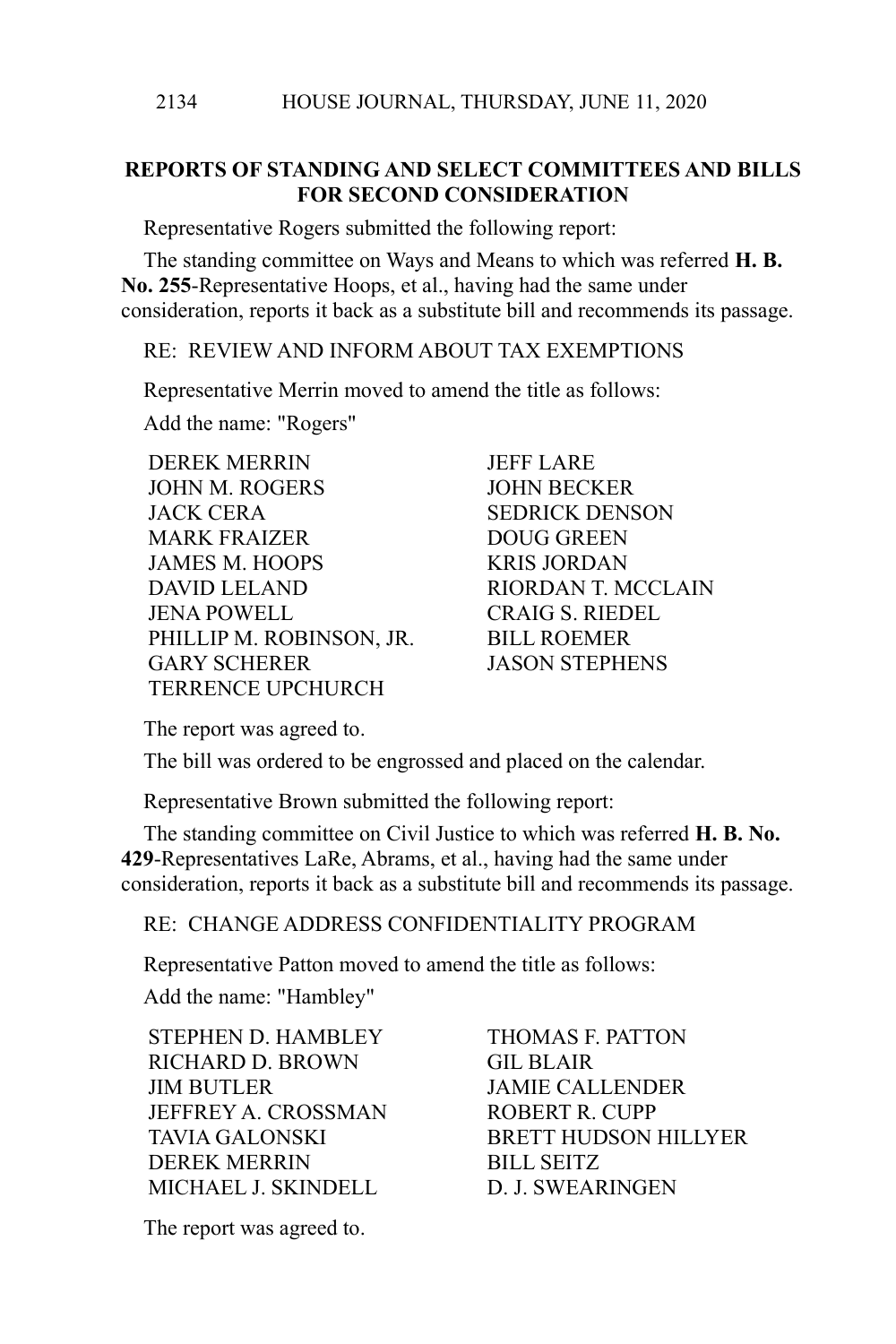The bill was ordered to be engrossed and placed on the calendar.

Representative Leland submitted the following report:

The standing committee on Criminal Justice to which was referred **H. B. No. 539**-Representatives Ghanbari, Blair, et al., having had the same under consideration, reports it back and recommends its passage.

RE: PERMIT TOWNSHIP POLICE TO ENFORCE TRAFFIC LAWS ON INTERSTATES

Representative Plummer moved to amend the title as follows:

Add the names: "Rogers, Smith, T."

GEORGE F. LANG PHIL PLUMMER DAVID LELAND JIM BUTLER JEFFREY A. CROSSMAN ROBERT R. CUPP TAVIA GALONSKI DIANE V. GRENDELL JOHN M. ROGERS BILL SEITZ J. TODD SMITH THOMAS WEST

The report was agreed to.

The bill was ordered to be engrossed and placed on the calendar.

Representative Rogers submitted the following report:

The standing committee on Ways and Means to which was referred **H. B. No. 541**-Representative Perales, et al., having had the same under consideration, reports it back with the following amendment and recommends its passage when so amended.

RE: REGARDS VALUATION ADJUSTMENTS FOR DESTROYED OR INJURED PROPERTY

Representative Merrin moved to amend the title as follows:

Add the name: "Rogers"

Representative Merrin moved to amend as follows:

In line 9, after " $\theta$ " insert "based on an inspection by the county auditor or based on notice provided to the county auditor, on a form prescribed by the department of taxation, by a property owner or"; reinsert "two disinterested persons who"

Reinsert line 10

In line 11, delete "based on an inspection by the county auditor or based on"

Delete line 12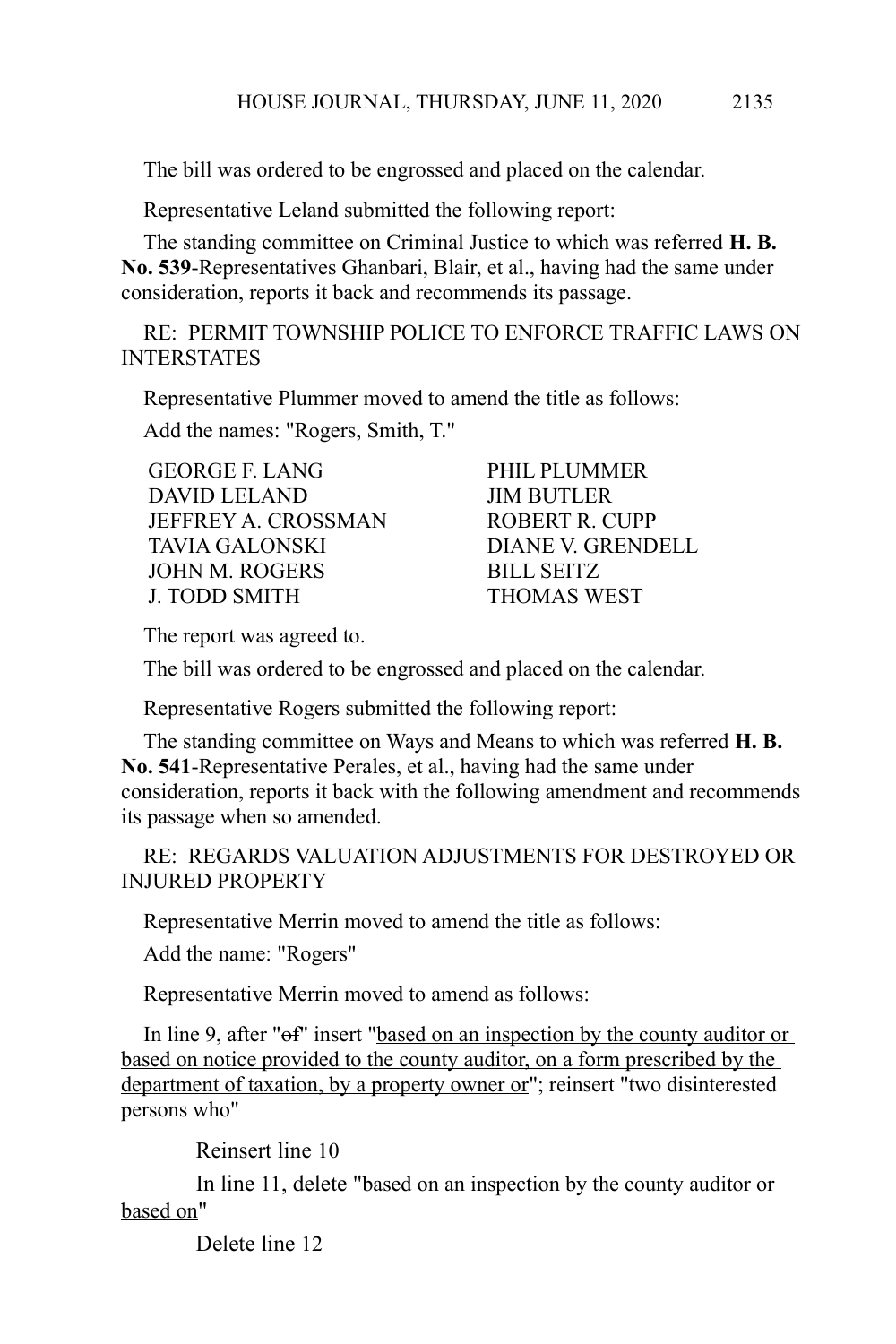In line 13, delete "<u>form prescribed by the department of taxation</u>, that" and insert "the"; reinsert "is"

In line 14, reinsert "or was situated,"; after "it" insert "property that"

In line 43, reinsert "hundred"; delete "thousand"

In line 44, delete "an owner has not filed"; after "form" insert "has not been filed"; after "auditor" insert "by either an owner or two disinterested persons"

In line 56, after "owner" insert "or two disinterested persons"

In line 62, after "<u>owner</u>" insert "or two disinterested persons" The motion was agreed to and the bill so amended.

DEREK MERRIN JEFF LARE JOHN M. ROGERS JOHN BECKER JACK CERA SEDRICK DENSON MARK FRAIZER DOUG GREEN JAMES M. HOOPS KRIS JORDAN DAVID LELAND RIORDAN T. MCCLAIN JENA POWELL CRAIG S. RIEDEL PHILLIP M. ROBINSON, JR. BILL ROEMER GARY SCHERER JASON STEPHENS TERRENCE UPCHURCH

The report was agreed to.

The bill was ordered to be engrossed and placed on the calendar.

Representative Rogers submitted the following report:

The standing committee on Ways and Means to which was referred **H. B. No. 602**-Representatives Rogers, Lipps, et al., having had the same under consideration, reports it back as a substitute bill and recommends its passage.

RE: MODIFY PUBLICATION OF PROPERTY TAX FORECLOSURES

Representative Merrin moved to amend the title as follows:

Add the name: "Merrin"

DEREK MERRIN JEFF LARE JOHN M. ROGERS JOHN BECKER MARK FRAIZER DOUG GREEN JAMES M. HOOPS KRIS JORDAN JENA POWELL CRAIG S. RIEDEL

JACK CERA SEDRICK DENSON DAVID LELAND RIORDAN T. MCCLAIN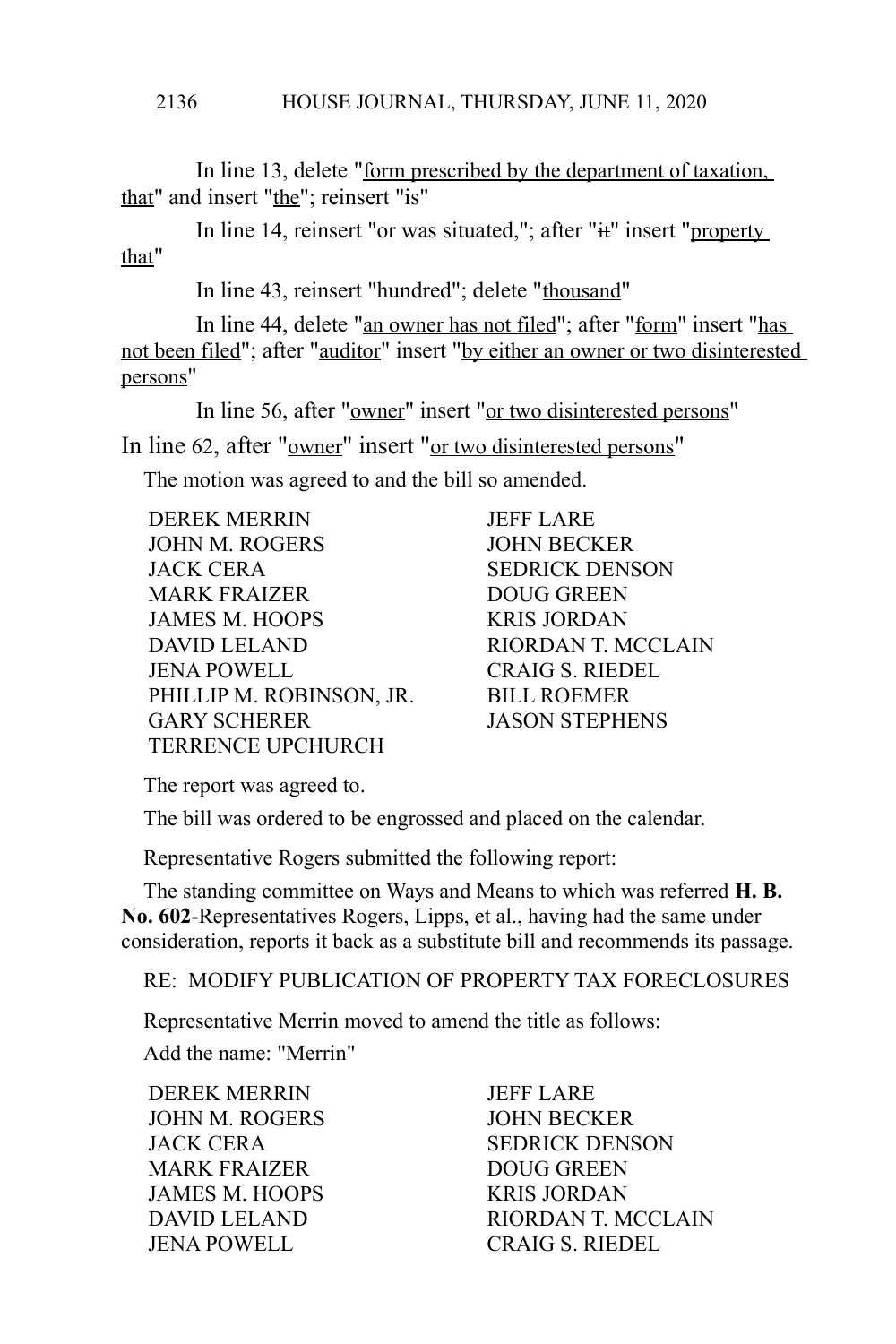### PHILLIP M. ROBINSON, JR. BILL ROEMER GARY SCHERER JASON STEPHENS TERRENCE UPCHURCH

The report was agreed to.

The bill was ordered to be engrossed and placed on the calendar.

Representative Rogers submitted the following report:

The standing committee on Ways and Means to which was referred **H. B. No. 614**-Representatives Fraizer, Richardson, having had the same under consideration, reports it back as a substitute bill and recommends its passage.

RE: STUDY AND REFORM UNEMPLOYMENT COMPENSATION **SYSTEM** 

Representative Merrin moved to amend the title as follows:

Add the names: "Merrin, Rogers, McClain, Roemer"

DEREK MERRIN JEFF LARE JOHN M. ROGERS JOHN BECKER JACK CERA SEDRICK DENSON MARK FRAIZER DOUG GREEN JAMES M. HOOPS KRIS JORDAN DAVID LELAND RIORDAN T. MCCLAIN JENA POWELL CRAIG S. RIEDEL PHILLIP M. ROBINSON, JR. BILL ROEMER GARY SCHERER JASON STEPHENS TERRENCE UPCHURCH

The report was agreed to.

The bill was ordered to be engrossed and placed on the calendar.

Representative Brent submitted the following report:

The standing committee on Agriculture and Rural Development to which was referred **H. B. No. 665**-Representatives Jones, Wilkin, having had the same under consideration, reports it back as a substitute bill and recommends its passage.

RE: ADDRESS AGRICULTURAL SOCIETIES AND AMUSEMENT RIDE SAFETY

Representative Jones moved to amend the title as follows: Add the names: "Smith, T., Baldridge, Stoltzfus"

| <b>J. KYLE KOEHLER</b> | J. TODD SMITH |
|------------------------|---------------|
| <b>BRIAN BALDRIDGE</b> | RANDI CLITES  |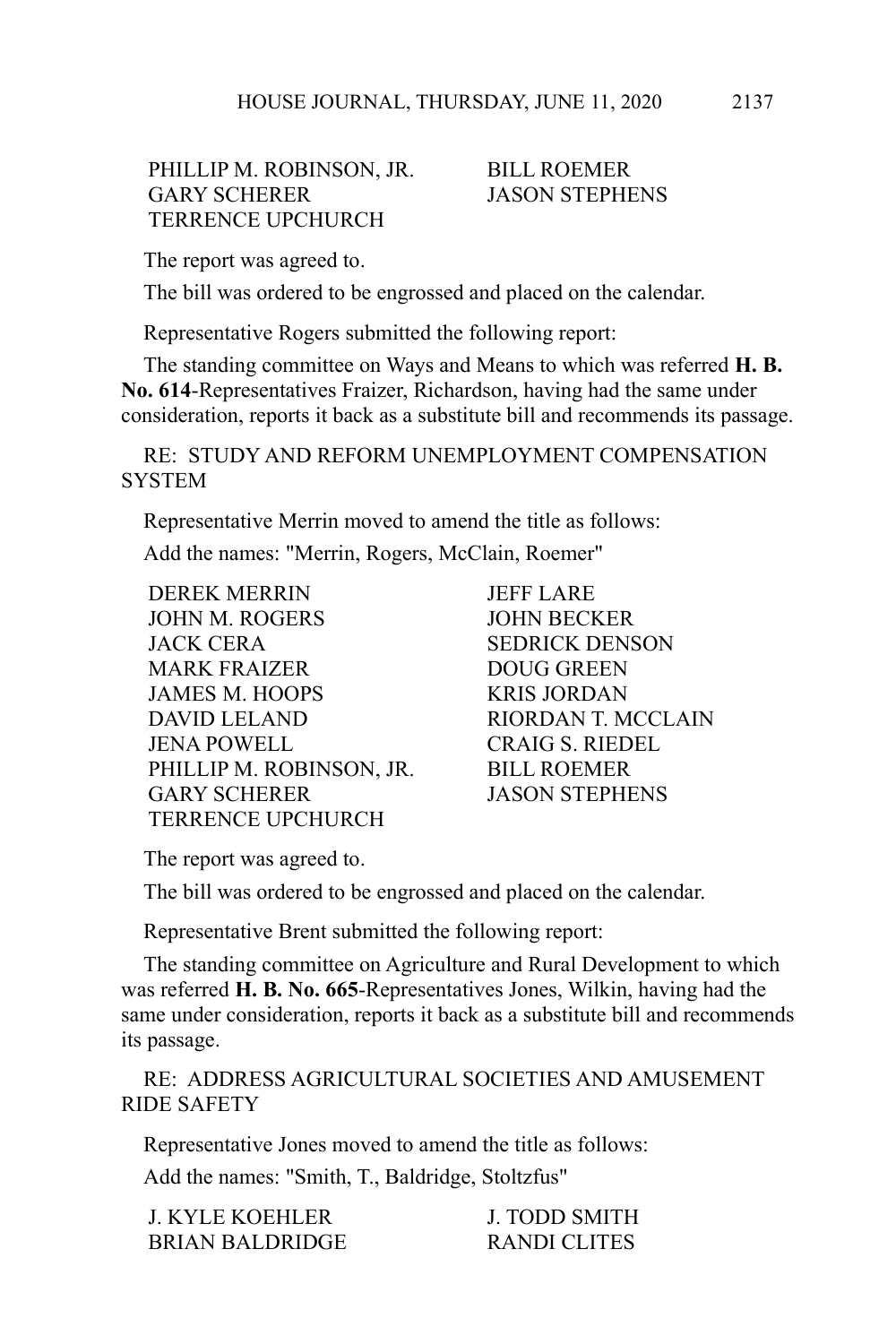DON JONES DARRELL KICK JEFF LARE MARY LIGHTBODY SUSAN MANCHESTER JOHN PATTERSON JENA POWELL REGGIE STOLTZFUS CASEY WEINSTEIN

The following members voted "NO" JUANITA O. BRENT GIL BLAIR PAULA HICKS-HUDSON

The report was agreed to.

The bill was ordered to be engrossed and placed on the calendar.

Representative Sykes submitted the following report:

The standing committee on Rules and Reference to which was referred **S. B. No. 4**-Senators Rulli, Kunze, et al., having had the same under consideration, reports it back and recommends its passage.

RE: MAKE CAPITAL APPROPRIATIONS FOR SCHOOL FACILITIES **ASSISTANCE** 

LAURA LANESE BILL SEITZ JASON STEPHENS

JIM BUTLER EMILIA STRONG SYKES KRISTIN BOGGS JAMIE CALLENDER JAY EDWARDS PAULA HICKS-HUDSON

The report was agreed to.

The bill was ordered to be engrossed and placed on the calendar.

# **MOTIONS AND RESOLUTIONS**

Representative Edwards moved that majority party members asking leave to be absent or absent the week of Tuesday, June 9, 2020, be excused, so long as a written request is on file in the majority leadership offices.

The motion was agreed to.

Representative Hicks-Hudson moved that minority party members asking leave to be absent or absent the week of Tuesday, June 9, 2020, be excused, so long as a written request is on file in the minority leadership offices.

The motion was agreed to.

On motion of Representative Butler, the House recessed.

The House met pursuant to recess.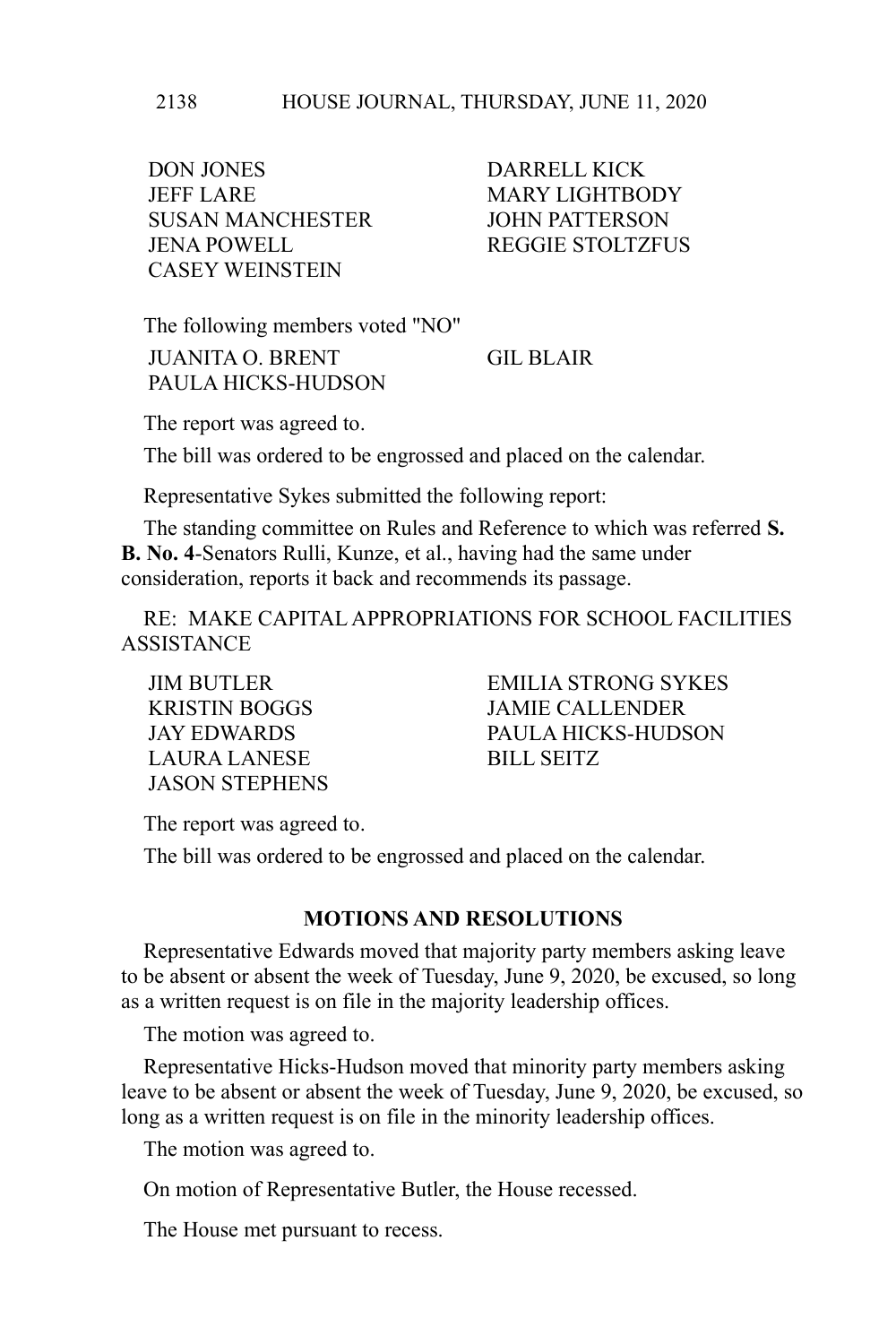### **BILLS FOR THIRD CONSIDERATION**

**Sub. H. B. No. 425**-Representative Wiggam.

Cosponsors: Representatives Kick, Antani, Lang, Merrin, Becker, Riedel, Vitale, Manchester, Powell, Koehler, Scherer, Romanchuk.

To amend sections 2923.12, 2923.126, 2923.128, and 2923.16 of the Revised Code to modify the requirement that a concealed handgun licensee must notify a law enforcement officer that the licensee is authorized to carry a concealed handgun and is carrying a concealed handgun when stopped, was taken up for consideration the third time.

The question being, "Shall the bill pass?"

Representative Butler moved that **Sub. H. B. No. 425-**Representative Wiggam, et al., be informally passed and retain its place on the calendar.

The motion was agreed to without objection.

**S. B. No. 4**-Senators Rulli, Kunze.

Cosponsors: Senators Hottinger, Antonio, Brenner, Craig, Dolan, Eklund, Fedor, Gavarone, Hackett, Hill, Hoagland, Huffman, S., Lehner, Manning, Obhof, O'Brien, Peterson, Sykes, Terhar, Thomas, Uecker, Williams, Yuko Representatives Blessing, Jones, Robinson, Crawley, Patterson, Sobecki, Scherer, Perales, Rogers.

To amend Section 237.30 of H.B. 529 of the 132nd General Assembly and Section 237.10 of H.B. 529 of the 132 General Assembly, as subsequently amended, to make a capital appropriation for school facilities assistance, was taken up for consideration the third time.

The question being, "Shall the bill pass?"

Representative Butler moved that **S. B. No. 4-**Senators Rulli, Kunze, et al., be informally passed and retain its place on the calendar.

The motion was agreed to without objection.

### **Sub. H. B. No. 674**-Representative Hillyer.

To amend sections 3717.22, 3717.42, 4301.03, 4301.171, 4301.22, 4301.24, 4301.322, 4301.33, 4301.332, 4301.333, 4301.334, 4301.35, 4301.351, 4301.353, 4301.354, 4301.355, 4301.356, 4301.36, 4301.361, 4301.364, 4301.365, 4301.366, 4301.37, 4301.403, 4301.404, 4301.82, 4303.021, 4303.15, 4303.171, 4303.181, 4303.184, 4303.19, 4303.202, 4303.205, 4303.30, and 4303.99; to enact new section 4303.182 and sections 4301.011, 4301.245, 4301.246, 4303.2011, 4303.221, and 4303.222; and to repeal section 4303.182 of the Revised Code to revise specified provisions of the liquor control law and to declare an emergency, was taken up for consideration the third time.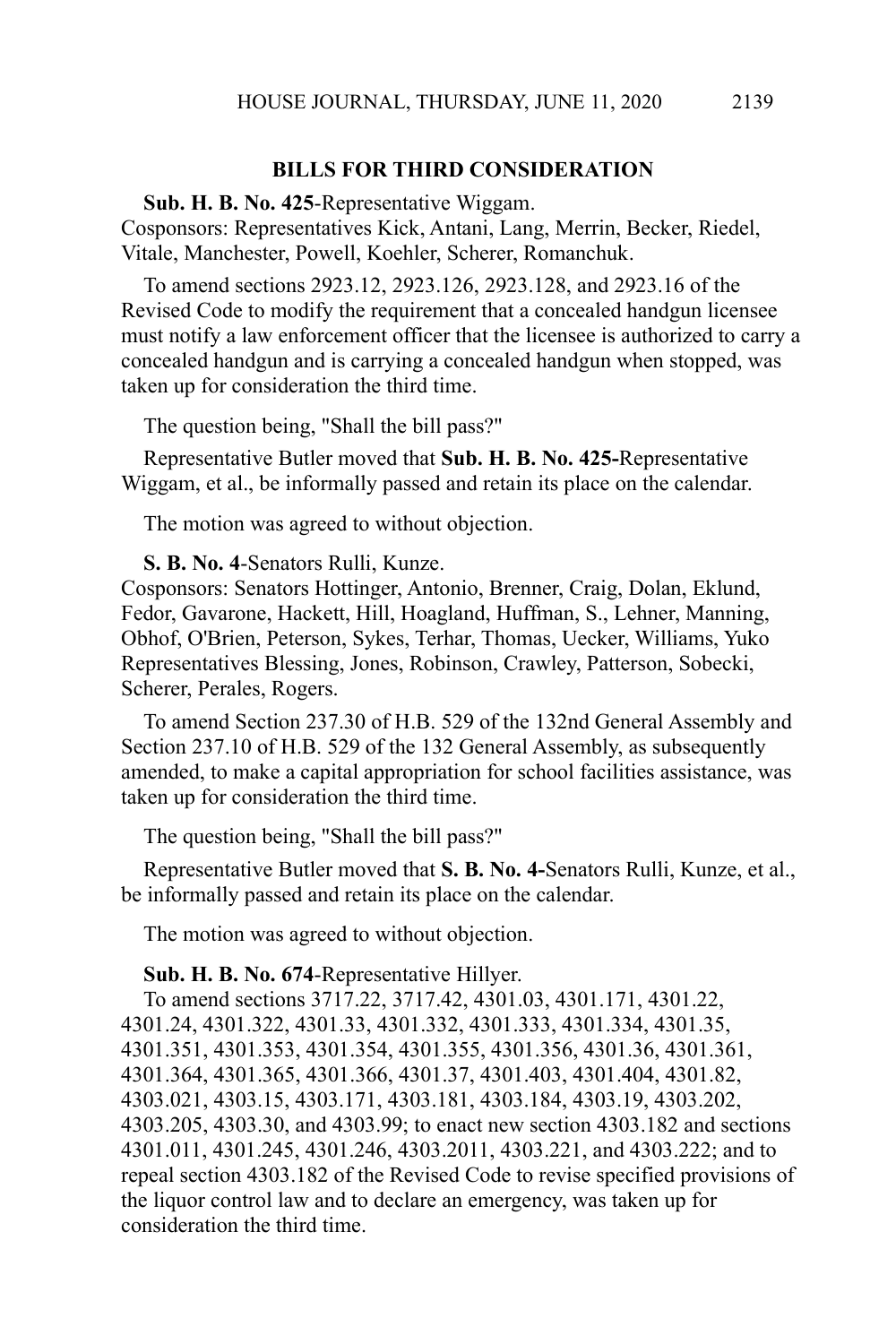The question being, "Shall the emergency clause stand as part of the bill?" Representative Hillyer moved to amend, amendment 2900, as follows:

In line 13 of the title, delete "and to declare an"

In line 14 of the title, delete "emergency"

Delete lines 3483 through 3488

The question being, "Shall the motion to amend be agreed to?"

The motion was agreed to and the bill so amended.

The question being, "Shall the bill as amended pass?"

Representative Smith, K. moved to amend, amendment 2917, as follows:

In line 10 of the title, delete "4303.221,"

In line 23, delete "4303.221,"

In line 2456, delete "4303.221 or"

In line 2473, delete "4303.221 or"

In line 2720, delete "4303.221 or"

In line 2751, delete "4303.221 or"

In line 2788, delete "4303.221 or"

In line 2878, delete "4303.221 or"

Delete lines 3342 through 3350

Representative Butler moved that the motion be laid on the table.

The question being, "Shall the motion to amend be laid on the table?"

The yeas and nays were taken and resulted – yeas 49, nays 43, as follows:

Those who voted in the affirmative were: Representatives

| Abrams    | Antani     | Baldridge       | <b>Becker</b>  |
|-----------|------------|-----------------|----------------|
| Butler    | Callender  | Carfagna        | Carruthers     |
| Cross     | Cutrona    | Edwards         | Fraizer        |
| Ghanbari  | Greenspan  | Grendell        | Hambley        |
| Hillyer   | Holmes, A. | Hoops           | Jones          |
| Jordan    | Kick       | Koehler         | Lanese         |
| Lang      | LaRe       | Lipps           | Manchester     |
| McClain   | Merrin     | Oelslager       | Perales        |
| Plummer   | Reineke    | Richardson      | Riedel         |
| Roemer    | Romanchuk  | Scherer         | Seitz          |
| Smith, T. | Stein      | <b>Stephens</b> | Swearingen     |
| Vitale    | Wiggam     | Wilkin          | Zeltwanger     |
|           |            |                 | Householder-49 |
|           |            |                 |                |

|  |  |  | Those who voted in the negative were: Representatives |
|--|--|--|-------------------------------------------------------|
|--|--|--|-------------------------------------------------------|

| Blair        | <b>Boggs</b> | <b>Brent</b> | Brinkman |
|--------------|--------------|--------------|----------|
| <b>Brown</b> | Cera         | Clites       | Crawley  |
| Crossman     | Cupp         | Dean         | Denson   |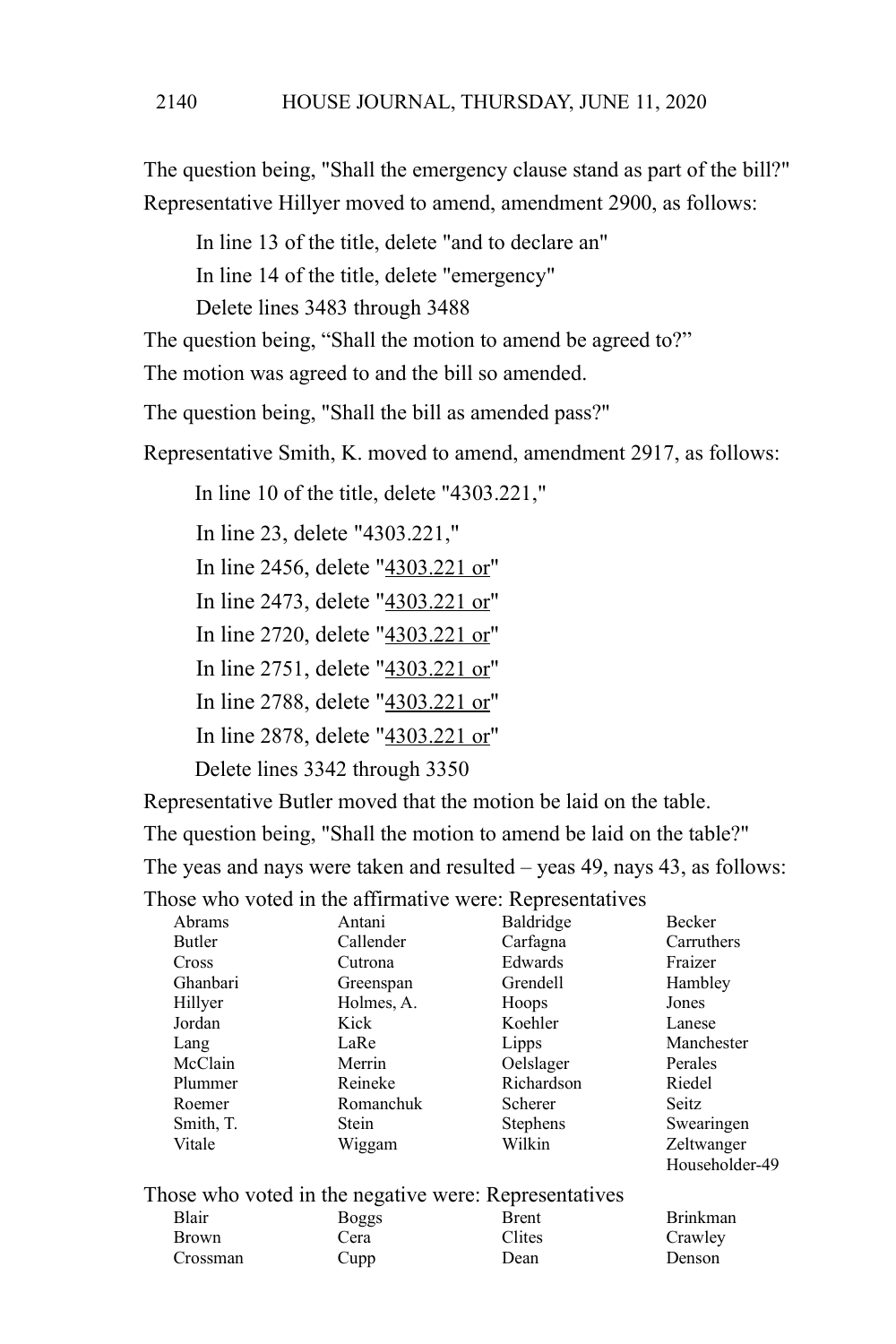| Galonski  | Ginter     | Green        | Hicks-Hudson |
|-----------|------------|--------------|--------------|
| Hood      | Howse      | Ingram       | Keller       |
| Kelly     | Leland     | Lepore-Hagan | Lightbody    |
| Liston    | Miller, J. | Miranda      | O'Brien      |
| Patterson | Powell     | Robinson     | Rogers       |
| Russo     | Sheehy     | Skindell     | Smith, K.    |
| Stoltzfus | Strahorn   | Sweeney      | <b>Sykes</b> |
| Upchurch  | Weinstein  |              | West-43      |

The motion to amend was laid on the table.

The question being, "Shall the bill as amended pass?"

Representative Hillyer moved that Representative Becker be added as a joint sponsor of the bill.

The question being, "Shall the motion be agreed to?"

The motion was agreed to without objection.

The question being, "Shall the bill as amended pass?"

The yeas and nays were taken and resulted – yeas 76, nays 16, as follows:

Those who voted in the affirmative were: Representatives

| Abrams       | Baldridge  | <b>Becker</b>                                         | Blair           |
|--------------|------------|-------------------------------------------------------|-----------------|
| <b>Boggs</b> | Brinkman   | <b>Brown</b>                                          | Butler          |
| Callender    | Carfagna   | Carruthers                                            | Cera            |
| Clites       | Crawley    | Cross                                                 | Crossman        |
| Cutrona      | Denson     | Edwards                                               | Fraizer         |
| Galonski     | Ghanbari   | Greenspan                                             | Grendell        |
| Hambley      | Hillyer    | Holmes, A.                                            | Hoops           |
| Ingram       | Jones      | Jordan                                                | Kelly           |
| Kick         | Koehler    | Lanese                                                | Lang            |
| LaRe         | Leland     | Lightbody                                             | Lipps           |
| Liston       | Manchester | McClain                                               | Miller, J.      |
| Miranda      | O'Brien    | Oelslager                                             | Perales         |
| Plummer      | Reineke    | Richardson                                            | Riedel          |
| Robinson     | Roemer     | Rogers                                                | Romanchuk       |
| Russo        | Scherer    | Seitz                                                 | Sheehy          |
| Skindell     | Smith, T.  | Stein                                                 | <b>Stephens</b> |
| Strahorn     | Swearingen | Sweeney                                               | Sykes           |
| Upchurch     | Vitale     | Weinstein                                             | West            |
| Wiggam       | Wilkin     | Zeltwanger                                            | Householder-76  |
|              |            | Those who voted in the negative were: Representatives |                 |

Antani Brent Cupp Dean Ginter Green Hicks-Hudson Hood Howse Keller Lepore-Hagan Merrin Patterson Powell Smith, K. Stoltzfus-16

The bill passed.

Representative Hillyer moved to amend the title as follows:

Add the names: "Callender, Carruthers, Crossman, Galonski, Holmes, A., Lang, Leland, Miller, J., Reineke, Robinson, Roemer, Rogers, Seitz,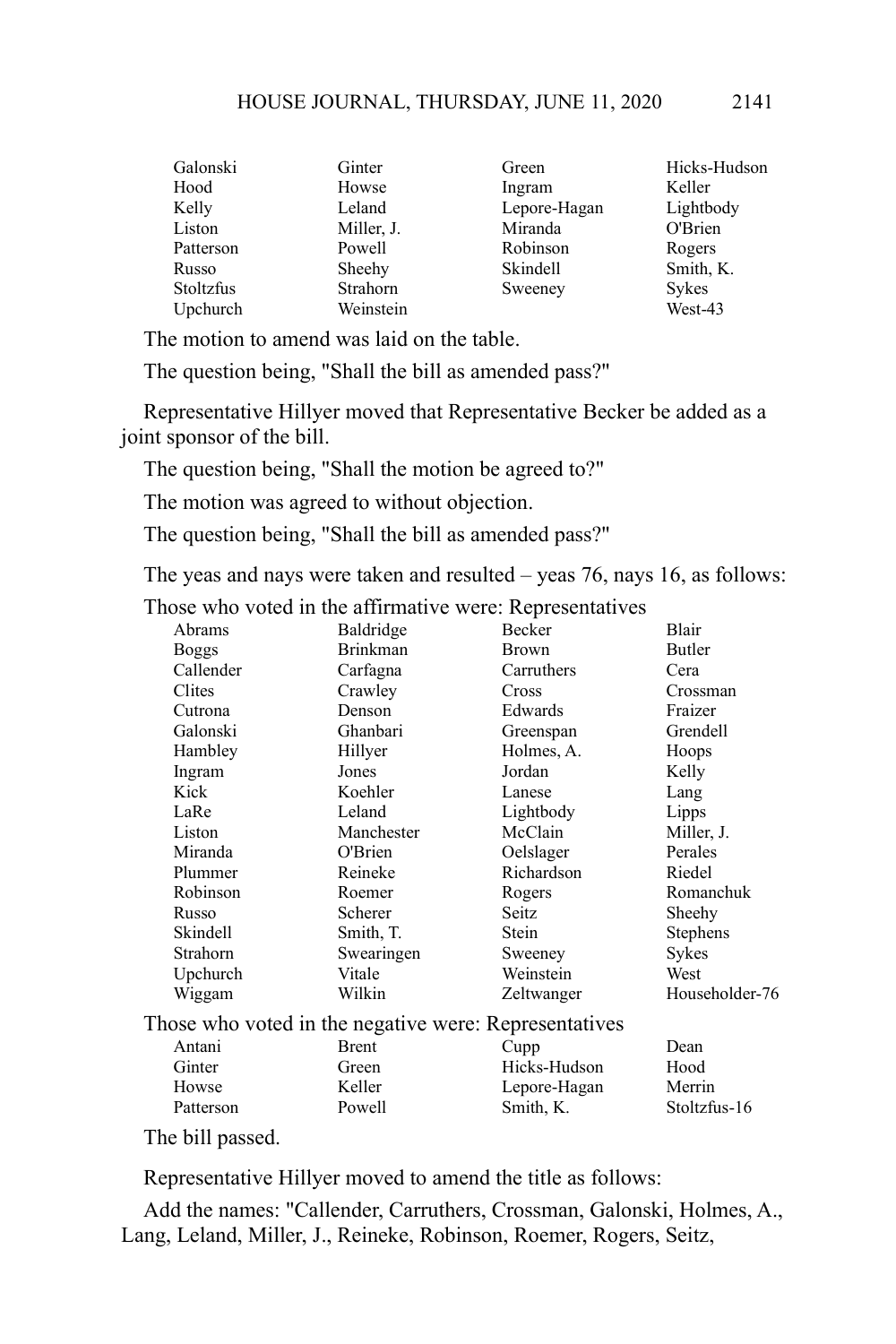Upchurch, West."

The motion was agreed to and the title so amended.

The title as amended was agreed to.

**Sub. H. B. No. 665**-Representatives Jones, Wilkin. Cosponsors: Representatives Smith, T., Baldridge, Stoltzfus.

To amend sections 901.06, 901.71, 901.74, 1711.01, 1711.02, 1711.03, 1711.05, 1711.07, 1711.08, 1711.09, 1711.11, 1711.13, 1711.22, 1711.26, 1711.33, 1711.50, 1711.51, 1711.52, 1711.53, 1711.532, 1711.533, 1711.534, 1711.54, 1711.55, 1711.551, 1711.552, 1711.56, 1711.57, 1711.99, 3749.01, 3769.082, 3769.0811, and 5709.10; to amend, for the purpose of adopting new section numbers as indicated in parentheses, sections 901.06 (1711.06), 1711.50 (993.01), 1711.51 (993.02), 1711.52 (993.03), 1711.53 (993.04), 1711.531 (993.05), 1711.532 (993.041), 1711.533 (993.042), 1711.534 (993.043), 1711.54 (993.06), 1711.55 (993.07), 1711.551 (993.08), 1711.552 (993.071), 1711.56 (993.09), and 1711.57 (993.10); to enact sections 993.99, 1711.071, 1711.091, 3769.086, and 6119.092; and to repeal sections 755.35, 755.36, 755.37, 901.07, and 1711.06 of the Revised Code to modify the laws governing agricultural societies, to recodify the law governing amusement ride safety, and to address funding and other issues related to county and independent agricultural societies and the Ohio Expositions Commission, was taken up for consideration the third time.

The question being, "Shall the bill pass?"

Representative Butler moved that **Sub. H. B. No. 665-**Representatives Jones, Wilkin, et al., be informally passed and retain its place on the calendar.

The motion was agreed to without objection.

**Sub. H. B. No. 429**-Representatives LaRe, Abrams.

Cosponsors: Representatives Carfagna, Cross, Ghanbari, Wilkin, Richardson, Hambley.

To amend sections 111.42, 111.43, 111.45, 111.46, 111.48, 111.99, 149.43, 315.25, 317.13, 317.32, 319.28, 2303.12, and 5301.255 and to enact sections 111.431, 111.432, and 321.25 of the Revised Code to make changes to the Address Confidentiality Program administered by the Secretary of State and to make changes to county recorder fees, was taken up for consideration the third time.

The question being, "Shall the bill pass?"

The yeas and nays were taken and resulted – yeas 92, nays 0, as follows:

Those who voted in the affirmative were: Representatives

| Abrams | Antani | Baldridge | Becker          |
|--------|--------|-----------|-----------------|
| Blair  | Boggs  | Brent     | <b>Brinkman</b> |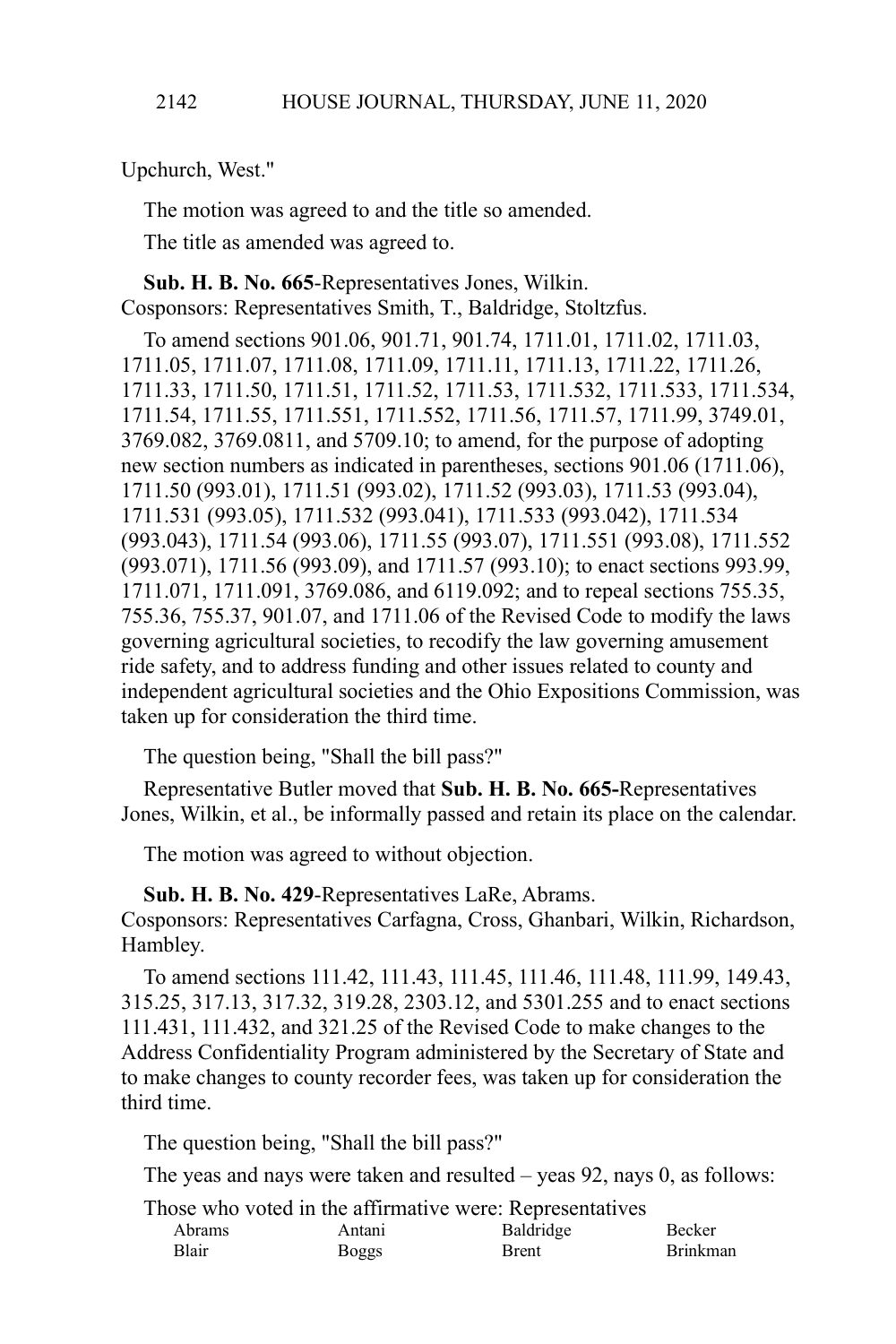| <b>Brown</b> | Butler     | Callender       | Carfagna       |
|--------------|------------|-----------------|----------------|
| Carruthers   | Cera       | Clites          | Crawley        |
| Cross        | Crossman   | Cupp            | Cutrona        |
| Dean         | Denson     | Edwards         | Fraizer        |
| Galonski     | Ghanbari   | Ginter          | Green          |
| Greenspan    | Grendell   | Hambley         | Hicks-Hudson   |
| Hillyer      | Holmes, A. | Hood            | Hoops          |
| Howse        | Ingram     | Jones           | Jordan         |
| Keller       | Kelly      | Kick            | Koehler        |
| Lanese       | Lang       | LaRe            | Leland         |
| Lepore-Hagan | Lightbody  | Lipps           | Liston         |
| Manchester   | McClain    | Merrin          | Miller, J.     |
| Miranda      | O'Brien    | Oelslager       | Patterson      |
| Perales      | Plummer    | Powell          | Reineke        |
| Richardson   | Riedel     | Robinson        | Roemer         |
| Rogers       | Romanchuk  | Russo           | Scherer        |
| Seitz        | Sheehy     | Skindell        | Smith, K.      |
| Smith, T.    | Stein      | <b>Stephens</b> | Stoltzfus      |
| Strahorn     | Swearingen | Sweeney         | Sykes          |
| Upchurch     | Vitale     | Weinstein       | West           |
| Wiggam       | Wilkin     | Zeltwanger      | Householder-92 |

The bill passed.

Representative LaRe moved to amend the title as follows:

Add the names: "Baldridge, Clites, Crossman, Edwards, Galonski, Grendell, Hicks-Hudson, Ingram, Koehler, Lanese, Liston, Miller, J., O'Brien, Perales, Plummer, Robinson, Roemer, Rogers, Russo, Sweeney, West."

The motion was agreed to and the title so amended.

The title as amended was agreed to.

**H. B. No. 539**-Representatives Ghanbari, Blair.

Cosponsors: Representatives Abrams, Becker, Carfagna, Cross, Crossman, Galonski, Hambley, Kick, LaRe, O'Brien, Plummer, Riedel, Swearingen, Rogers, Smith, T.

To amend sections 2935.03 and 4513.39 of the Revised Code to permit a township police officer who serves a population between 5,000 and 50,000 to enforce specified traffic offenses on certain interstate highways if authorized by that township's board of trustees, was taken up for consideration the third time.

The question being, "Shall the bill pass?"

Representative Butler moved that **H. B. No. 539-**Representatives Ghanbari, Blair, et al., be informally passed and retain its place on the calendar.

The motion was agreed to without objection.

**Sub. H. B. No. 33**-Representatives Lanese, Carruthers. Cosponsors: Representatives Riedel, LaTourette, Carfagna, Lang, Plummer,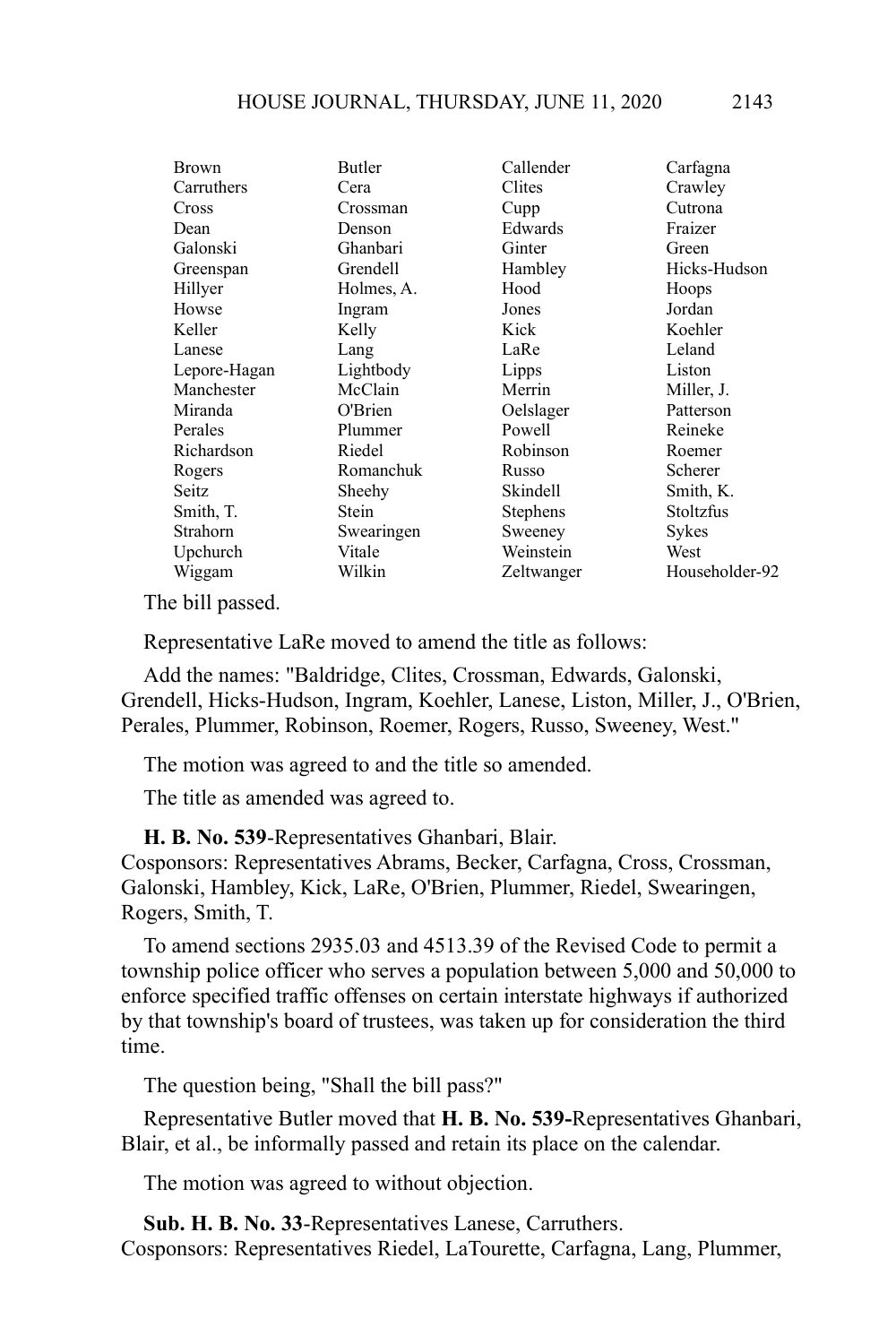### HOUSE JOURNAL, THURSDAY, JUNE 11, 2020 2144

Leland, Crossman, Galonski, Rogers, Smith, T., West.

To amend sections 959.99, 2151.421, 4741.22, and 4757.36 and to enact sections 959.07, 959.08, 959.09, 959.10, and 5101.93 of the Revised Code to establish animal abuse reporting requirements, was taken up for consideration the third time.

The question being, "Shall the bill pass?"

The yeas and nays were taken and resulted – yeas 90, nays 2, as follows:

|                 |              | hose who voice in the annihilative were, respresentatives |                 |
|-----------------|--------------|-----------------------------------------------------------|-----------------|
| Abrams          | Antani       | Baldridge                                                 | Becker          |
| Blair           | <b>Boggs</b> | Brent                                                     | <b>Brinkman</b> |
| <b>Brown</b>    | Butler       | Callender                                                 | Carfagna        |
| Carruthers      | Cera         | Clites                                                    | Crawley         |
| Cross           | Crossman     | Cupp                                                      | Cutrona         |
| Denson          | Edwards      | Fraizer                                                   | Galonski        |
| Ghanbari        | Ginter       | Green                                                     | Greenspan       |
| Grendell        | Hambley      | Hicks-Hudson                                              | Hillyer         |
| Holmes, A.      | Hoops        | Howse                                                     | Ingram          |
| Jones           | Jordan       | Keller                                                    | Kelly           |
| Kick            | Koehler      | Lanese                                                    | Lang            |
| LaRe            | Leland       | Lepore-Hagan                                              | Lightbody       |
| Lipps           | Liston       | Manchester                                                | McClain         |
| Merrin          | Miller, J.   | Miranda                                                   | O'Brien         |
| Oelslager       | Patterson    | Perales                                                   | Plummer         |
| Powell          | Reineke      | Richardson                                                | Riedel          |
| Robinson        | Roemer       | Rogers                                                    | Romanchuk       |
| Russo           | Scherer      | Seitz                                                     | Sheehy          |
| Skindell        | Smith, K.    | Smith, T.                                                 | Stein           |
| <b>Stephens</b> | Stoltzfus    | Strahorn                                                  | Swearingen      |
| Sweeney         | Sykes        | Upchurch                                                  | Vitale          |
| Weinstein       | West         | Wiggam                                                    | Wilkin          |
| Zeltwanger      |              |                                                           | Householder-90  |

Those who voted in the affirmative were: Representatives

Representatives Dean and Hood voted in the negative-2.

The bill passed.

Representative Lanese moved to amend the title as follows:

Add the names: "Abrams, Baldridge, Clites, Cupp, Cutrona, Edwards, Fraizer, Greenspan, Grendell, Hicks-Hudson, Hoops, LaRe, Liston, Miller, J., O'Brien, Patterson, Perales, Robinson, Roemer, Russo, Sheehy, Stein, Stephens, Weinstein."

The motion was agreed to and the title so amended.

The title as amended was agreed to.

On motion of Representative Butler, the House recessed.

The House met pursuant to recess.

Representative Butler moved that the House revert to the fifth order of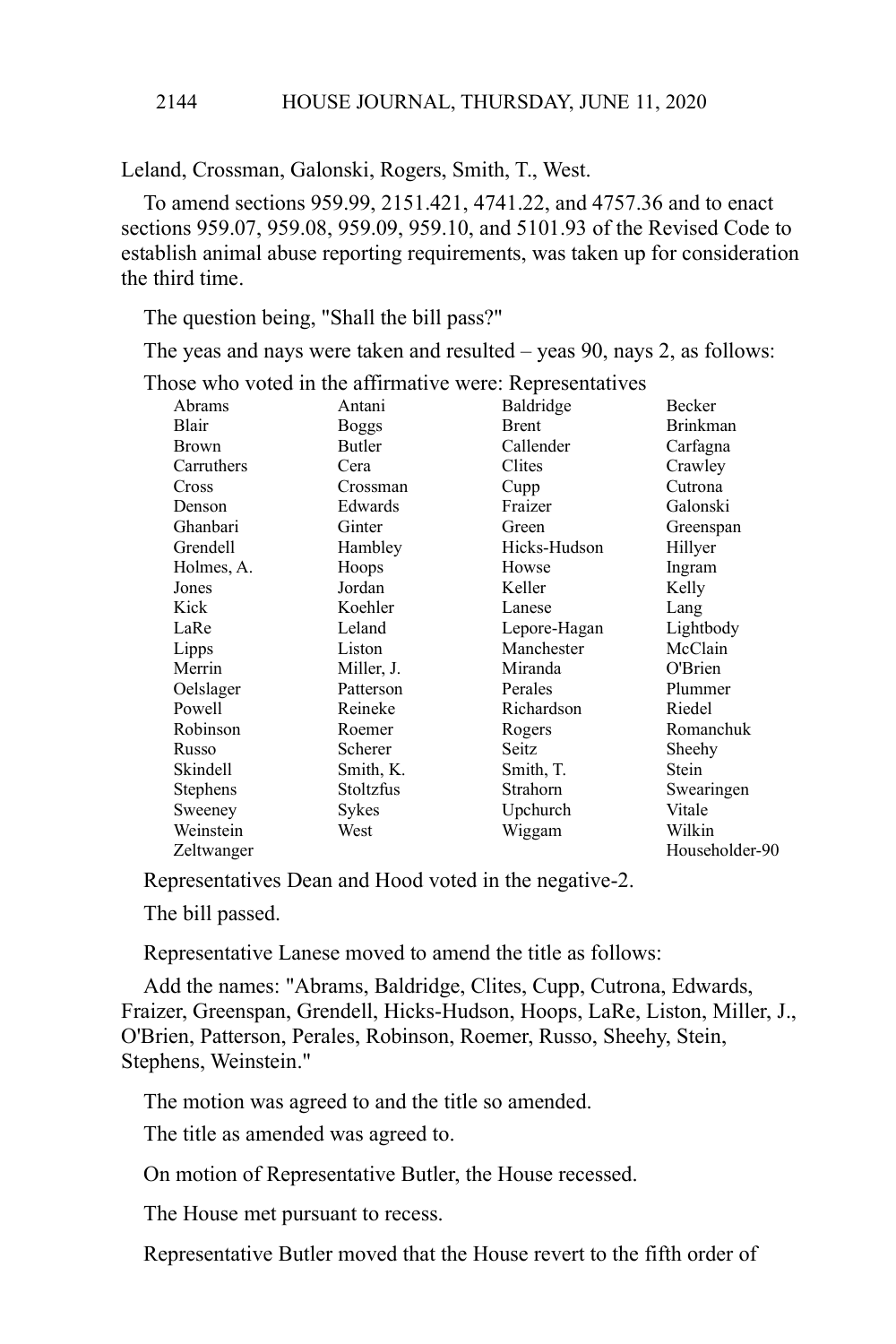business, being reports of standing and select committees and bills for second consideration.

The motion was agreed to.

### **REPORTS OF STANDING AND SELECT COMMITTEES AND BILLS FOR SECOND CONSIDERATION**

Representative Cera submitted the following report:

The standing committee on Finance to which was referred **H. B. No. 13**- Representatives Carfagna, O'Brien, et al., having had the same under consideration, reports it back as a substitute bill and recommends its passage.

RE: ESTABLISH RESIDENTIAL BROADBAND EXPANSION PROGRAM

Representative Oelslager moved to amend the title as follows:

Add the names: "Cupp, Rogers"

SCOTT OELSLAGER JAMIE CALLENDER GARY SCHERER JACK CERA BRIAN BALDRIDGE JIM BUTLER RICK CARFAGNA SARA P. CARRUTHERS ERICA C. CRAWLEY JON CROSS ROBERT R. CUPP JAY EDWARDS HARAZ N. GHANBARI DAVE GREENSPAN PAULA HICKS-HUDSON JAMES M. HOOPS STEPHANIE D. HOWSE BRIGID KELLY P. SCOTT LIPPS MICHAEL J. O'BRIEN JOHN PATTERSON RICK PERALES BILL ROEMER JOHN M. ROGERS BRIDE ROSE SWEENEY THOMAS WEST SHANE WILKIN

PHIL PLUMMER TRACY M. RICHARDSON

The following members voted "NO"

STEPHEN D. HAMBLEY MARK J. ROMANCHUK MICHAEL J. SKINDELL

The report was agreed to.

The bill was ordered to be engrossed and placed on the calendar.

Representative Butler moved that the House advance to the seventh order of business, being bills for third consideration.

The motion was agreed to.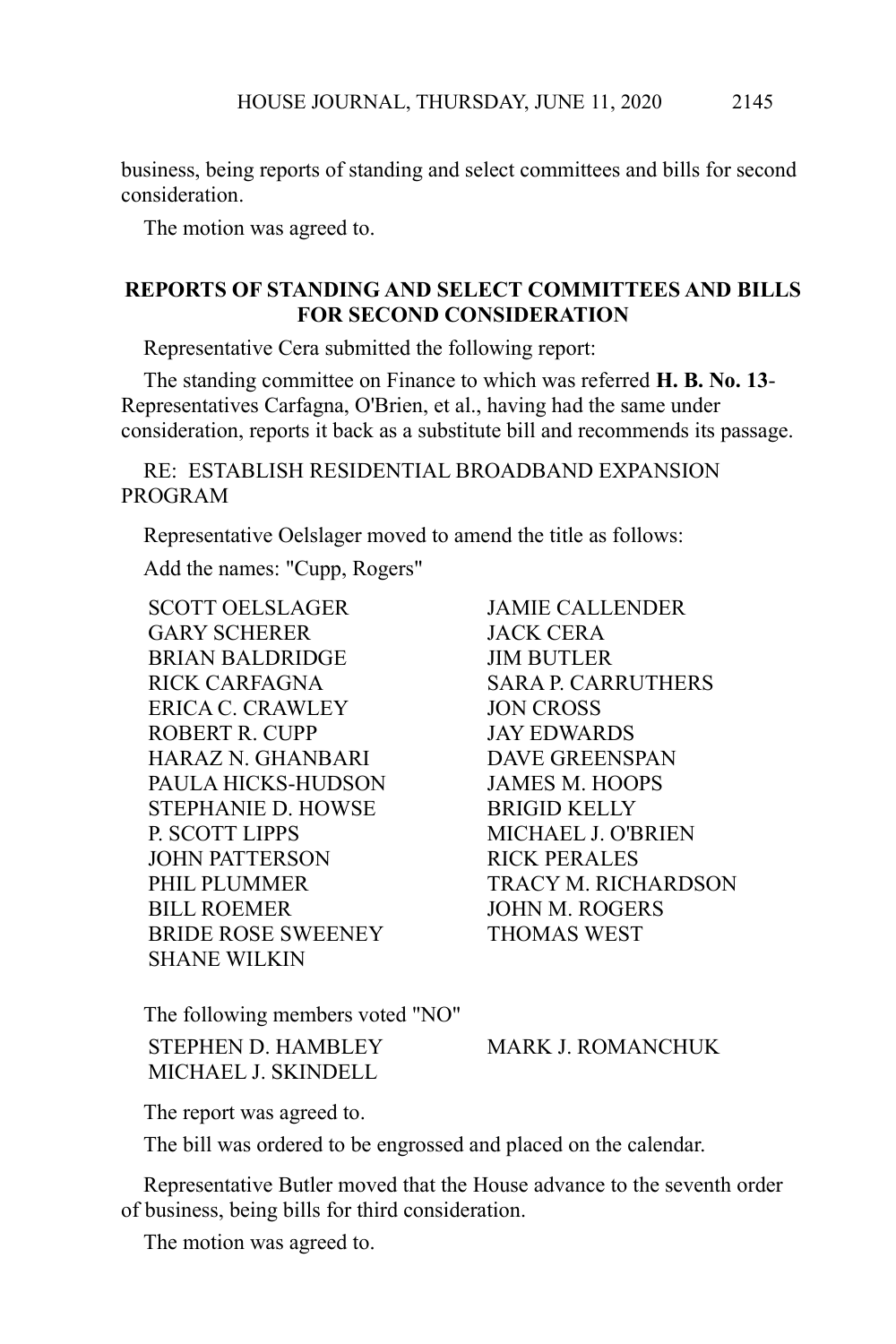### **BILLS FOR THIRD CONSIDERATION**

**Sub. H. B. No. 270**-Representative Merrin. Cosponsors: Representatives Hambley, Rogers.

To amend sections 122.58, 126.37, 169.01, 169.02, 169.03, 169.05, 169.07, 169.08, 169.09, 169.12, 169.99, and 5703.21; to enact sections 169.052, 169.091, and 169.18; and to repeal section 169.10 of the Revised Code to create the Unclaimed Funds Reform Act, was taken up for consideration the third time.

The question being, "Shall the bill pass?"

Representative Merrin moved to amend, amendment 2894, as follows:

Delete lines 191 through 196 and insert:

"(h) Moneys in an account at a holder that is a financial organization when the only activity on the account is one or more recurring electronic debit or credit transfers, including transfers made via automated clearing house, but not including fees charged by the holder or automatic reinvestments of dividends or interest."

The question being, "Shall the motion to amend be agreed to?"

The motion was agreed to and the bill so amended.

The question being, "Shall the bill as amended pass?"

The yeas and nays were taken and resulted – yeas 91, nays 0, as follows:

Those who voted in the affirmative were: Representatives

| Abrams       | Antani       | Baldridge | Becker                                               |
|--------------|--------------|-----------|------------------------------------------------------|
| Blair        | <b>Boggs</b> | Brent     | Brinkman                                             |
| <b>Brown</b> | Butler       | Callender | Carfagna                                             |
| Carruthers   | Cera         | Clites    | Crawley                                              |
| Cross        | Crossman     | Cupp      | Cutrona                                              |
| Dean         | Denson       | Edwards   | Fraizer                                              |
| Galonski     | Ghanbari     | Ginter    | Green                                                |
| Greenspan    | Grendell     | Hambley   | Hicks-Hudson                                         |
| Hillyer      | Holmes, A.   | Hood      | Hoops                                                |
| Howse        | Ingram       | Jones     | Jordan                                               |
| Keller       | Kelly        | Kick      | Koehler                                              |
| Lanese       | Lang         | LaRe      | Leland                                               |
| Lepore-Hagan | Lightbody    | Lipps     | Liston                                               |
| Manchester   | McClain      | Merrin    | Miller, J.                                           |
| Miranda      | O'Brien      | Oelslager | Patterson                                            |
| Perales      | Plummer      | Powell    | Reineke                                              |
| Richardson   | Riedel       | Robinson  | Roemer                                               |
| Rogers       | Romanchuk    | Russo     | Scherer                                              |
| Seitz        | Skindell     | Smith, K. | Smith, T.                                            |
|              |              |           | who voice in the annihilar to were, respresentant to |

2146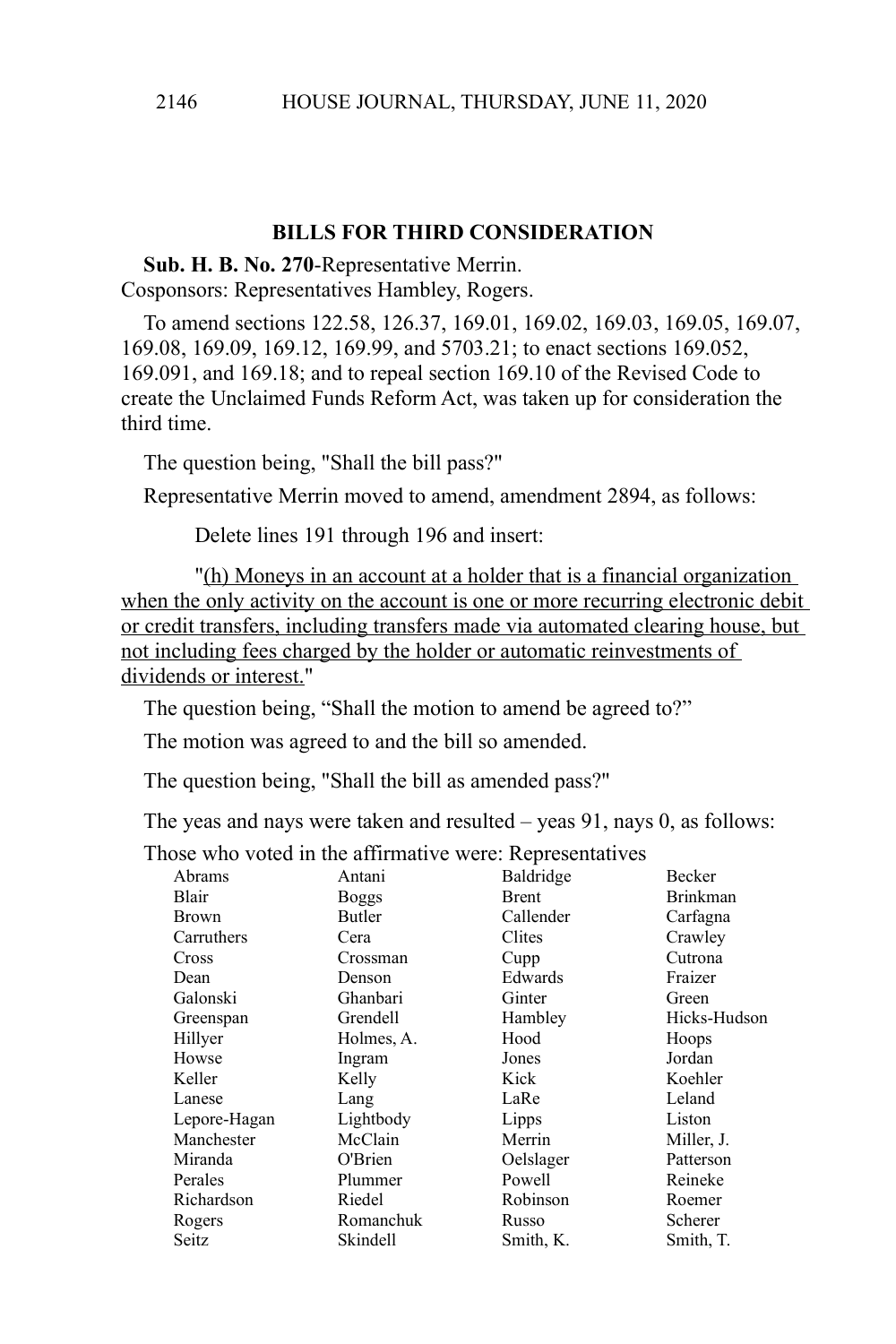| Stein      | <b>Stephens</b> | Stoltzfus | Strahorn       |
|------------|-----------------|-----------|----------------|
| Swearingen | Sweeney         | Sykes     | Upchurch       |
| Vitale     | Weinstein       | West      | Wiggam         |
| Wilkin     | Zeltwanger      |           | Householder-91 |

The bill passed.

Representative Merrin moved to amend the title as follows:

Add the names: "Baldridge, McClain, Roemer, Wiggam."

The motion was agreed to and the title so amended.

The title as amended was agreed to.

**Sub. H. B. No. 614**-Representatives Fraizer, Richardson. Cosponsors: Representatives Merrin, Rogers, McClain, Roemer.

To amend sections 4141.13 and 4141.28 and to enact sections 4141.12 and 5101.04 of the Revised Code to create the Unemployment Compensation Modernization and Improvement Council, to revise the claims process and duties related to that process, to require the Auditor of State to examine and make recommendations on the efficiency of the process, and to require the Director of Job and Family Services to create a constituent referral system and a strategic staffing plan for employees who handle inquiries and claims for unemployment benefits, was taken up for consideration the third time.

The question being, "Shall the bill pass?"

The yeas and nays were taken and resulted – yeas 90, nays 0, as follows:

Those who voted in the affirmative were: Representatives

| Abrams       | Antani       | Baldridge    | Becker          |
|--------------|--------------|--------------|-----------------|
| Blair        | <b>Boggs</b> | <b>Brent</b> | <b>Brinkman</b> |
| <b>Brown</b> | Butler       | Callender    | Carfagna        |
| Carruthers   | Cera         | Clites       | Crawley         |
| Cross        | Crossman     | Cupp         | Cutrona         |
| Dean         | Denson       | Edwards      | Fraizer         |
| Galonski     | Ghanbari     | Ginter       | Green           |
| Greenspan    | Grendell     | Hambley      | Hicks-Hudson    |
| Hillyer      | Holmes, A.   | Hood         | Hoops           |
| Howse        | Ingram       | Jones        | Jordan          |
| Keller       | Kelly        | Kick         | Koehler         |
| Lanese       | Lang         | LaRe         | Leland          |
| Lepore-Hagan | Lightbody    | Lipps        | Liston          |
| Manchester   | McClain      | Merrin       | Miller, J.      |
| Miranda      | O'Brien      | Oelslager    | Patterson       |
| Perales      | Plummer      | Powell       | Reineke         |
| Richardson   | Riedel       | Robinson     | Roemer          |
| Rogers       | Romanchuk    | Russo        | Scherer         |
| Seitz        | Skindell     | Smith, K.    | Smith, T.       |
| Stein        | Stephens     | Stoltzfus    | Strahorn        |
| Swearingen   | Sweeney      | Sykes        | Upchurch        |
| Weinstein    | West         | Wiggam       | Wilkin          |
| Zeltwanger   |              |              | Householder-90  |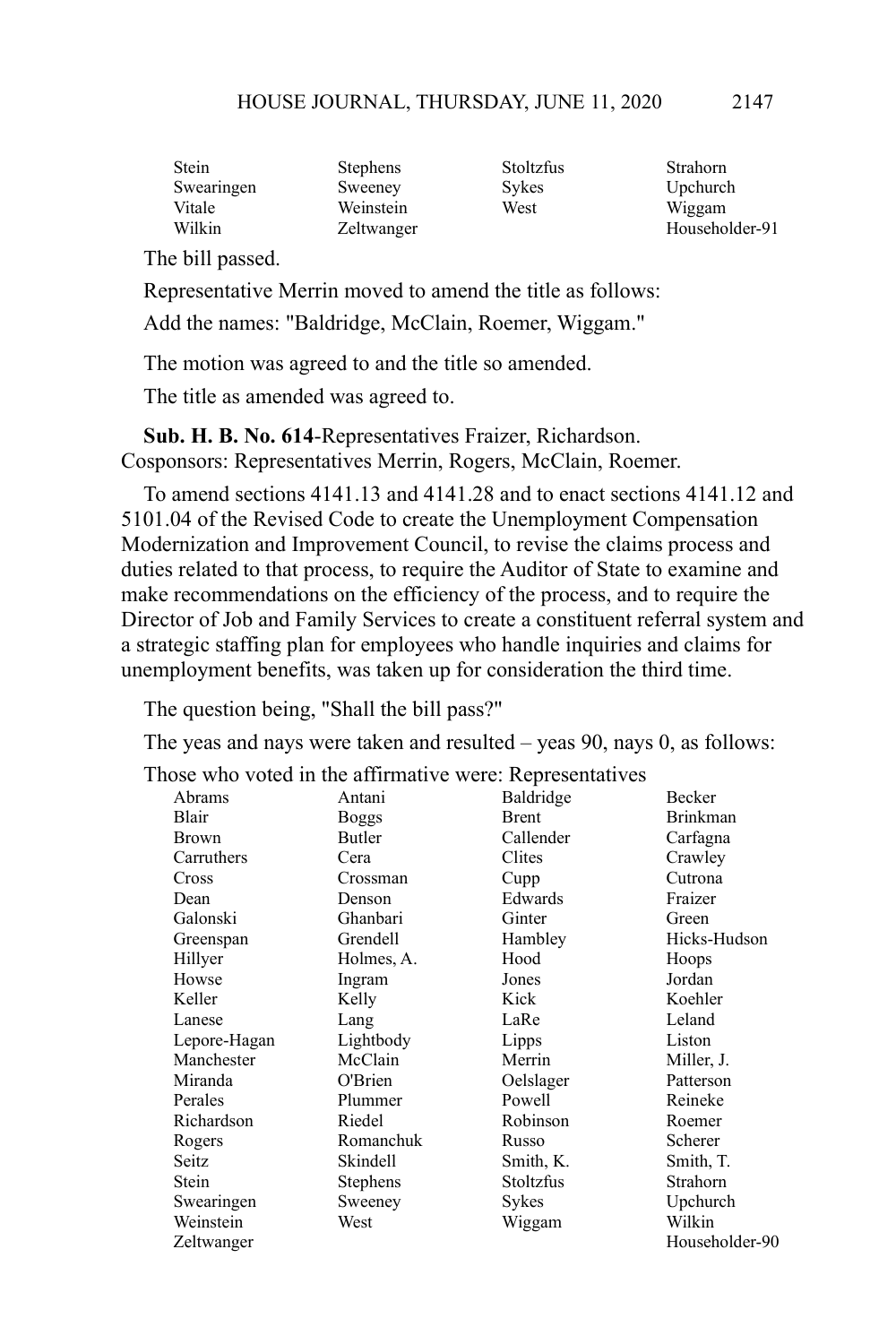The bill passed.

Representative Fraizer moved to amend the title as follows:

Add the names: "Baldridge, Carfagna, Carruthers, Cupp, Cutrona, Edwards, Galonski, Ghanbari, Ginter, Green, Greenspan, Grendell, Hillyer, Holmes, A., Jones, Koehler, Lanese, LaRe, Liston, Patterson, Perales, Riedel, Robinson, Romanchuk, Scherer, Seitz, Stein, Stephens, Stoltzfus, Swearingen, Sweeney, Wilkin."

The motion was agreed to and the title so amended.

The title as amended was agreed to.

**Sub. H. B. No. 13**-Representatives Carfagna, O'Brien. Cosponsors: Representatives Hillyer, Smith, R., Boggs, Cera, Hood, Kick, Koehler, Manchester, McClain, Patterson, Riedel, Seitz, Strahorn, West, Ryan, Lipps, Scherer, Greenspan, Edwards, Perales, Hoops, Green, Rogers, Hambley, Ginter, Arndt, Reineke, Stein, Lepore-Hagan, Patton, Baldridge, Holmes, A., Cupp.

To amend sections 133.13, 727.01, and 4928.17 and to enact sections 188.01, 188.03, 188.05, 188.06, 188.07, 188.08, 188.09, 188.10, 188.13, 188.15, 188.16, 188.17, 188.18, 188.19, 188.20, 188.21, 188.23, 188.24, 188.25, 188.30, 188.31, 188.33, 188.34, 188.35, 188.36, 188.37, 188.40, 188.41, 188.43, 188.44, 188.45, 188.46, 188.50, 188.51, 188.53, 188.55, 188.60, 188.61, 188.63, 188.70, 188.71, 188.73, 188.75, 188.76, 188.77, 188.80, 188.81, 188.83, 188.84, 188.85, 188.87, 188.88, 188.89, 188.91, 188.93, 188.95, 303.251, 505.881, 4926.01, 4926.02, 4926.03, 4926.04, 4926.05, 4926.06, 4926.07, 4926.09, 4926.10, 4926.13, 4926.15, 4926.16, 4926.20, 4926.21, 4926.26, 4926.27, 4926.29, 4926.31, 4926.311, 4926.33, 4926.35, 4926.36, 4926.37, 4926.38, 4926.39, 4926.40, 4926.50, 4926.51, 4926.52, 4926.54, 4926.56, 4926.58, 4926.60, 4926.63, 4926.64, 4926.65, 4926.70, 4926.71, 4926.72, 4926.85, 4926.86, 4926.88, 4926.90, 4926.91, 4926.92, 4926.93, and 4926.95 of the Revised Code regarding broadband expansion, including access to electric cooperative easements and facilities and railroad rights of way, to repeal sections 4926.01, 4926.03, 4926.04, 4926.05, 4926.06, 4926.07, 4926.09, 4926.10, 4926.13, 4926.15, 4926.16, 4926.20, 4926.21, 4926.26, 4926.27, 4926.29, 4926.31, 4926.33, 4926.35, 4926.36, 4926.37, 4926.38, 4926.39, and 4926.40 of the Revised Code on the date that is three years after the act's effective date, and to make an appropriation, was taken up for consideration the third time.

The question being, "Shall the bill pass?"

The yeas and nays were taken and resulted – yeas 82, nays 8, as follows:

Those who voted in the affirmative were: Representatives

| Baldridge<br>Antani<br>Abrams | Becker |
|-------------------------------|--------|
|-------------------------------|--------|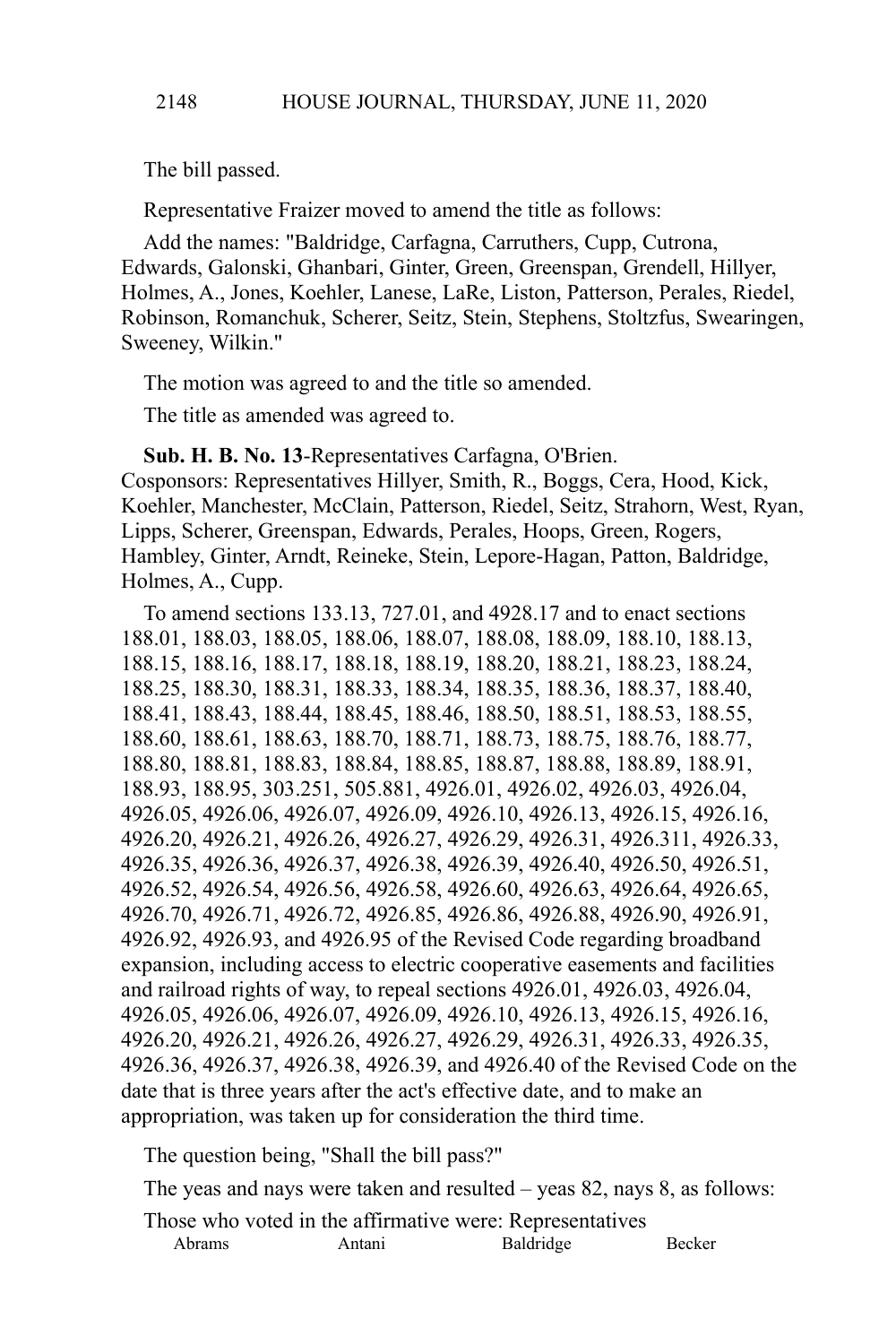| Blair      | Brent      | Brown        | Butler         |
|------------|------------|--------------|----------------|
| Callender  | Carfagna   | Carruthers   | Cera           |
| Clites     | Crawley    | Cross        | Crossman       |
| Cupp       | Cutrona    | Dean         | Edwards        |
| Fraizer    | Galonski   | Ghanbari     | Ginter         |
| Green      | Greenspan  | Grendell     | Hicks-Hudson   |
| Hillyer    | Holmes, A. | Hood         | Hoops          |
| Howse      | Ingram     | Jones        | Jordan         |
| Kelly      | Kick       | Koehler      | Lanese         |
| Lang       | LaRe       | Lepore-Hagan | Lightbody      |
| Lipps      | Liston     | Manchester   | McClain        |
| Merrin     | Miller, J. | Miranda      | O'Brien        |
| Oelslager  | Patterson  | Perales      | Plummer        |
| Powell     | Reineke    | Richardson   | Riedel         |
| Robinson   | Roemer     | Rogers       | Russo          |
| Scherer    | Seitz      | Smith, K.    | Smith, T.      |
| Stein      | Stephens   | Stoltzfus    | Strahorn       |
| Swearingen | Sweeney    | Sykes        | Upchurch       |
| Weinstein  | West       | Wiggam       | Wilkin         |
| Zeltwanger |            |              | Householder-82 |

Representatives Boggs, Brinkman, Denson, Hambley, Keller, Leland, Romanchuk, and Skindell voted in the negative-8.

The bill passed.

Representative Carfagna moved to amend the title as follows:

Add the names: "Clites, Crossman, Fraizer, Galonski, Ghanbari, Grendell, Jones, Lanese, LaRe, Miller, J., Richardson, Robinson, Smith, K., Stephens, Swearingen, Weinstein."

Remove the name: "Hambley."

The motion was agreed to and the title so amended.

The title as amended was agreed to.

### **Sub. H. B. No. 425**-Representative Wiggam.

Cosponsors: Representatives Kick, Antani, Lang, Merrin, Becker, Riedel, Vitale, Manchester, Powell, Koehler, Scherer, Romanchuk.

To amend sections 2923.12, 2923.126, 2923.128, and 2923.16 of the Revised Code to modify the requirement that a concealed handgun licensee must notify a law enforcement officer that the licensee is authorized to carry a concealed handgun and is carrying a concealed handgun when stopped, was taken up for consideration the third time.

The question being, "Shall the bill pass?"

Representative Miranda moved to amend, amendment 2804, as follows:

In line 2 of the title, after "2923.16" insert "and to enact section 2923.191"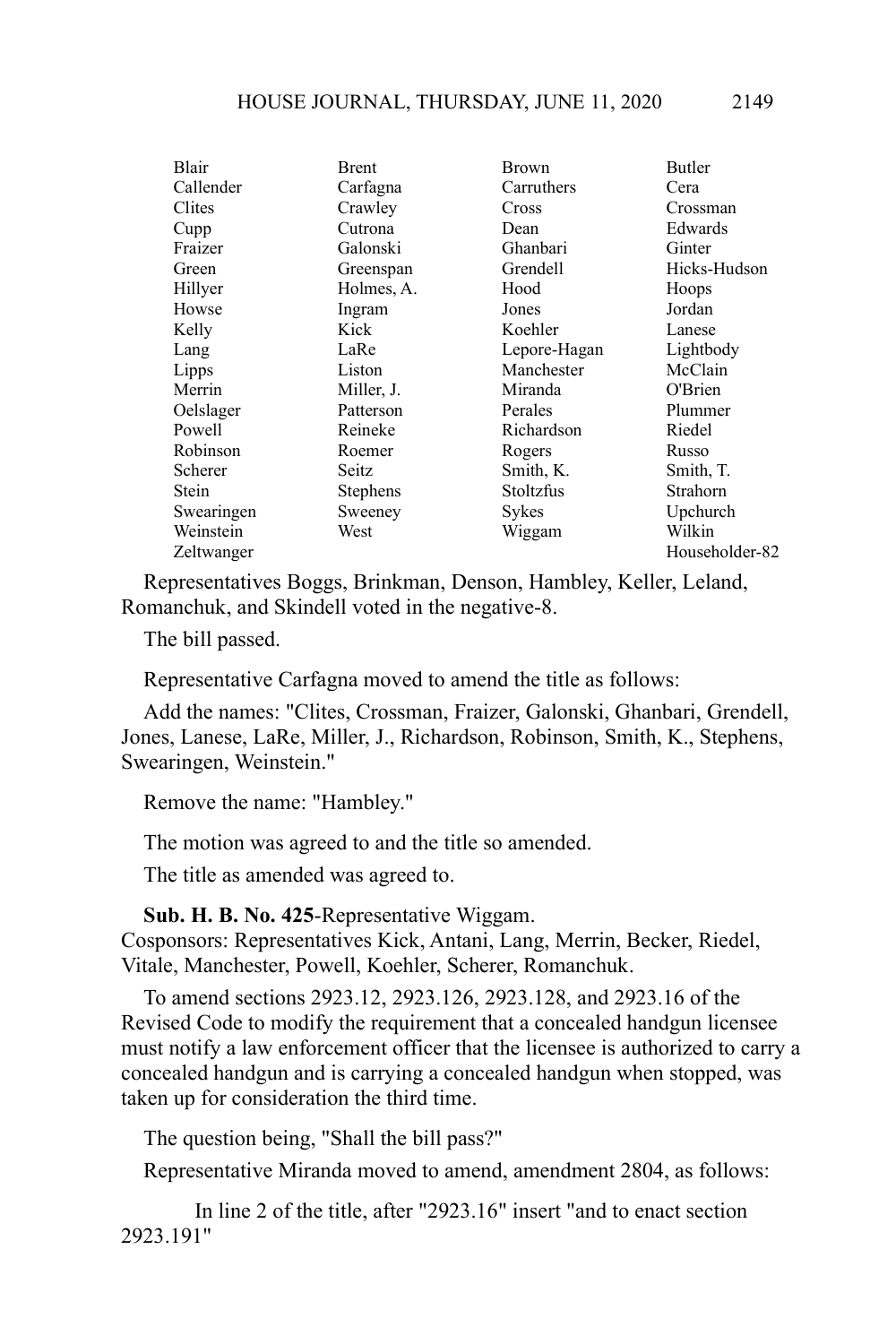In line 7 of the title, after "stopped" insert ", to prohibit negligent storage of a firearm, and to provide criminal penalties if a minor gains access to an improperly stored firearm"

In line 9, after "2923.16" insert "be amended and section 2923.191"; delete "amended" and insert "enacted"

After line 1212, insert:

"**Sec. 2923.191.** (A)(1) No person shall store or leave a firearm in a manner or location in the person's residence where the person knows or reasonably should know a minor is able to gain access to the firearm.

(2)(a) This section does not apply to a person who stores or leaves a firearm in the person's residence if the firearm is kept in safe storage or equipped with a tamper-resistant mechanical lock or other safety device that is properly engaged so as to render the weapon inoperable by any person other than the owner of the firearm or any other lawfully authorized user of the firearm.

(b) This section does not apply to a person who stores or leaves a firearm in the person's residence if a minor gains access to the firearm as a result of any other person's unlawful entry into the person's residence.

(B)(1) Whoever violates this section is guilty of criminally negligent storage of a firearm if a minor gains access to the firearm as a result of the violation without the lawful permission of the minor's parent, guardian, or custodian.

(2) Except as provided in division (B)(3) of this section, a violation of this section is a misdemeanor of the third degree.

(3) If the minor gains access to the firearm as a result of the violation and, without the lawful permission of the minor's parent, guardian, or custodian, uses the firearm to cause personal injury or death, other than in self-defense, a violation of this section is a felony of the first degree.

(C) Nothing in this section prohibits a person who is in the person's residence from carrying a firearm on the person's person or placing a firearm in a location that is under the person's immediate control."

The question being, "Shall the motion to amend be agreed to?"

Representative Butler moved that the motion be laid on the table.

The question being, "Shall the motion to amend be laid on the table?"

The yeas and nays were taken and resulted – yeas 56, nays 34, as follows:

Those who voted in the affirmative were: Representatives

| Abrams          | Antani        | Baldridge | Becker   |
|-----------------|---------------|-----------|----------|
| <b>Brinkman</b> | <b>Butler</b> | Callender | Carfagna |
| Carruthers      | Cross         | Cupp      | Cutrona  |
| Dean            | Edwards       | Fraizer   | Ghanbari |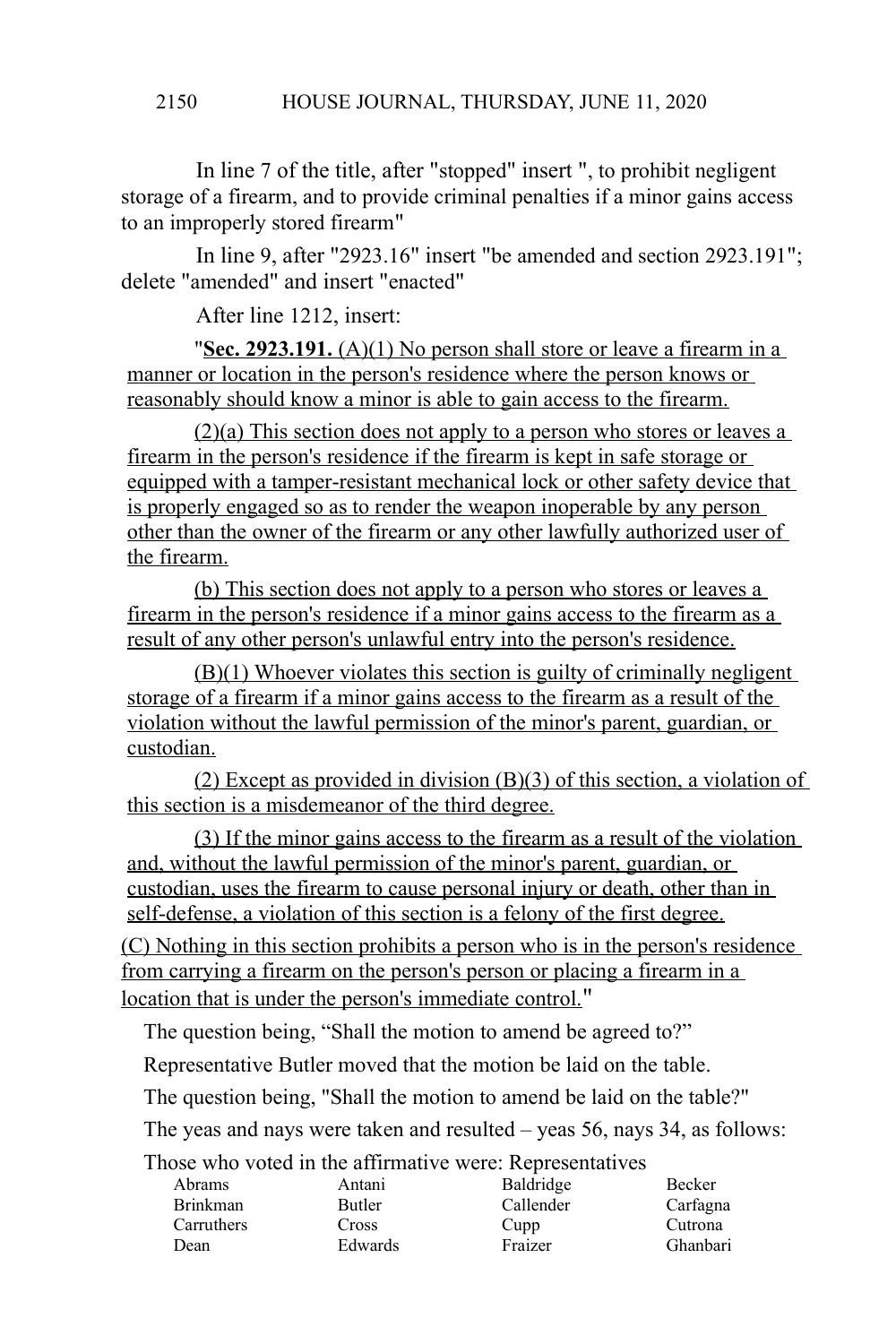| Ginter                                                | Green           | Grendell     | Hambley        |
|-------------------------------------------------------|-----------------|--------------|----------------|
| Hillyer                                               | Holmes, A.      | Hood         | Hoops          |
| Jones                                                 | Jordan          | Keller       | Kick           |
| Koehler                                               | Lanese          | Lang         | LaRe           |
| Lipps                                                 | Manchester      | McClain      | Merrin         |
| Oelslager                                             | Perales         | Plummer      | Powell         |
| Reineke                                               | Richardson      | Riedel       | Roemer         |
| Romanchuk                                             | Scherer         | Seitz        | Smith, T.      |
| Stein                                                 | <b>Stephens</b> | Stoltzfus    | Swearingen     |
| Wiggam                                                | Wilkin          | Zeltwanger   | Householder-56 |
| Those who voted in the negative were: Representatives |                 |              |                |
| Blair                                                 | <b>Boggs</b>    | <b>Brent</b> | <b>Brown</b>   |
| Cera                                                  | Clites          | Crawley      | Crossman       |
| Denson                                                | Galonski        | Greenspan    | Hicks-Hudson   |
| Howse                                                 | Ingram          | Kelly        | Leland         |
| Lepore-Hagan                                          | Lightbody       | Liston       | Miller, J.     |
| Miranda                                               | O'Brien         | Patterson    | Robinson       |
| Rogers                                                | Russo           | Skindell     | Smith, K.      |
| Strahorn                                              | Sweeney         | Sykes        | Upchurch       |
| Weinstein                                             |                 |              | West-34        |
|                                                       |                 |              |                |

The motion to amend was laid on the table.

The question being, "Shall the bill pass?"

The yeas and nays were taken and resulted – yeas 58, nays 32, as follows:

Those who voted in the affirmative were: Representatives

| Antani     | Baldridge    | Becker          | <b>Brinkman</b> |
|------------|--------------|-----------------|-----------------|
| Butler     | Callender    | Carfagna        | Carruthers      |
| Cera       | <b>Cross</b> | Cupp            | Cutrona         |
| Dean       | Edwards      | Fraizer         | Ghanbari        |
| Ginter     | Green        | Greenspan       | Grendell        |
| Hambley    | Hillyer      | Holmes, A.      | Hood            |
| Hoops      | Jones        | Jordan          | Keller          |
| Kick       | Koehler      | Lanese          | Lang            |
| LaRe       | Lipps        | Manchester      | McClain         |
| Merrin     | Oelslager    | Perales         | Plummer         |
| Powell     | Reineke      | Richardson      | Riedel          |
| Roemer     | Romanchuk    | Scherer         | Seitz           |
| Smith, T.  | Stein        | <b>Stephens</b> | Stoltzfus       |
| Strahorn   | Swearingen   | Wiggam          | Wilkin          |
| Zeltwanger |              |                 | Householder-58  |
|            |              |                 |                 |

Those who voted in the negative were: Representatives

| Abrams       | Blair     | <b>Boggs</b> | <b>Brent</b> |
|--------------|-----------|--------------|--------------|
| <b>Brown</b> | Clites    | Crawley      | Crossman     |
| Denson       | Galonski  | Hicks-Hudson | Howse        |
| Ingram       | Kelly     | Leland       | Lepore-Hagan |
| Lightbody    | Liston    | Miller, J.   | Miranda      |
| O'Brien      | Patterson | Robinson     | Rogers       |
| Russo        | Skindell  | Smith, K.    | Sweeney      |
| Sykes        | Upchurch  | Weinstein    | West-32      |
|              |           |              |              |

The bill passed.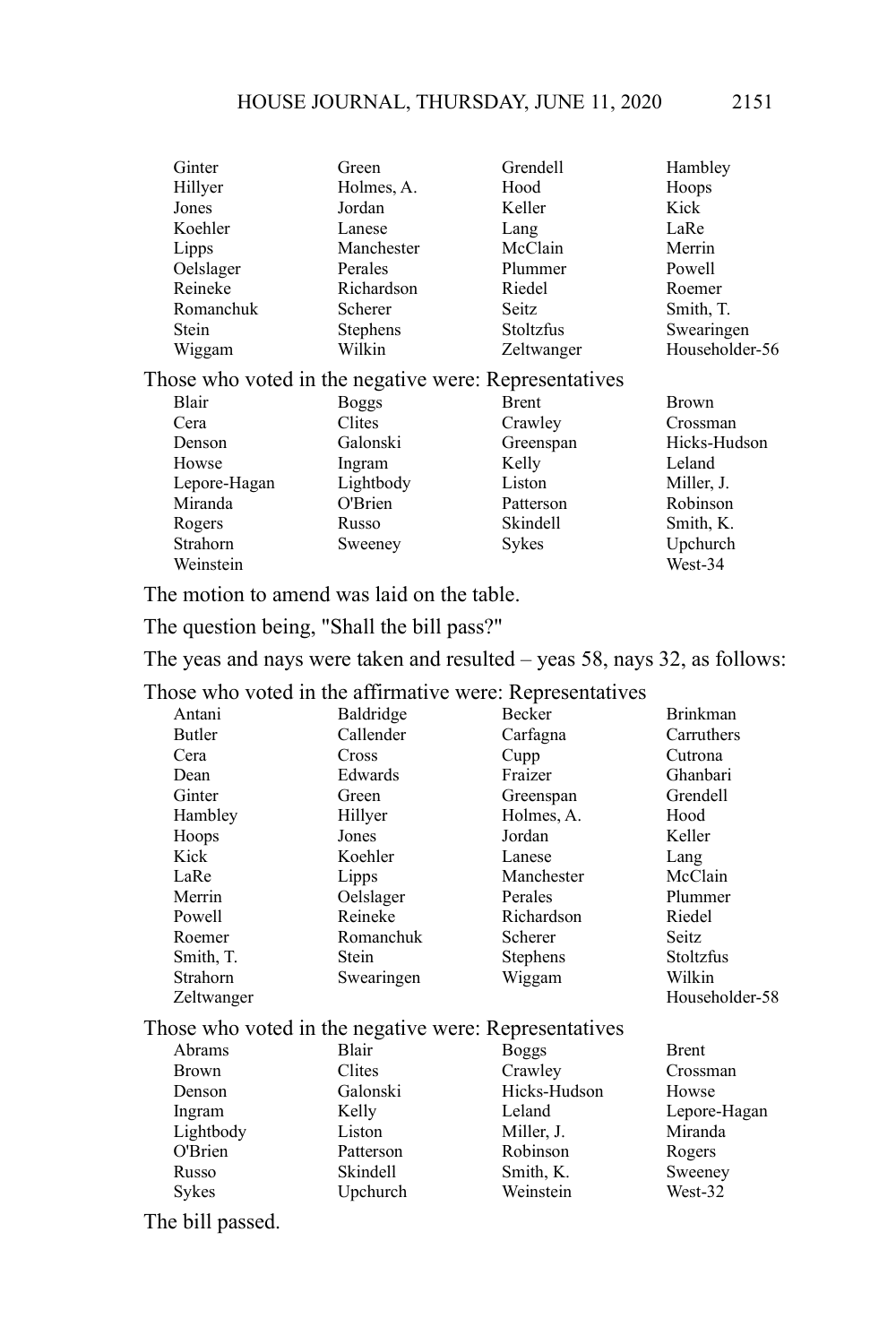Representative Wiggam moved to amend the title as follows: Add the names: "Baldridge, McClain, Wilkin."

The motion was agreed to and the title so amended.

The title as amended was agreed to.

Representative Butler moved that House Rule 66, pertaining to bills being placed on the calendar, be suspended and that **S. B. No. 4**-Senators Rulli, Kunze be taken up for immediate consideration the third time.

The question being, shall the motion be agreed to?

The motion was agreed to without objection.

**S. B. No. 4**-Senators Rulli, Kunze.

Cosponsors: Senators Hottinger, Antonio, Brenner, Craig, Dolan, Eklund, Fedor, Gavarone, Hackett, Hill, Hoagland, Huffman, S., Lehner, Manning, Obhof, O'Brien, Peterson, Sykes, Terhar, Thomas, Uecker, Williams, Yuko Representatives Blessing, Jones, Robinson, Crawley, Patterson, Sobecki, Scherer, Perales, Rogers

To amend Section 237.30 of H.B. 529 of the 132nd General Assembly and Section 237.10 of H.B. 529 of the 132 General Assembly, as subsequently amended, to make a capital appropriation for school facilities assistance., was taken up for consideration the third time.

Representative Swearingen moved to amend, amendment 2921, as follows:

In line 1 of the title, delete "Section 237.30 of H.B. 529 of the 132nd"

In line 2 of the title, delete "General Assembly and Section 237.10 of H.B. 529" and insert "section 5540.03"

In line 3 of the title, delete "132 General Assembly, as subsequently"

In line 4 of the title, delete "amended," and insert "Revised Code"; delete "make a capital appropriation for"

Delete line 5 and insert "apply the Prevailing Wage Law to transportation improvement district projects under certain circumstances, and to make capital appropriations to the Facilities Construction Commission and the Public Works Commission for the biennium ending June 30, 2022."

Delete lines 6 through 21

After line 21, insert:

"**Section 1.** That section 5540.03 of the Revised Code be amended to read as follows:

**Sec. 5540.03.** (A) A transportation improvement district may:

(1) Adopt bylaws for the regulation of its affairs and the conduct of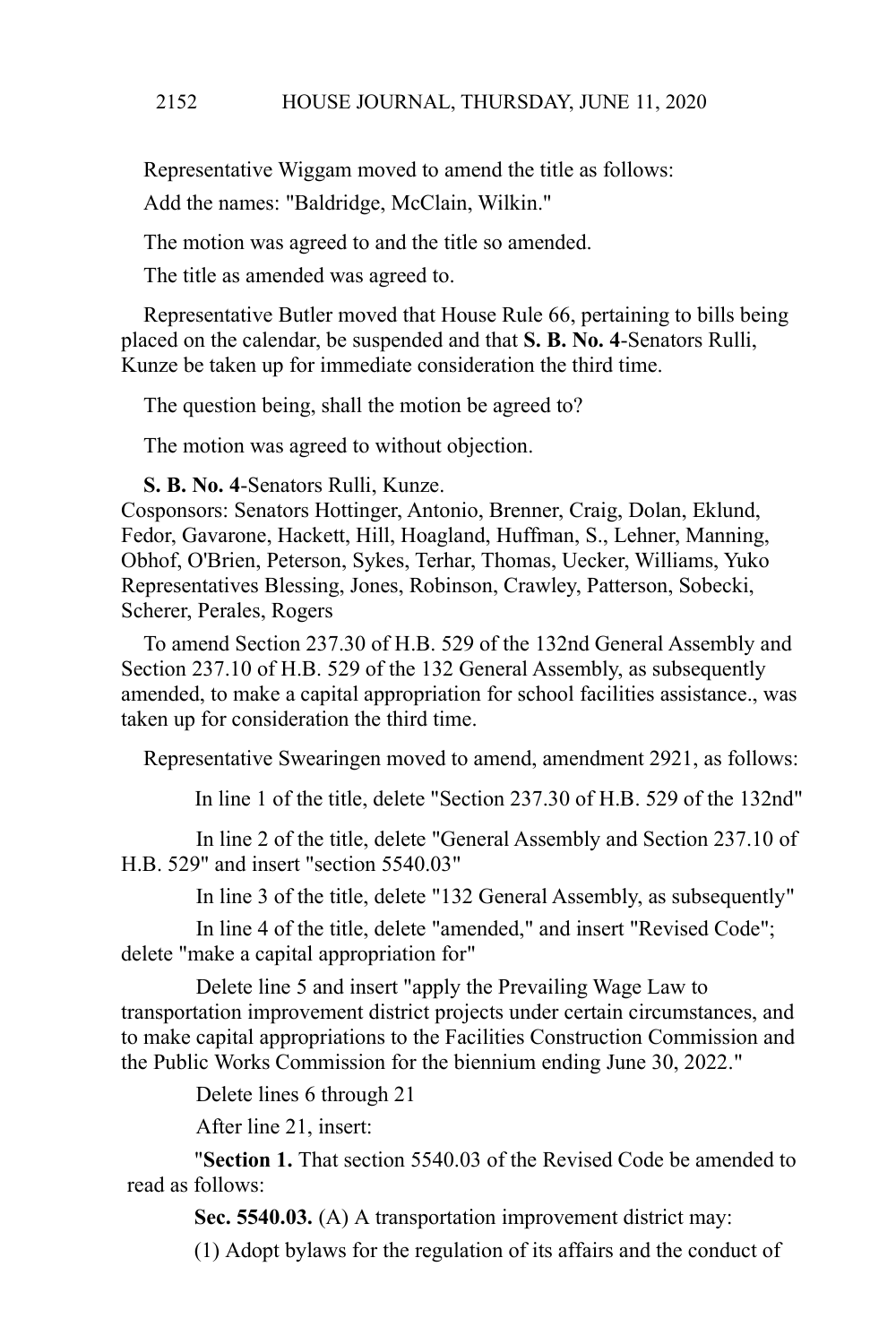its business;

(2) Adopt an official seal;

(3) Sue and be sued in its own name, plead and be impleaded, provided any actions against the district shall be brought in the court of common pleas of the county in which the principal office of the district is located, or in the court of common pleas of the county in which the cause of action arose, and all summonses, exceptions, and notices of every kind shall be served on the district by leaving a copy thereof at its principal office with the secretary-treasurer;

(4) Purchase, construct, maintain, repair, sell, exchange, police, operate, or lease projects;

(5) Issue either or both of the following for the purpose of providing funds to pay the costs of any project or part thereof:

(a) Transportation improvement district revenue bonds;

(b) Bonds pursuant to Section 13 of Article VIII, Ohio Constitution;.

(6) Maintain such funds as it considers necessary;

(7) Direct its agents or employees, when properly identified in writing and after at least five days' written notice, to enter upon lands within its jurisdiction to make surveys and examinations preliminary to the location and construction of projects for the district, without liability of the district or its agents or employees except for actual damage done;

(8) Make and enter into all contracts and agreements necessary or incidental to the performance of its functions and the execution of its powers under this chapter;

(9) Employ or retain or contract for the services of consulting engineers, superintendents, managers, and such other engineers, construction and accounting experts, financial advisers, trustees, marketing, remarketing, and administrative agents, attorneys, and other employees, independent contractors, or agents as are necessary in its judgment and fix their compensation, provided all such expenses shall be payable solely from the proceeds of bonds or from revenues;

(10) Receive and accept from the federal or any state or local government, including, but not limited to, any agency, entity, or instrumentality of any of the foregoing, loans and grants for or in aid of the construction, maintenance, or repair of any project, and receive and accept aid or contributions from any source or person of money, property, labor, or other things of value, to be held, used, and applied only for the purposes for which such loans, grants, and contributions are made. Nothing in division (A) (10) of this section shall be construed as imposing any liability on this state for any loan received by a transportation improvement district from a third party unless this state has entered into an agreement to accept such liability.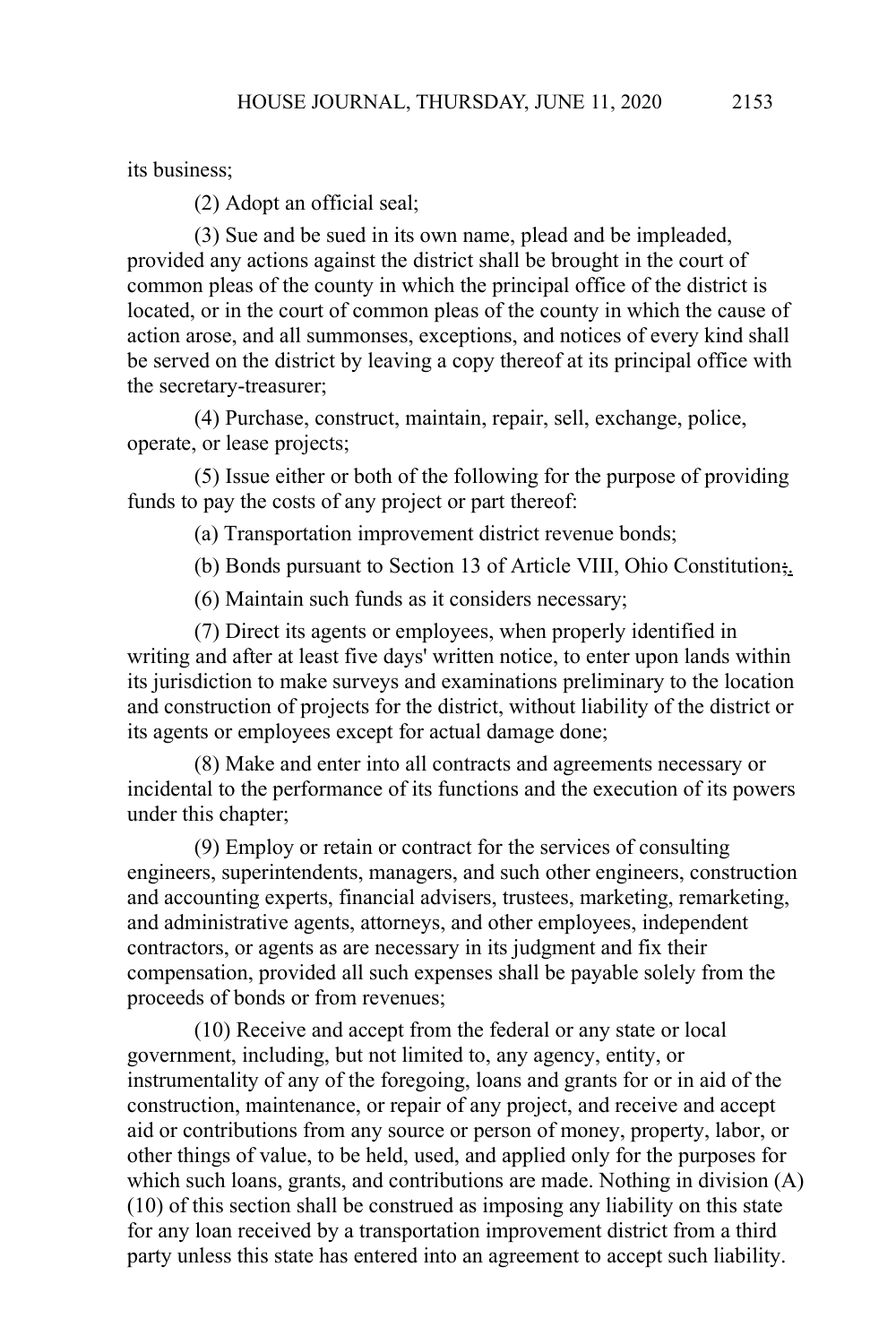### HOUSE JOURNAL, THURSDAY, JUNE 11, 2020 2154

(11) Acquire, hold, and dispose of property in the exercise of its powers and the performance of its duties under this chapter;

(12) Establish and collect tolls or user charges for its projects;

(13) Subject to section 5540.18 of the Revised Code, enter into an agreement with a contiguous board of county commissioners other than the board of county commissioners that created the transportation improvement district, for the district to exercise all or any portion of its powers with respect to a project that is located wholly or partially within the county that is party to the agreement;

(14) Do all acts necessary and proper to carry out the powers expressly granted in this chapter.

 $(B)(1)$  Chapters 123., 124., 125., and 153., and 4115., and sections 9.331 to 9.335 and 307.86 of the Revised Code do not apply to contracts or projects of a transportation improvement district.

(2) A transportation improvement district is subject to sections 4115.03 to 4115.21 and 4115.99 of the Revised Code, unless the amount of state or local government funds, including, but not limited to, those provided by any agency, entity, or instrumentality of the state or a local government as described in division (A)(10) of this section received for the contract or project, is, in the aggregate, less than the amounts described in or calculated under section 4115.03 of the Revised Code."

Delete lines 22 and 23

After line 23, insert:

"**Section 2.** That existing section 5540.03 of the Revised Code is hereby repealed."

Delete lines 24 through 35

After line 35, insert:

"**Section 3.** Except as otherwise provided in this act, all appropriation items in this act are appropriated out of any moneys in the state treasury to the credit of the designated fund that are not otherwise appropriated for the capital biennium ending June 30, 2022."

Delete lines 36 through 38

After line 38, insert:

"**Section 4.** FCC FACILITIES CONSTRUCTION COMMISSION

 $1$  2 3

A School Building Program Assistance Fund (Fund 7032)

B C23002 School Building Program Assistance \$ 300,000,000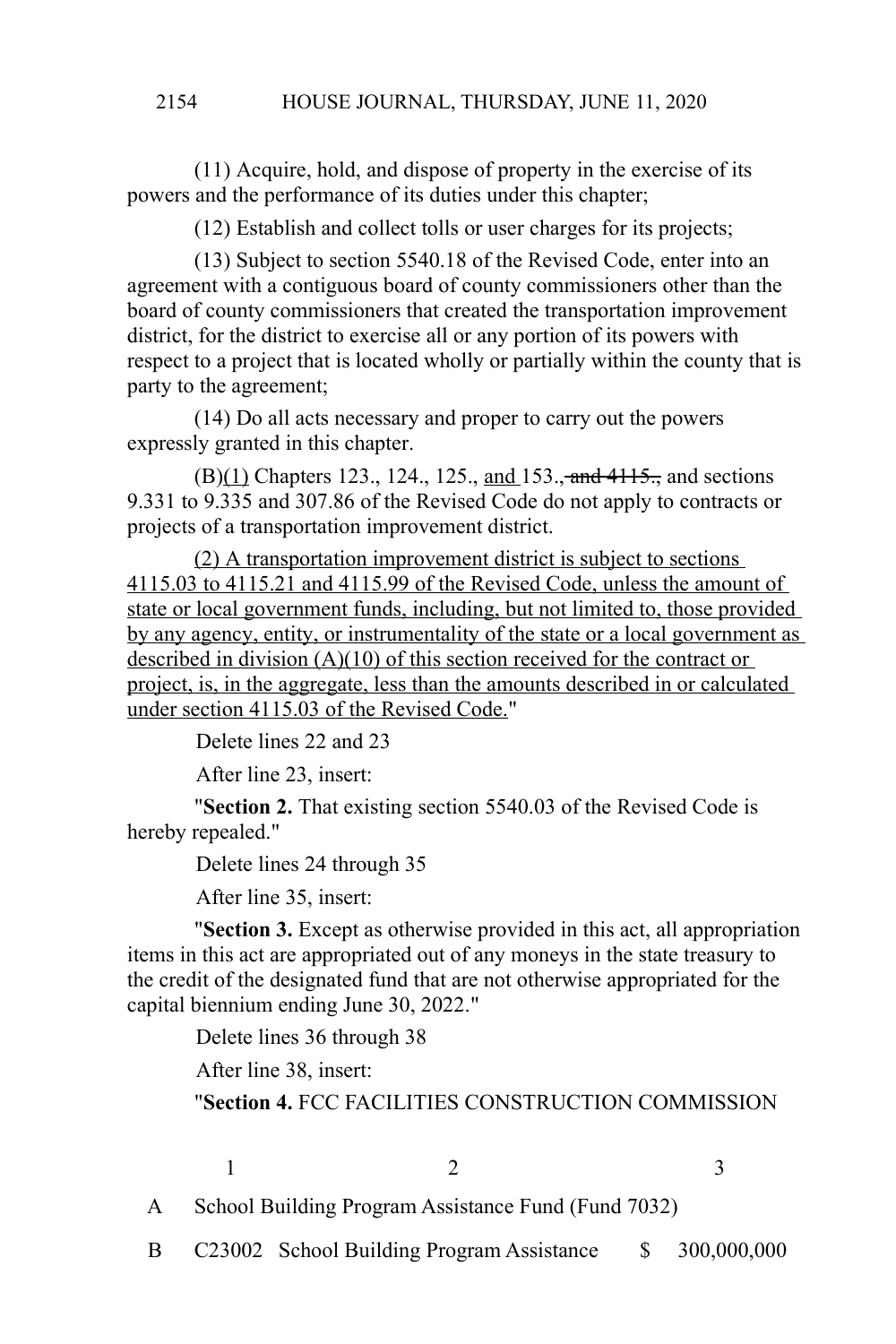| <b>TOTAL School Building Program Assistance</b> | 300,000,000 |
|-------------------------------------------------|-------------|
| Fund                                            |             |

D TOTAL ALL FUNDS \$ 300,000,000

### SCHOOL BUILDING PROGRAM ASSISTANCE

Capital appropriations in this section made from appropriation item C23002, School Building Program Assistance, shall be used by the Facilities Construction Commission to provide funding to school districts that receive conditional approval from the Commission pursuant to Chapter 3318. of the Revised Code.

### **Section 5.** PWC PUBLIC WORKS COMMISSION

|   | 1<br>$\mathfrak{D}$                                                    | 3                 |
|---|------------------------------------------------------------------------|-------------------|
|   | A State Capital Improvements Fund (Fund 7038)                          |                   |
|   | B C15000 Local Public Infrastructure/State CIP                         | \$<br>175,000,000 |
|   | C TOTAL State Capital Improvements Fund                                | \$<br>175,000,000 |
|   | D State Capital Improvements Revolving Loan Fund (Fund 7040)           |                   |
|   | E C15030 Revolving Loan                                                | \$<br>42,500,000  |
|   | F TOTAL State Capital Improvements Revolving Loan \$42,500,000<br>Fund |                   |
|   | G Clean Ohio Conservation Fund (Fund 7056)                             |                   |
|   | H C15060 Clean Ohio Conservation Program                               | \$<br>37,500,000  |
| L | <b>TOTAL Clean Ohio Conservation Fund</b>                              | \$<br>37,500,000  |
| J | <b>TOTAL ALL FUNDS</b>                                                 | \$<br>255,000,000 |
|   |                                                                        |                   |

### LOCAL PUBLIC INFRASTRUCTURE

Capital appropriations in this section made from the State Capital Improvements Fund (Fund 7038) shall be used in accordance with sections 164.01 to 164.12 of the Revised Code. The Director of the Public Works Commission may certify to the Director of Budget and Management that a need exists to appropriate investment earnings to be used in accordance with sections 164.01 to 164.12 of the Revised Code. If the Director of Budget and Management determines pursuant to division (D) of section 164.08 and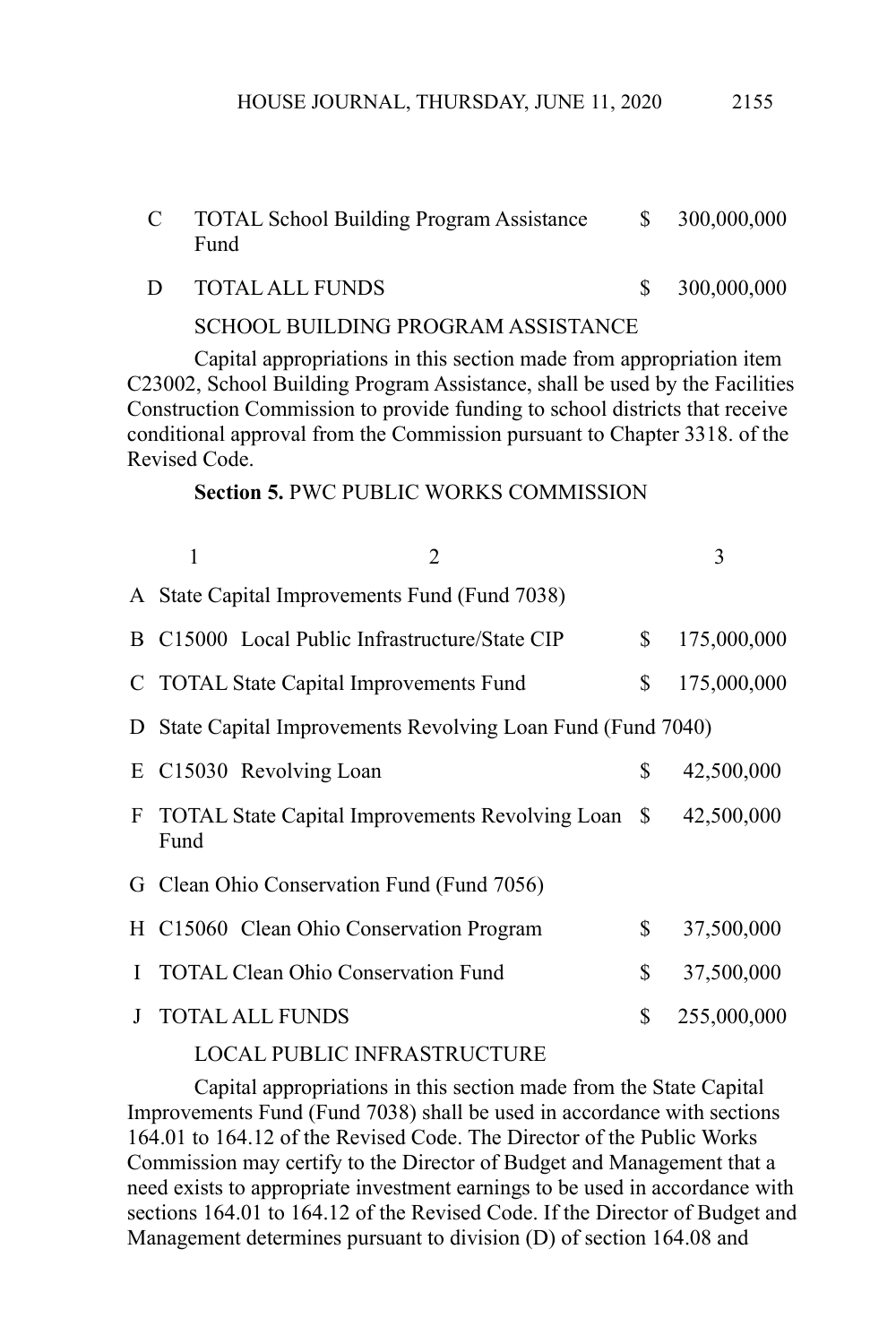section 164.12 of the Revised Code that investment earnings are available to support additional appropriations, such amounts are hereby appropriated.

If the Public Works Commission receives refunds due to project overpayments that are discovered during a post-project audit, the Director of the Public Works Commission may certify to the Director of Budget and Management that refunds have been received. In certifying the refunds, the Director of the Public Works Commission shall provide the Director of Budget and Management information on the project refunds. The certification shall detail by project the source and amount of project overpayments received and include any supporting documentation required or requested by the Director of Budget and Management. Upon receipt of the certification, the Director of Budget and Management shall determine if the project refunds are necessary to support existing appropriations. If the project refunds are available to support additional appropriations, these amounts are hereby appropriated to appropriation item C15000, Local Public Infrastructure/State CIP.

## REVOLVING LOAN

Capital appropriations in this section made from the State Capital Improvements Revolving Loan Fund (Fund 7040) shall be used in accordance with sections 164.01 to 164.12 of the Revised Code.

If the Public Works Commission receives refunds due to project overpayments that are discovered during a post-project audit, the Director of the Public Works Commission may certify to the Director of Budget and Management that refunds have been received. In certifying the refunds, the Director of the Public Works Commission shall provide the Director of Budget and Management information on the project refunds. The certification shall detail by project the source and amount of project overpayments received and include any supporting documentation required or requested by the Director of Budget and Management. Upon receipt of the certification, the Director of Budget and Management shall determine if the project refunds are necessary to support existing appropriations. If the project refunds are available to support additional appropriations, these amounts are hereby appropriated to appropriation item C15030, Revolving Loan.

# CLEAN OHIO CONSERVATION GRANT REPAYMENTS

Capital appropriations in this section made from the Clean Ohio Conservation Fund (Fund 7056) shall be used in accordance with sections 164.20 to 164.27 of the Revised Code.

Any amount in grant repayments received by the Public Works Commission and deposited into the Clean Ohio Conservation Fund pursuant to section 164.261 of the Revised Code is hereby appropriated through the foregoing appropriation item C15060, Clean Ohio Conservation Program.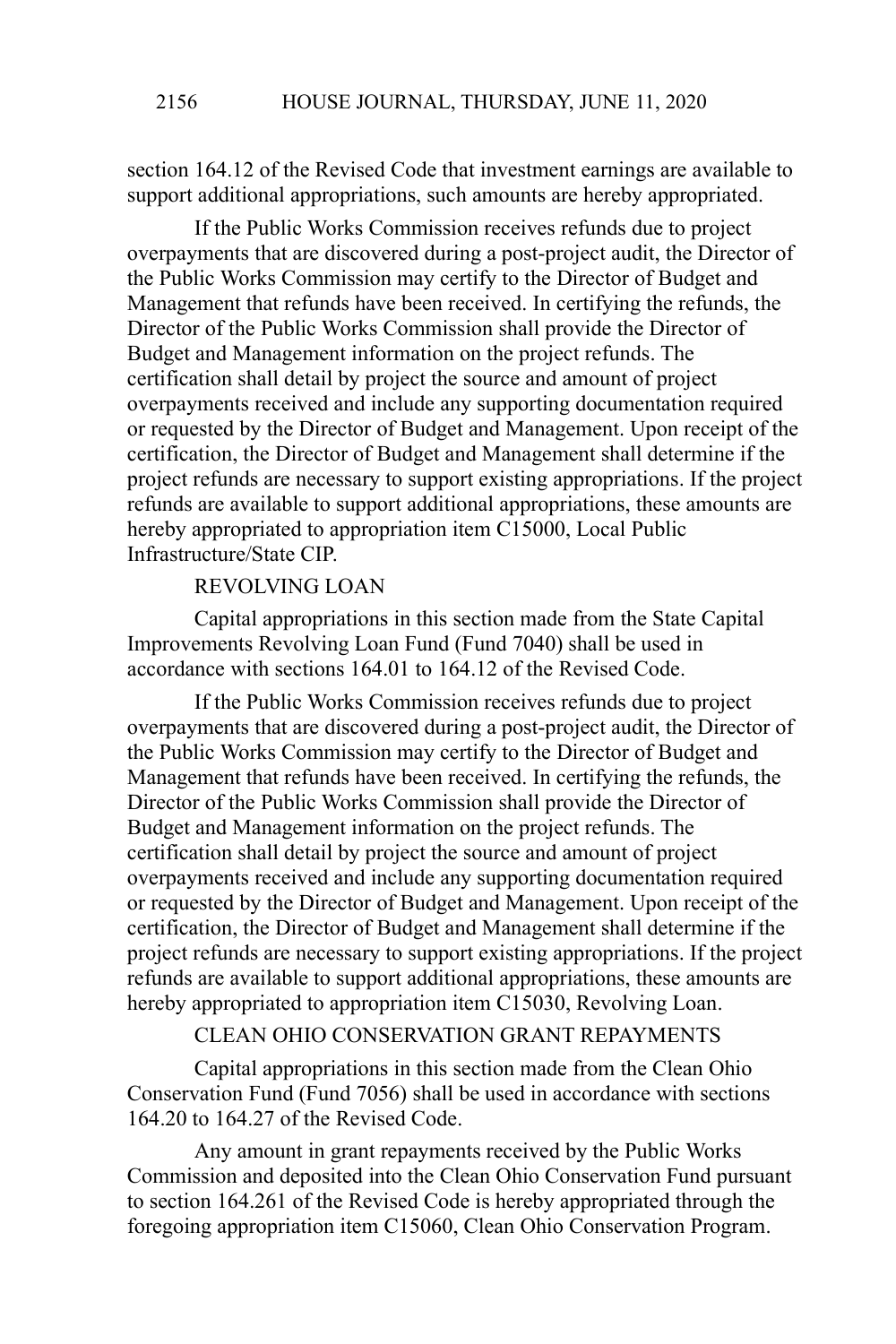# **Section 6.** BOND ISSUANCE AUTHORIZATIONS

(A) The Ohio Public Facilities Commission is hereby authorized to issue and sell, in accordance with Section 2n of Article VIII, Ohio Constitution, and Chapter 151. and particularly sections 151.01 and 151.03 of the Revised Code, original obligations in an aggregate principal amount not to exceed \$300,000,000, in addition to the original issuance of obligations heretofore authorized by prior acts of the General Assembly. These authorized obligations shall be issued, subject to applicable constitutional and statutory limitations, as needed to provide sufficient moneys to the credit of the School Building Program Assistance Fund (Fund 7032) to pay the state share of the costs of constructing classroom facilities pursuant to Chapter 3318. of the Revised Code.

(B) The Ohio Public Facilities Commission is hereby authorized to issue and sell, in accordance with Section 2s of Article VIII, Ohio Constitution, and Chapter 151. and particularly sections 151.01 and 151.08 of the Revised Code, original obligations, in an aggregate principal amount not to exceed \$175,000,000, in addition to the original obligations heretofore authorized by prior acts of the General Assembly. These authorized obligations shall be issued, subject to applicable constitutional and statutory limitations, as needed to provide sufficient moneys to the credit of the State Capital Improvements Fund (Fund 7038) to pay costs of capital improvement projects of local subdivisions.

(C) The Ohio Public Facilities Commission is hereby authorized to issue and sell, in accordance with Sections 2o and 2q of Article VIII, Ohio Constitution, and Chapter 151. and particularly sections 151.01 and 151.09 of the Revised Code, original obligations of the state in an aggregate principal amount not to exceed \$50,000,000 in addition to the original issuance of obligations heretofore authorized by prior acts of the General Assembly. These authorized obligations shall be issued, subject to applicable constitutional and statutory limitations, as needed to provide sufficient moneys to the credit of the Clean Ohio Conservation Fund (Fund 7056), the Clean Ohio Agricultural Easement Fund (Fund 7057), and the Clean Ohio Trail Fund (Fund 7061) to pay costs of conservation projects.

### **Section 7.** CERTIFICATION OF AVAILABILITY OF MONEYS

Moneys that require release shall not be expended from any appropriation contained in this act without certification of the Director of Budget and Management that there are sufficient moneys in the state treasury in the fund from which the appropriation is made. Such certification made by the Office of Budget and Management shall be based on estimates of revenue, receipts, and expenses. Nothing in this section limits the authority of the Director of Budget and Management granted in section 126.07 of the Revised Code.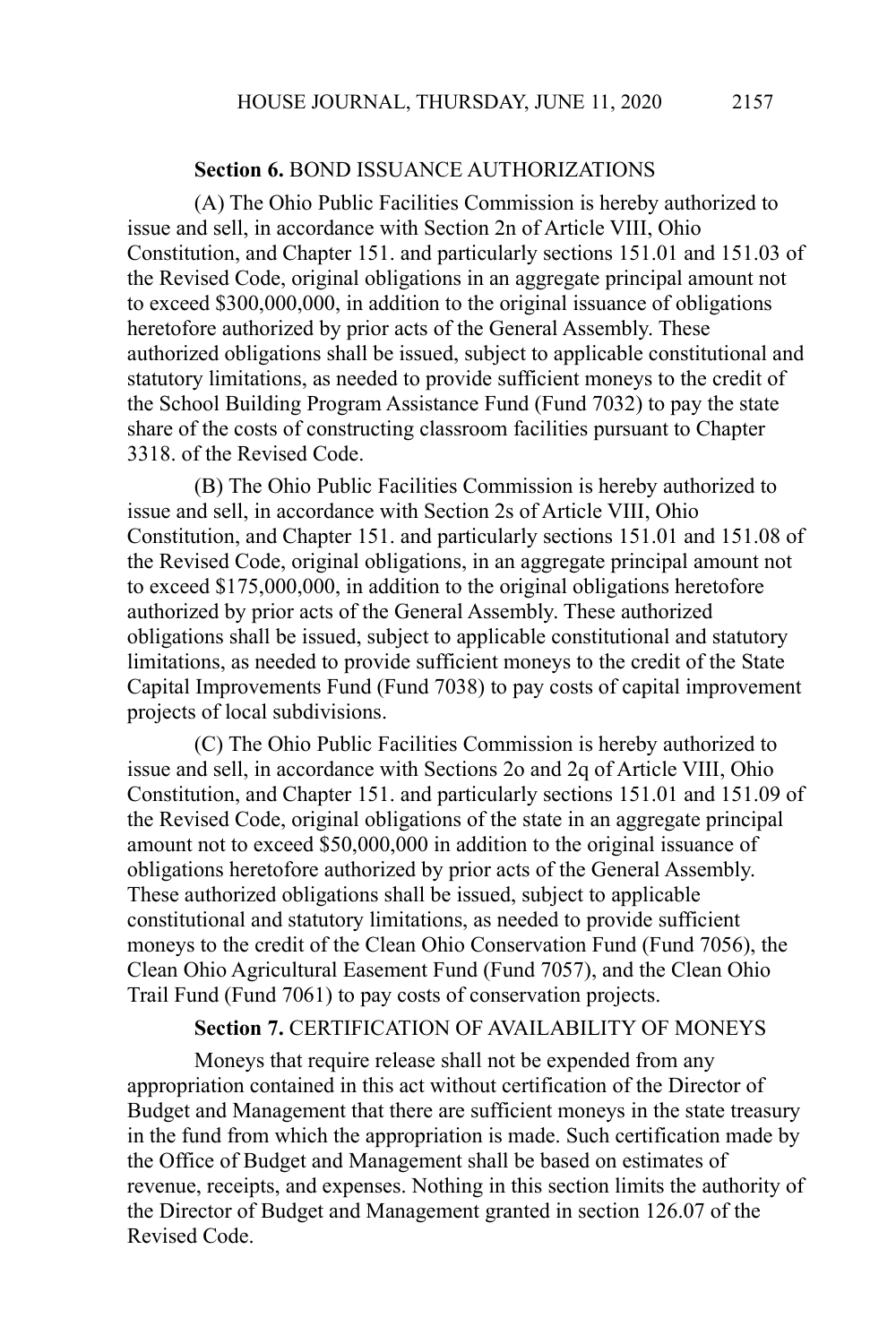### **Section 8.** LIMITATION ON USE OF CAPITAL APPROPRIATIONS

The appropriations made in this act, excluding those made from the State Capital Improvement Fund (Fund 7038) and the State Capital Improvements Revolving Loan Fund (Fund 7040) for buildings or structures, including remodeling and renovations, are limited to:

(A) Acquisition of real property or interests in real property;

(B) Buildings and structures, which includes construction, demolition, complete heating and cooling, lighting, and lighting fixtures, and all necessary utilities, ventilating, plumbing, sprinkling, water and sewer systems, when such systems are authorized or necessary;

(C) Architectural, engineering, and professional services expenses directly related to the projects;

(D) Machinery that is necessary to the operation or function of the building or structure at the time of initial acquisition or construction;

(E) Acquisition, development, and deployment of new computer systems, including the integration of existing and new computer systems, but excluding regular or ongoing maintenance or support agreements;

(F) Furniture, fixtures, or equipment that meets all the following criteria:

(1) Is essential in bringing the facility up to its intended use or is necessary for the functioning of the particular facility or project;

(2) Has a unit cost of about \$100 or more; and

(3) Has a useful life of five years or more.

Furniture, fixtures, or equipment that is not an integral part of or directly related to the basic purpose or function of a project for which moneys are appropriated shall not be paid for from these appropriations. This paragraph does not apply to appropriation line items specifically for furniture, fixtures, or equipment.

# **Section 9.** CONTINGENCY RESERVE REQUIREMENT

Any request for release of capital appropriations by the Director of Budget and Management or the Controlling Board for projects, the contracts for which are awarded by the Ohio Facilities Construction Commission, shall contain a contingency reserve, the amount of which shall be determined by the Ohio Facilities Construction Commission, for payment of unanticipated project expenses. Any amount deducted from the encumbrance for a contractor's contract as an assessment for liquidated damages shall be added to the encumbrance for the contingency reserve. Contingency reserve funds shall be used to pay costs resulting from unanticipated job conditions, to comply with rulings regarding building and other codes, to pay costs related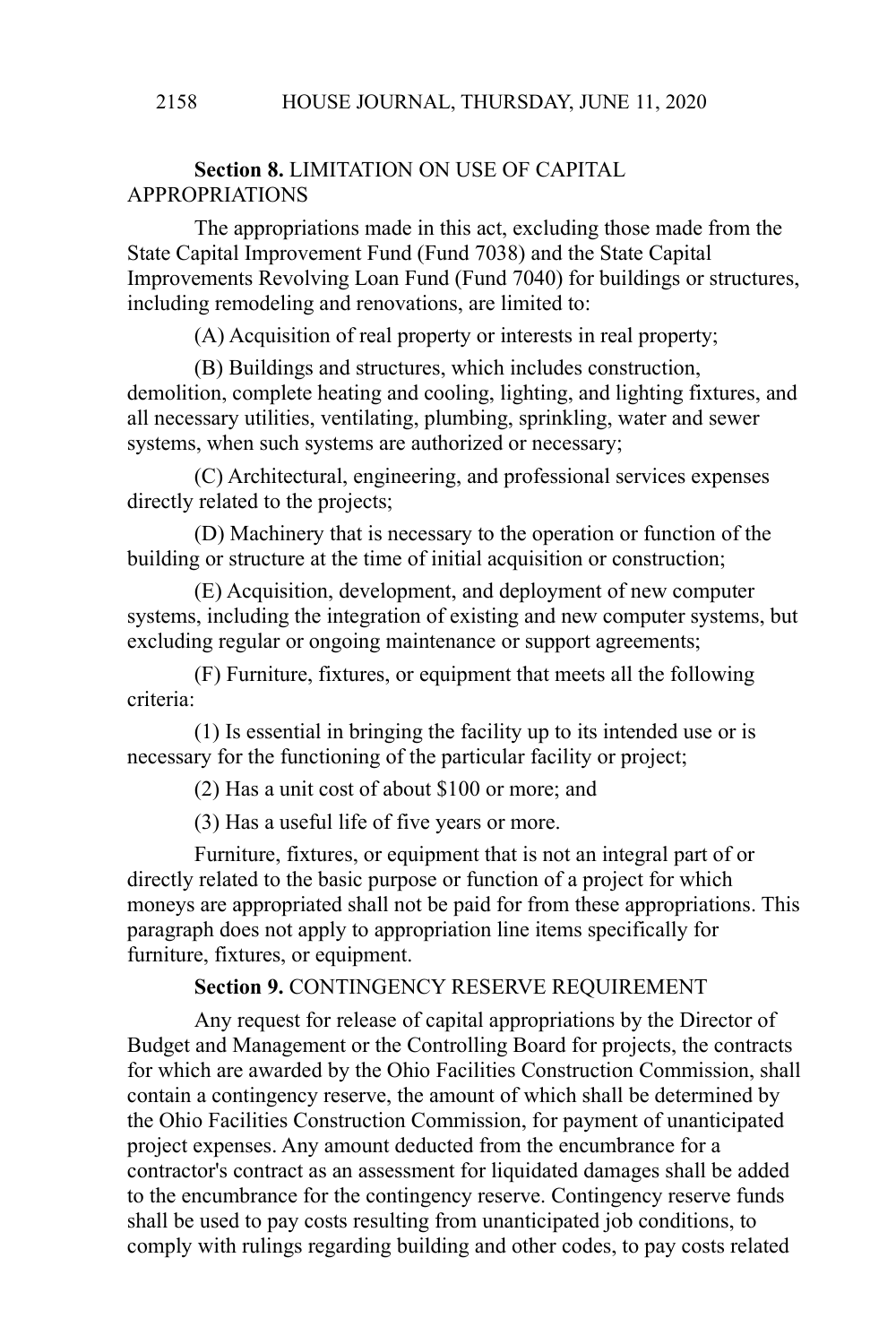to errors or omissions in contract documents, to pay costs associated with changes in the scope of work, and to pay the cost of settlements and judgments related to the project.

Any funds remaining upon completion of a project, may, upon approval of the Controlling Board, be released for the use of the institution to which the appropriation was made for another capital facilities project or projects.

### **Section 10.** SATISFACTION OF JUDGMENTS AND SETTLEMENTS AGAINST THE STATE

Except as otherwise provided in this section, an appropriation contained in this act or in any other act may be used for the purpose of satisfying judgments, settlements, or administrative awards ordered or approved by the Court of Claims or by any other court of competent jurisdiction in connection with civil actions against the state. This authorization does not apply to appropriations that are to be applied to or used for payment of guarantees by or on behalf of the state or for payments under lease agreements relating to or debt service on bonds, notes, or other obligations of the state. Notwithstanding any other section of law to the contrary, this authorization includes appropriations from funds into which proceeds or direct obligations of the state are deposited only to the extent that the judgment, settlement, or administrative award is for or represents capital costs for which the appropriation may otherwise be used and is consistent with the purpose for which any related obligations were issued or entered into. Nothing contained in this section is intended to subject the state to suit in any forum in which it is not otherwise subject to suit, nor is it intended to waive or compromise any defense or right available to the state in any suit against it.

### **Section 11.** CAPITAL RELEASES BY THE DIRECTOR OF BUDGET AND MANAGEMENT

Notwithstanding section 126.14 of the Revised Code, the appropriations to the Facilities Construction Commission from the School Building Program Assistance Fund (Fund 7032) and to the Public Works Commission from the Clean Ohio Conservation Fund (Fund 7056), the State Capital Improvement Fund (Fund 7038), and the State Capital Improvements Revolving Loan Fund (Fund 7040) shall be released upon presentation of a request to release the funds, by the agency to which the appropriation has been made, to the Director of Budget and Management.

### **Section 12.** PREVAILING WAGE REQUIREMENT

Except as provided in section 4115.04 of the Revised Code, moneys appropriated or reappropriated by the 133rd General Assembly shall not be used for the construction of public improvements, as defined in section 4115.03 of the Revised Code, unless the mechanics, laborers, or workers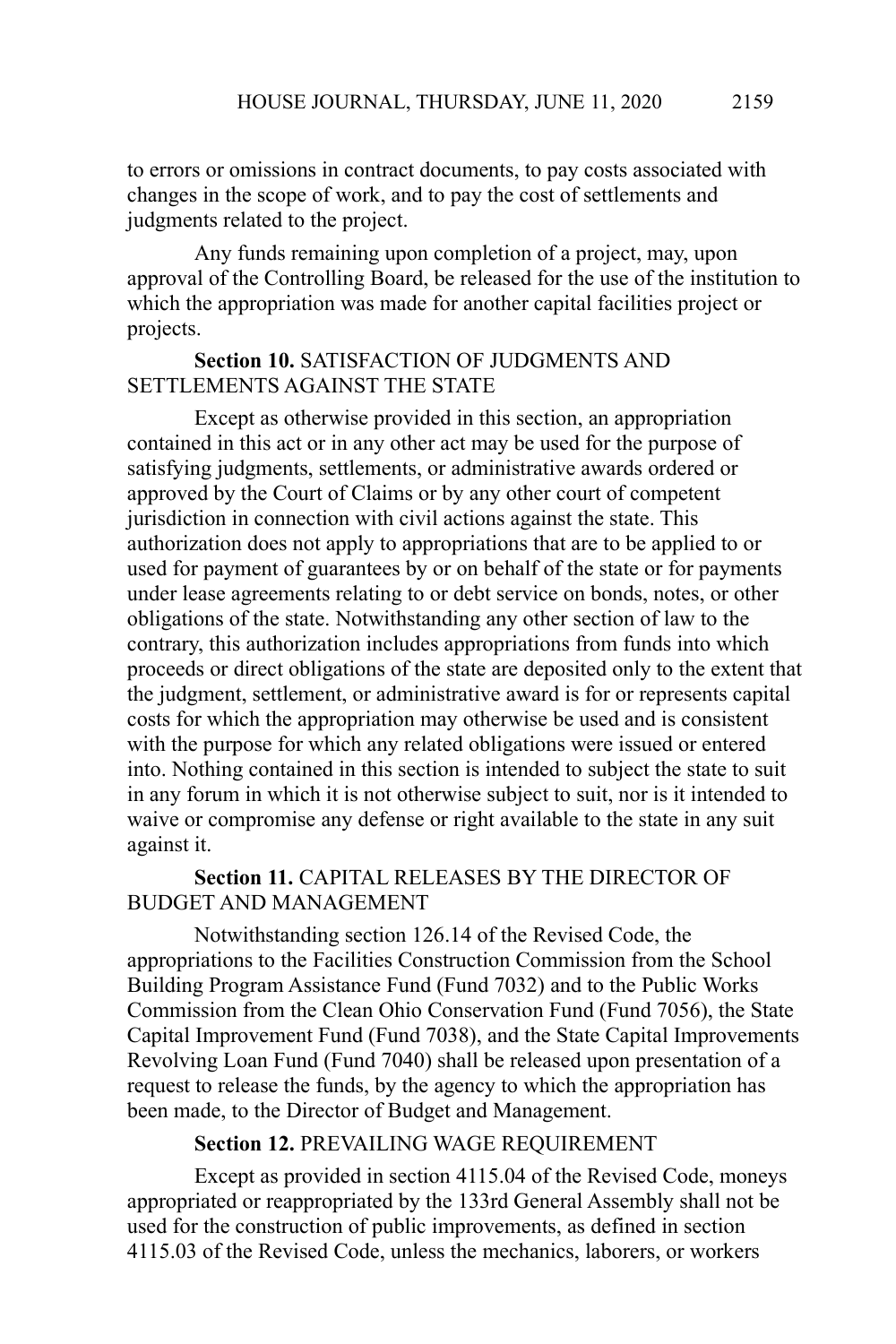engaged therein are paid the prevailing rate of wages prescribed in section 4115.04 of the Revised Code. Nothing in this section affects the wages and salaries established for state employees under Chapter 124. of the Revised Code, or collective bargaining agreements entered into by the state under Chapter 4117. of the Revised Code, while engaged on force account work, nor does this section interfere with the use of inmate and patient labor by the state.

**Section 13.** AUTHORIZATION OF THE DIRECTOR OF BUDGET AND MANAGEMENT

The Director of Budget and Management shall authorize both of the following:

(A) The initial release of moneys for projects from the funds into which proceeds of direct obligations of the state are deposited; and

(B) The expenditure or encumbrance of moneys from funds into which proceeds of direct obligations are deposited, only after determining to the Director's satisfaction that either of the following applies:

(1) The application of such moneys to the particular project will not negatively affect any exclusion of the interest or interest equivalent on obligations issued to provide moneys to the particular fund from the calculation of gross income for federal income tax purposes under the "Internal Revenue Code of 1986," 100 Stat. 2085, 26 U.S.C. 1, as amended.

(2) Moneys for the project will come from the proceeds of federally taxable obligations, the interest on which is not so excluded from the calculation of gross income for federal income tax purposes and which have been authorized and issued on that basis by their issuing authority.

In the event the Director determines that the condition set forth in division (B)(1) of this section does not apply, and that there is no existing fund in the state treasury to enable compliance with the condition set forth in division (B)(2) of this section, the Director may create a fund in the state treasury for the purpose of receiving proceeds of federally taxable obligations. The Director may establish capital appropriation items in that taxable bond fund that correspond to the preexisting capital appropriation items in the associated tax-exempt bond fund. The Director also may transfer capital appropriations in whole or in part between the taxable and tax-exempt bond funds within a particular purpose for which the bonds have been authorized.

**Section 14.** OBLIGATIONS ISSUED UNDER CHAPTER 151. OF THE REVISED CODE

The capital improvements for which appropriations are made in this act from the School Building Program Assistance Fund (Fund 7032), the State Capital Improvements Fund (Fund 7038), the State Capital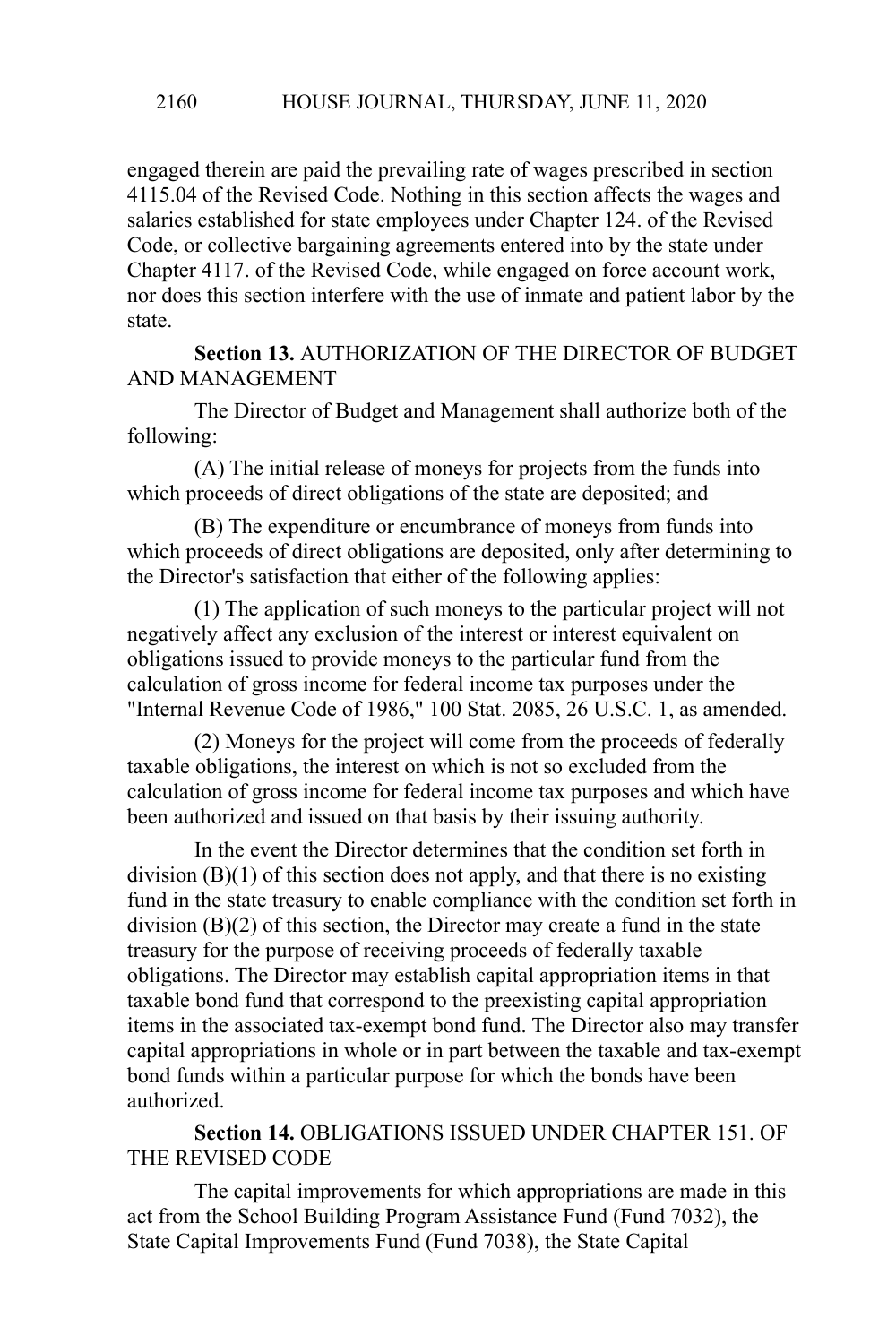Improvements Revolving Loan Fund (Fund 7040), and the Clean Ohio Conservation Fund (Fund 7056) are determined to be capital improvements and capital facilities for a statewide system of common schools, local subdivision capital improvement projects, and conservation purposes (under the Clean Ohio Program) and are designated as capital facilities to which proceeds of obligations issued under Chapter 151. of the Revised Code are to be applied.

### **Section 15.** TRANSFER OF OPEN ENCUMBRANCES

Upon the request of the agency to which a capital project appropriation item is appropriated, the Director of Budget and Management may transfer open encumbrance amounts between separate encumbrances for the project appropriation item to the extent that any reductions in encumbrances are agreed to by the contracting vendor and the agency.

# **Section 16.** LITIGATION PROCEEDS TO THE ADMINISTRATIVE BUILDING FUND

Any proceeds received by the state as the result of litigation or a settlement agreement related to any liability for the planning, design, engineering, construction, or constructed management of facilities operated by the Department of Administrative Services shall be deposited into the General Revenue Fund or the Building Improvement Fund (Fund 5KZ0).

**Section 17.** The items of law contained in this act, and their applications, are severable. If an item of law contained in this act, or if an application of an item of law contained in this act, is held invalid, the invalidity does not affect other items of law contained in this act and their applications that can be given effect without the invalid item or application."

The question being, "Shall the motion to amend be agreed to?"

The yeas and nays were taken and resulted – yeas 79, nays 11, as follows:

Those who voted in the affirmative were: Representatives

| $\frac{1}{20}$ who voice in the annihilative weight. Representatives |            |              |           |
|----------------------------------------------------------------------|------------|--------------|-----------|
| Abrams                                                               | Antani     | Baldridge    | Blair     |
| <b>Boggs</b>                                                         | Brent      | <b>Brown</b> | Butler    |
| Callender                                                            | Carfagna   | Carruthers   | Cera      |
| Clites                                                               | Crawley    | Cross        | Crossman  |
| Cupp                                                                 | Cutrona    | Denson       | Edwards   |
| Fraizer                                                              | Galonski   | Ghanbari     | Ginter    |
| Green                                                                | Greenspan  | Grendell     | Hambley   |
| Hicks-Hudson                                                         | Hillyer    | Holmes, A.   | Hoops     |
| Howse                                                                | Ingram     | Jones        | Jordan    |
| Kelly                                                                | Koehler    | Lanese       | Lang      |
| LaRe                                                                 | Leland     | Lepore-Hagan | Lightbody |
| Lipps                                                                | Liston     | Manchester   | McClain   |
| Merrin                                                               | Miller, J. | Miranda      | O'Brien   |
| Oelslager                                                            | Patterson  | Perales      | Plummer   |
| Reineke                                                              | Richardson | Robinson     | Roemer    |
| Rogers                                                               | Russo      | Scherer      | Seitz     |
| Skindell                                                             | Smith, K.  | Smith, T.    | Stein     |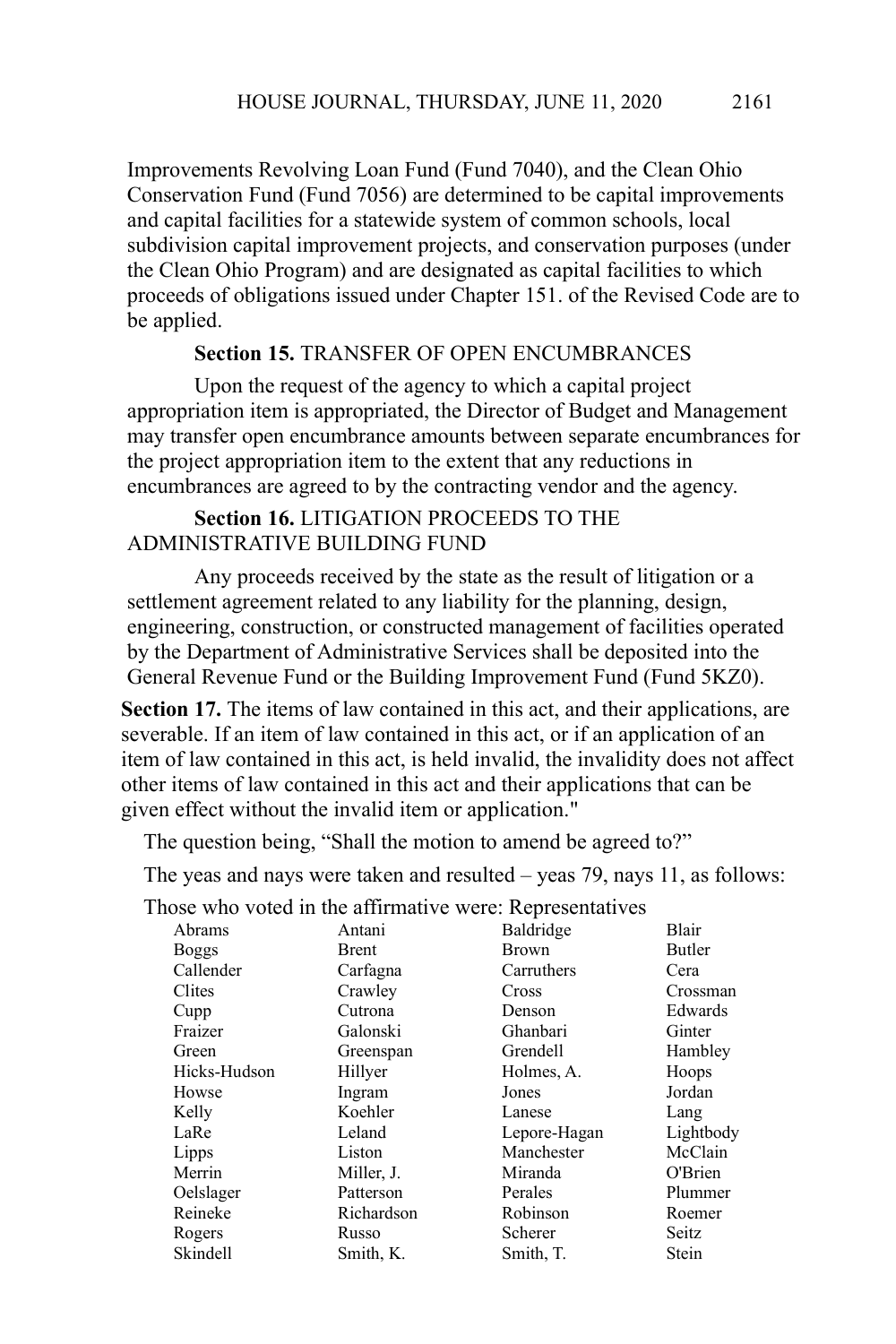### HOUSE JOURNAL, THURSDAY, JUNE 11, 2020 2162

| <b>Stephens</b> | Stoltzfus                                             | Strahorn | Swearingen     |
|-----------------|-------------------------------------------------------|----------|----------------|
| Sweeney         | <b>Sykes</b>                                          | Upchurch | Weinstein      |
| West            | Wilkin                                                |          | Householder-79 |
|                 | Those who voted in the negative were: Representatives |          |                |
| Becker          | <b>Brinkman</b>                                       | Dean     | Hood           |
| Keller          | Kick                                                  | Powell   | Riedel         |
| Romanchuk       | Wiggam                                                |          | Zeltwanger-11  |

The motion was agreed to and the bill so amended.

Representative Seitz moved to amend, amendment 2926, as follows:

In line 5 of the title, delete "." and insert "and to temporarily expand the use of certain tax increment financing payments."

After line 38, insert:

"Section 5. (A) Notwithstanding sections 5709.43 and 5709.75 of the Revised Code, the legislative authority of a municipal corporation or a board of township trustees may do either or both of the following:

(1) On or after the effective date of this section but before the last day of the municipal corporation's or township's fiscal year that ends in or with 2020, appropriate and expend the sum of not more than twenty-five per cent of the unencumbered money in the municipal public improvement tax increment equivalent fund, urban redevelopment tax increment equivalent fund, or township public improvement tax increment equivalent fund, as applicable, as of that effective date, plus not more than twenty-five per cent of any amount deposited to that fund during the remainder of that fiscal year, to be used as authorized in division (B) of this section;

(2) On or after the first day of the municipal corporation's or township's fiscal year ending in or with 2021 but before the last day of that fiscal year, appropriate and expend the sum of not more than twenty-five per cent of the unencumbered balance of the municipal public improvement tax increment equivalent fund, urban redevelopment tax increment equivalent fund, or township public improvement tax increment equivalent fund, as applicable, as of the first day of that fiscal year, plus not more than twentyfive per cent of any amount deposited to that fund during that fiscal year, to be used as authorized in division (B) of this section.

(B) Money appropriated and expended under division (A)(1) or (2) of this section shall be used solely to pay current public safety expenses or road and bridge maintenance expenses of the subdivision that are not eligible to be paid or reimbursed with funds received by the subdivision pursuant to 42 U.S.C. 601, including such funds distributed to the subdivision by the state.

(C) A municipal corporation or township appropriating and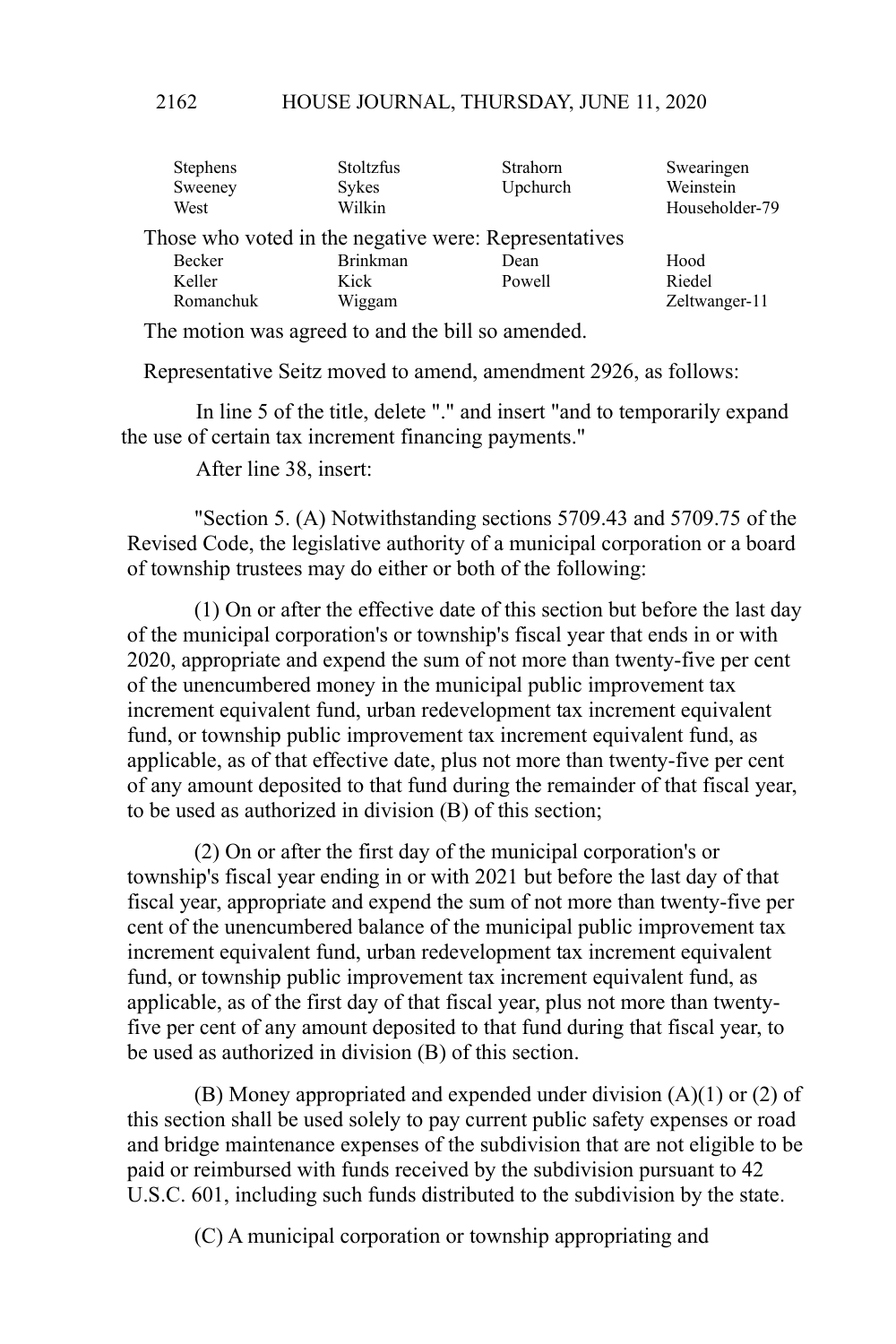expending money under division  $(A)(1)$  or  $(2)$  of this section shall reimburse the fund from which the appropriation or expenditure was made for the sum so appropriated and expended from funds received by the subdivision pursuant to federal legislation that may be used to pay for or reimburse those expenses, but only if and to the extent those funds are available. No reimbursement shall be required if such funds are not received before the date the applicable exemption granted under the resolution adopted under section 5709.40, 5709.41, or 5709.73 of the Revised Code expires." The question being, "Shall the motion to amend be agreed to?"

The yeas and nays were taken and resulted – yeas 86, nays 3, as follows:

|  |  | Those who voted in the affirmative were: Representatives |
|--|--|----------------------------------------------------------|

|              | ose who voice in the annihiative were. Representatives |                 |                |
|--------------|--------------------------------------------------------|-----------------|----------------|
| Abrams       | Baldridge                                              | Becker          | Blair          |
| <b>Boggs</b> | Brent                                                  | <b>Brinkman</b> | <b>Brown</b>   |
| Butler       | Callender                                              | Carfagna        | Carruthers     |
| Cera         | Clites                                                 | Crawley         | Cross          |
| Crossman     | Cupp                                                   | Cutrona         | Dean           |
| Denson       | Edwards                                                | Fraizer         | Galonski       |
| Ghanbari     | Ginter                                                 | Green           | Greenspan      |
| Grendell     | Hambley                                                | Hicks-Hudson    | Hillyer        |
| Holmes, A.   | Hood                                                   | Hoops           | Howse          |
| Ingram       | Jones                                                  | Jordan          | Keller         |
| Kelly        | Kick                                                   | Koehler         | Lanese         |
| Lang         | LaRe                                                   | Leland          | Lepore-Hagan   |
| Lightbody    | Lipps                                                  | Liston          | Manchester     |
| McClain      | Miller, J.                                             | Miranda         | O'Brien        |
| Oelslager    | Patterson                                              | Perales         | Plummer        |
| Reineke      | Richardson                                             | Riedel          | Robinson       |
| Roemer       | Rogers                                                 | Romanchuk       | Russo          |
| Scherer      | Seitz                                                  | Skindell        | Smith, K.      |
| Smith, T.    | Stein                                                  | Stephens        | Stoltzfus      |
| Strahorn     | Swearingen                                             | Sweeney         | Sykes          |
| Upchurch     | Weinstein                                              | West            | Wilkin         |
| Zeltwanger   |                                                        |                 | Householder-86 |

Representatives Antani, Merrin, and Powell voted in the negative-3.

The motion was agreed to and the bill so amended.

Representative Seitz moved to amend, amendment 2928-3, as follows:

In line 1 of the title, delete "Section 237.30" and insert "sections 307.86, 339.05, 505.08, 731.14, and 749.37"; delete "H.B. 529 of the 132nd"

In line 2 of the title, delete "General Assembly" and insert "the Revised Code"; delete "Section" and insert "to amend Sections"; delete "of H.B."; delete "529" and insert "and 237.30"

In line 3 of the title, delete "the 132" and insert "H.B. 529 of the 132nd General Assembly"; delete "General Assembly, as subsequently"

In line 4 of the title, delete "amended,"; delete "make a capital appropriation for"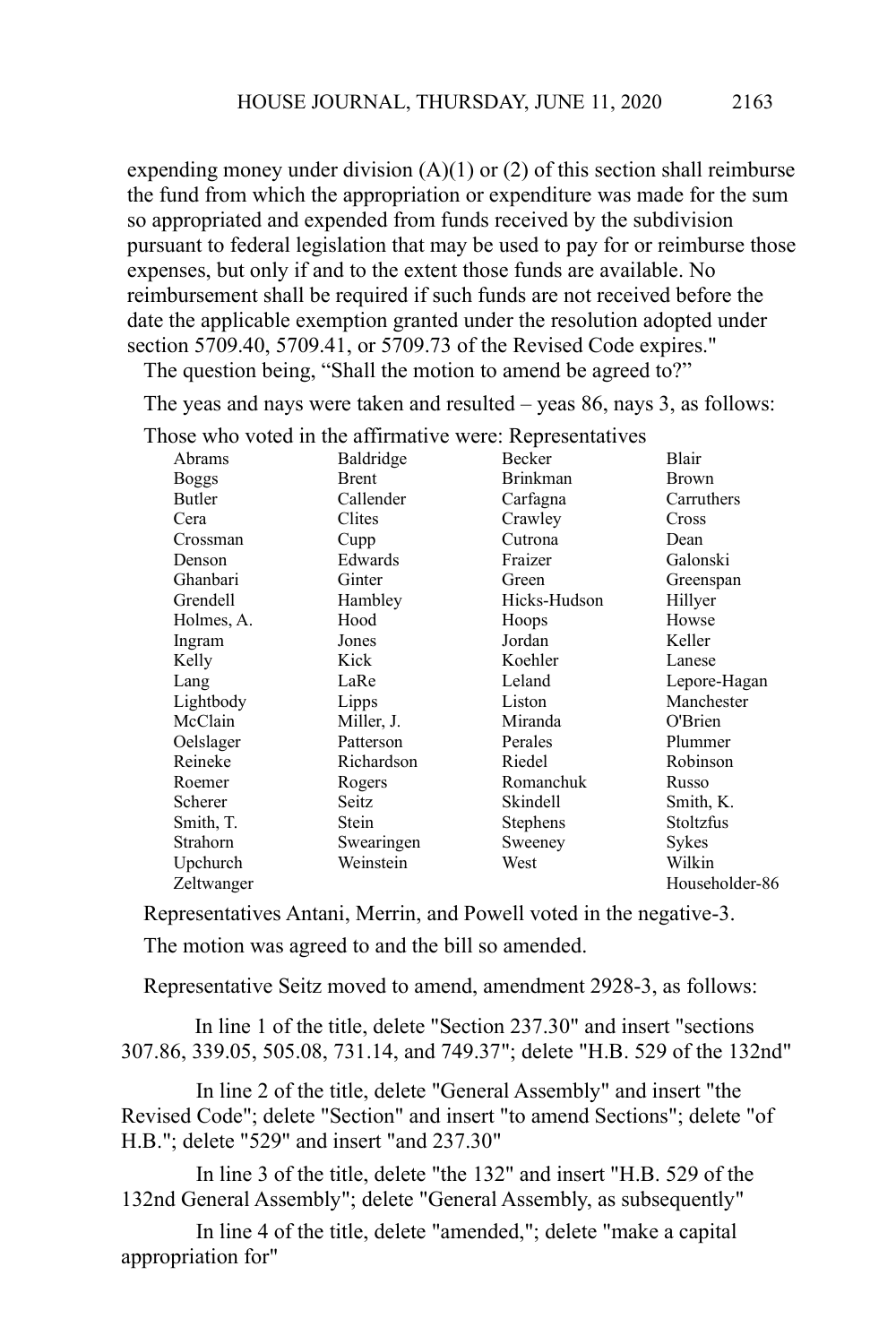Delete line 5 and insert "exempt personal protective equipment from certain political subdivision competitive bidding law during the period of the emergency declared by Executive Order 2020-01D, issued on March 9, 2020, and to make a capital appropriation for school facilities assistance."

In line 25, delete ", as most recently amended by Am. Sub. S.B. 51"

In line 26, delete "of the 132"; delete "General Assembly,"

In line 37, delete ", as most recently amended by Am. Sub."

In line 38, delete "S.B. 51 of the 132"; delete "General Assembly,"

After line 38, insert:

"**Section 5.** That sections 307.86, 339.05, 505.08, 731.14, and 749.37 of the Revised Code be amended to read as follows:

**Sec. 307.86.** Anything to be purchased, leased, leased with an option or agreement to purchase, or constructed, including, but not limited to, any product, structure, construction, reconstruction, improvement, maintenance, repair, or service, except the services of an accountant, architect, attorney at law, physician, professional engineer, construction project manager, consultant, surveyor, or appraiser, by or on behalf of the county or contracting authority, as defined in section 307.92 of the Revised Code, at a cost in excess of fifty thousand dollars, except as otherwise provided in division (D) of section 713.23 and in sections 9.48, 125.04, 125.60 to 125.6012, 307.022, 307.041, 307.861, 339.05, 340.036, 4115.31 to 4115.35, 5119.44, 5513.01, 5543.19, 5713.01, and 6137.05 of the Revised Code, shall be obtained through competitive bidding. However, competitive bidding is not required when any of the following applies:

(A) The board of county commissioners, by a unanimous vote of its members, makes a determination that a real and present emergency exists, and that determination and the reasons for it are entered in the minutes of the proceedings of the board, when either any of the following applies:

(1) The estimated cost is less than one hundred thousand dollars.

(2) There is actual physical disaster to structures, radio communications equipment, or computers.

(3) The product to be purchased is personal protective equipment and the purchase is completed during the period of the emergency declared by Executive Order 2020-01D, issued on March 9, 2020.

For purposes of this division, "unanimous:

"Personal protective equipment" means equipment worn to minimize exposure to hazards that cause workplace injuries and illnesses.

"Unanimous vote" means all three members of a board of county commissioners when all three members are present, or two members of the board if only two members, constituting a quorum, are present.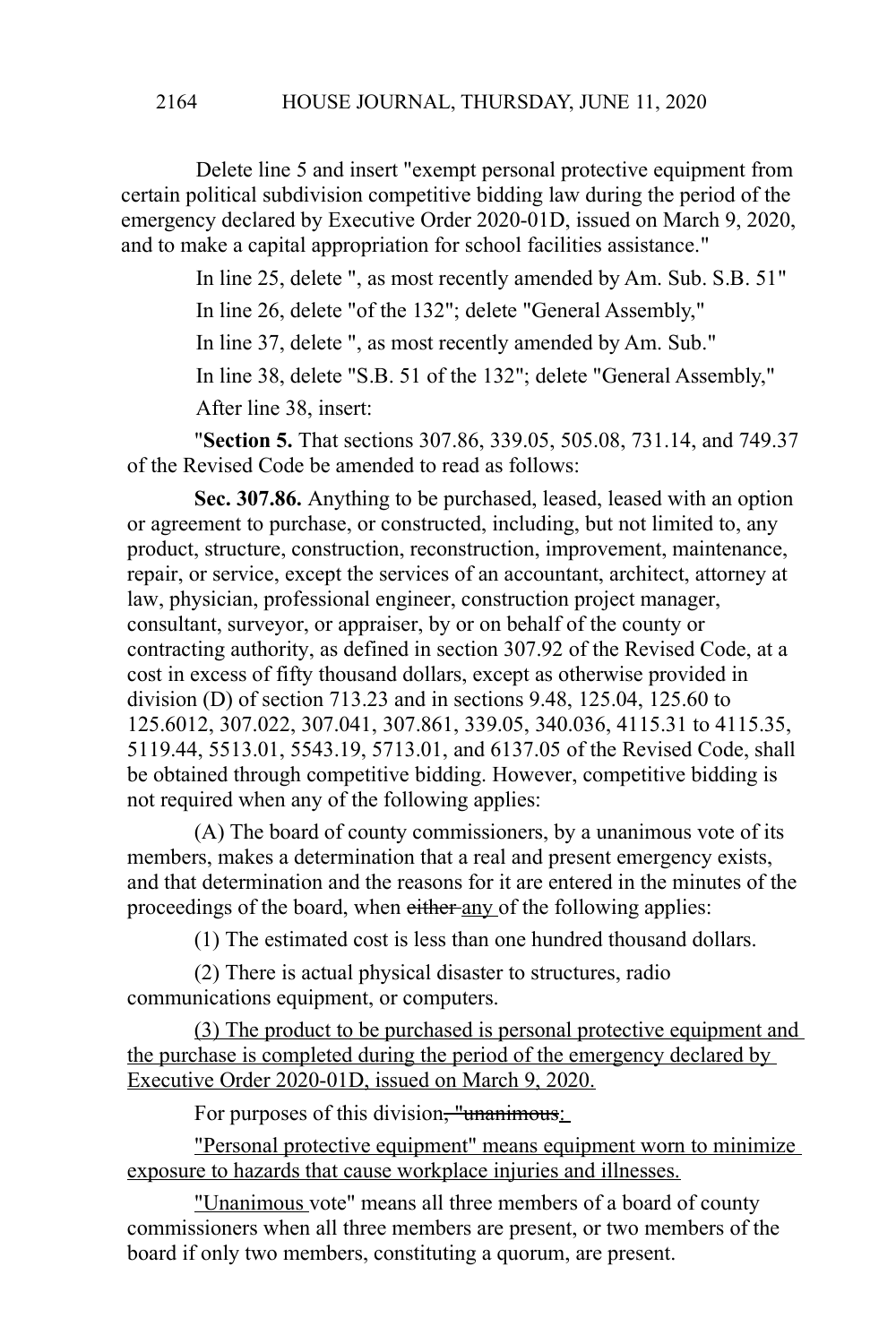Whenever a contract of purchase, lease, or construction is exempted from competitive bidding under division  $(A)(1)$  of this section because the estimated cost is less than one hundred thousand dollars, but the estimated cost is fifty thousand dollars or more, the county or contracting authority shall solicit informal estimates from no fewer than three persons who could perform the contract, before awarding the contract. With regard to each such contract, the county or contracting authority shall maintain a record of such estimates, including the name of each person from whom an estimate is solicited. The county or contracting authority shall maintain the record for the longer of at least one year after the contract is awarded or the amount of time the federal government requires.

(B)(1) The purchase consists of supplies or a replacement or supplemental part or parts for a product or equipment owned or leased by the county, and the only source of supply for the supplies, part, or parts is limited to a single supplier.

(2) The purchase consists of services related to information technology, such as programming services, that are proprietary or limited to a single source.

(C) The purchase is from the federal government, the state, another county or contracting authority of another county, or a board of education, educational service center, township, or municipal corporation.

(D) The purchase is made by a county department of job and family services under section 329.04 of the Revised Code and consists of family services duties or workforce development activities or is made by a county board of developmental disabilities under section 5126.05 of the Revised Code and consists of program services, such as direct and ancillary client services, child care, case management services, residential services, and family resource services.

(E) The purchase consists of criminal justice services, social services programs, family services, or workforce development activities by the board of county commissioners from nonprofit corporations or associations under programs funded by the federal government or by state grants.

(F) The purchase consists of any form of an insurance policy or contract authorized to be issued under Title XXXIX of the Revised Code or any form of health care plan authorized to be issued under Chapter 1751. of the Revised Code, or any combination of such policies, contracts, plans, or services that the contracting authority is authorized to purchase, and the contracting authority does all of the following:

(1) Determines that compliance with the requirements of this section would increase, rather than decrease, the cost of the purchase;

(2) Requests issuers of the policies, contracts, plans, or services to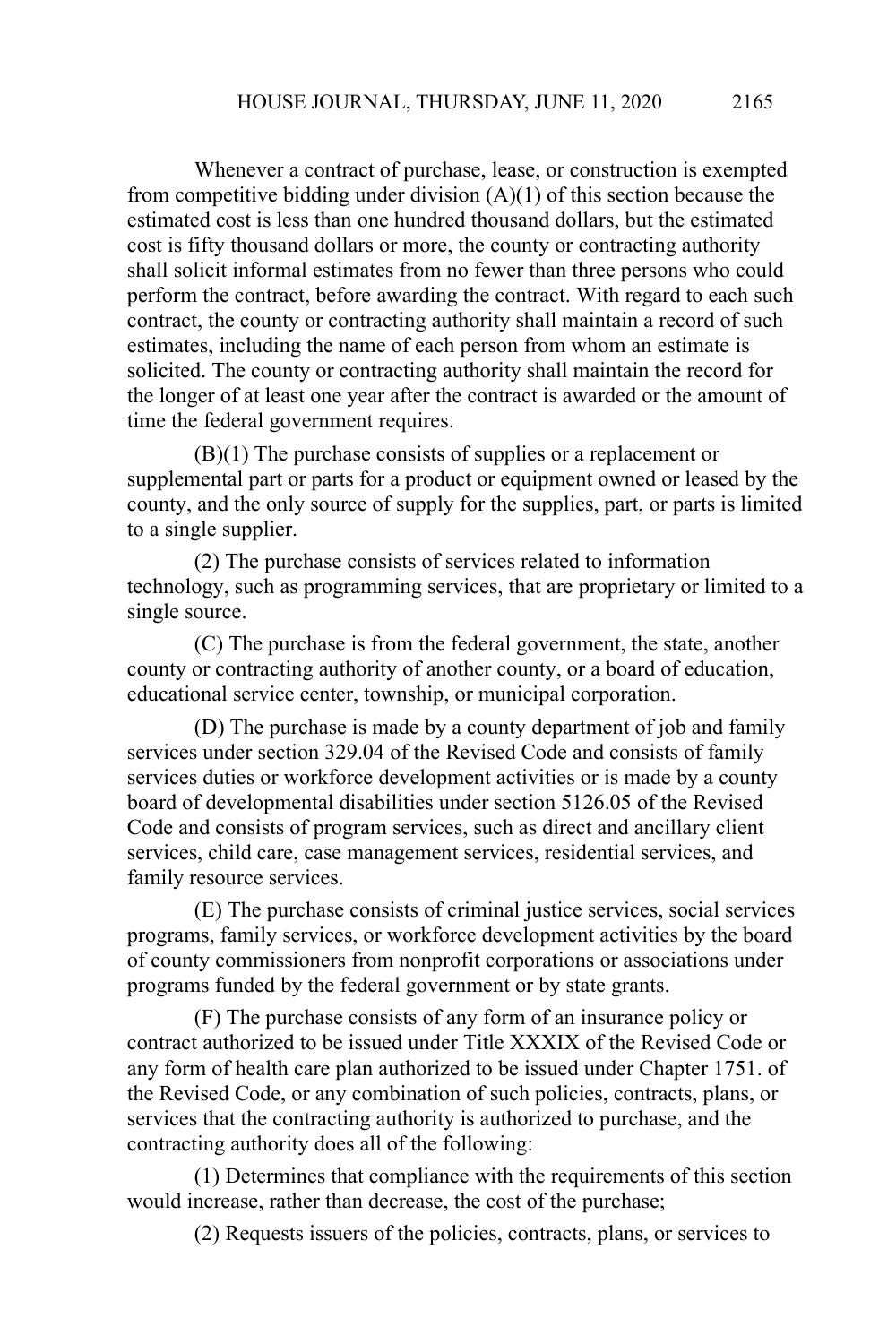submit proposals to the contracting authority, in a form prescribed by the contracting authority, setting forth the coverage and cost of the policies, contracts, plans, or services as the contracting authority desires to purchase;

(3) Negotiates with the issuers for the purpose of purchasing the policies, contracts, plans, or services at the best and lowest price reasonably possible.

(G) The purchase consists of computer hardware, software, or consulting services that are necessary to implement a computerized case management automation project administered by the Ohio prosecuting attorneys association and funded by a grant from the federal government.

(H) Child care services are purchased for provision to county employees.

(I)(1) Property, including land, buildings, and other real property, is leased for offices, storage, parking, or other purposes, and all of the following apply:

(a) The contracting authority is authorized by the Revised Code to lease the property.

(b) The contracting authority develops requests for proposals for leasing the property, specifying the criteria that will be considered prior to leasing the property, including the desired size and geographic location of the property.

(c) The contracting authority receives responses from prospective lessors with property meeting the criteria specified in the requests for proposals by giving notice in a manner substantially similar to the procedures established for giving notice under section 307.87 of the Revised Code.

(d) The contracting authority negotiates with the prospective lessors to obtain a lease at the best and lowest price reasonably possible considering the fair market value of the property and any relocation and operational costs that may be incurred during the period the lease is in effect.

(2) The contracting authority may use the services of a real estate appraiser to obtain advice, consultations, or other recommendations regarding the lease of property under this division.

(J) The purchase is made pursuant to section 5139.34 or sections 5139.41 to 5139.46 of the Revised Code and is of programs or services that provide case management, treatment, or prevention services to any felony or misdemeanant delinquent, unruly youth, or status offender under the supervision of the juvenile court, including, but not limited to, community residential care, day treatment, services to children in their home, or electronic monitoring.

(K) The purchase is made by a public children services agency pursuant to section 307.92 or 5153.16 of the Revised Code and consists of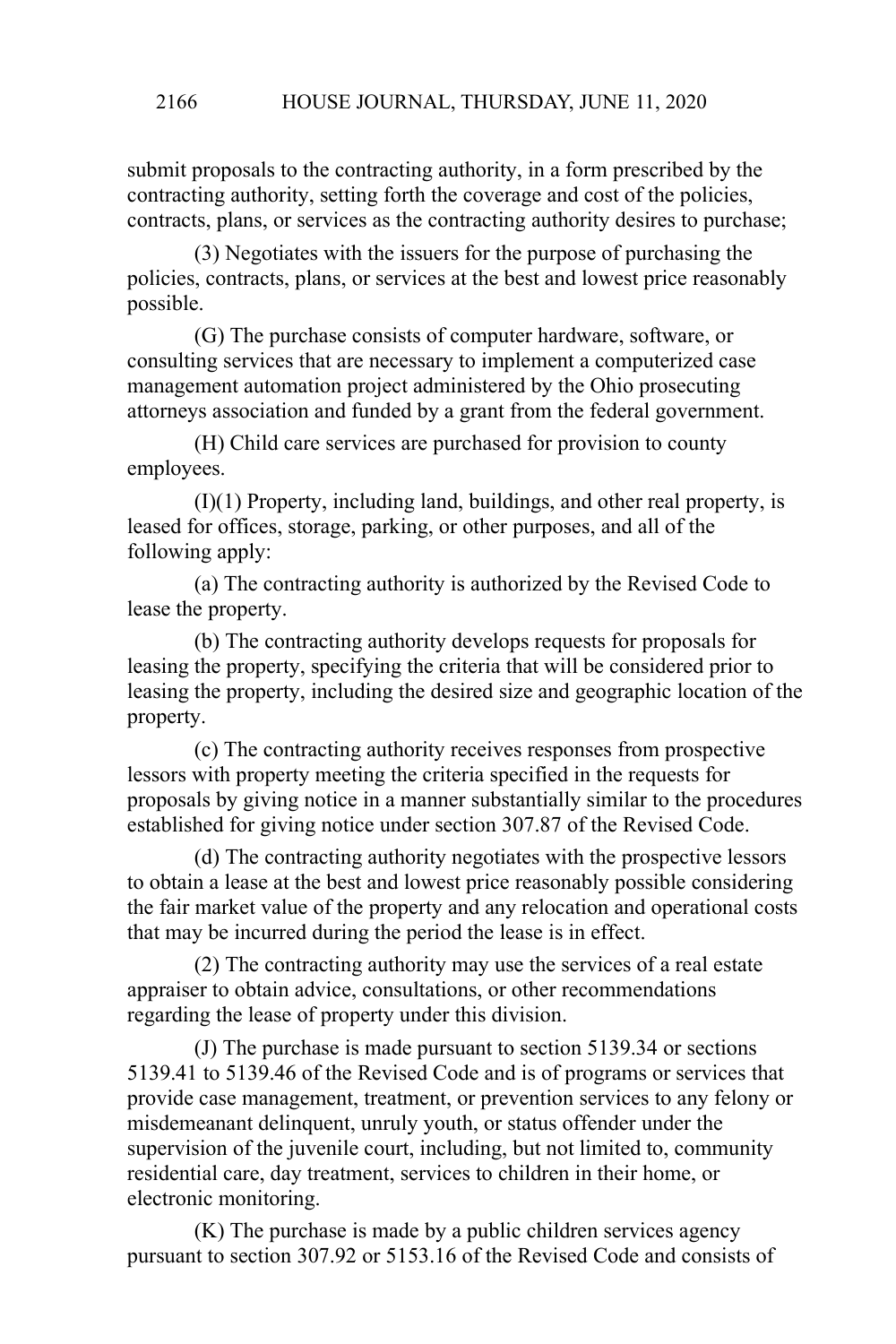family services, programs, or ancillary services that provide case management, prevention, or treatment services for children at risk of being or alleged to be abused, neglected, or dependent children.

(L) The purchase is to obtain the services of emergency medical service organizations under a contract made by the board of county commissioners pursuant to section 307.05 of the Revised Code with a joint emergency medical services district.

(M) The county contracting authority determines that the use of competitive sealed proposals would be advantageous to the county and the contracting authority complies with section 307.862 of the Revised Code.

(N) The purchase consists of used supplies and is made at a public auction.

Any issuer of policies, contracts, plans, or services listed in division (F) of this section and any prospective lessor under division (I) of this section may have the issuer's or prospective lessor's name and address, or the name and address of an agent, placed on a special notification list to be kept by the contracting authority, by sending the contracting authority that name and address. The contracting authority shall send notice to all persons listed on the special notification list. Notices shall state the deadline and place for submitting proposals. The contracting authority shall mail the notices at least six weeks prior to the deadline set by the contracting authority for submitting proposals. Every five years the contracting authority may review this list and remove any person from the list after mailing the person notification of that action.

Any contracting authority that negotiates a contract under division (F) of this section shall request proposals and negotiate with issuers in accordance with that division at least every three years from the date of the signing of such a contract, unless the parties agree upon terms for extensions or renewals of the contract. Such extension or renewal periods shall not exceed six years from the date the initial contract is signed.

Any real estate appraiser employed pursuant to division (I) of this section shall disclose any fees or compensation received from any source in connection with that employment.

As used in division (N) of this section, "supplies" means any personal property including equipment, materials, and other tangible assets.

**Sec. 339.05.** (A) A board of county hospital trustees may adopt, annually, bidding procedures and purchasing or leasing policies provided through a joint purchasing arrangement sponsored by a nonprofit organization, for services, supplies, and equipment, that are routinely used in the operation of the hospital and that cost in excess of the amount specified in section 307.86 of the Revised Code as the amount above which purchases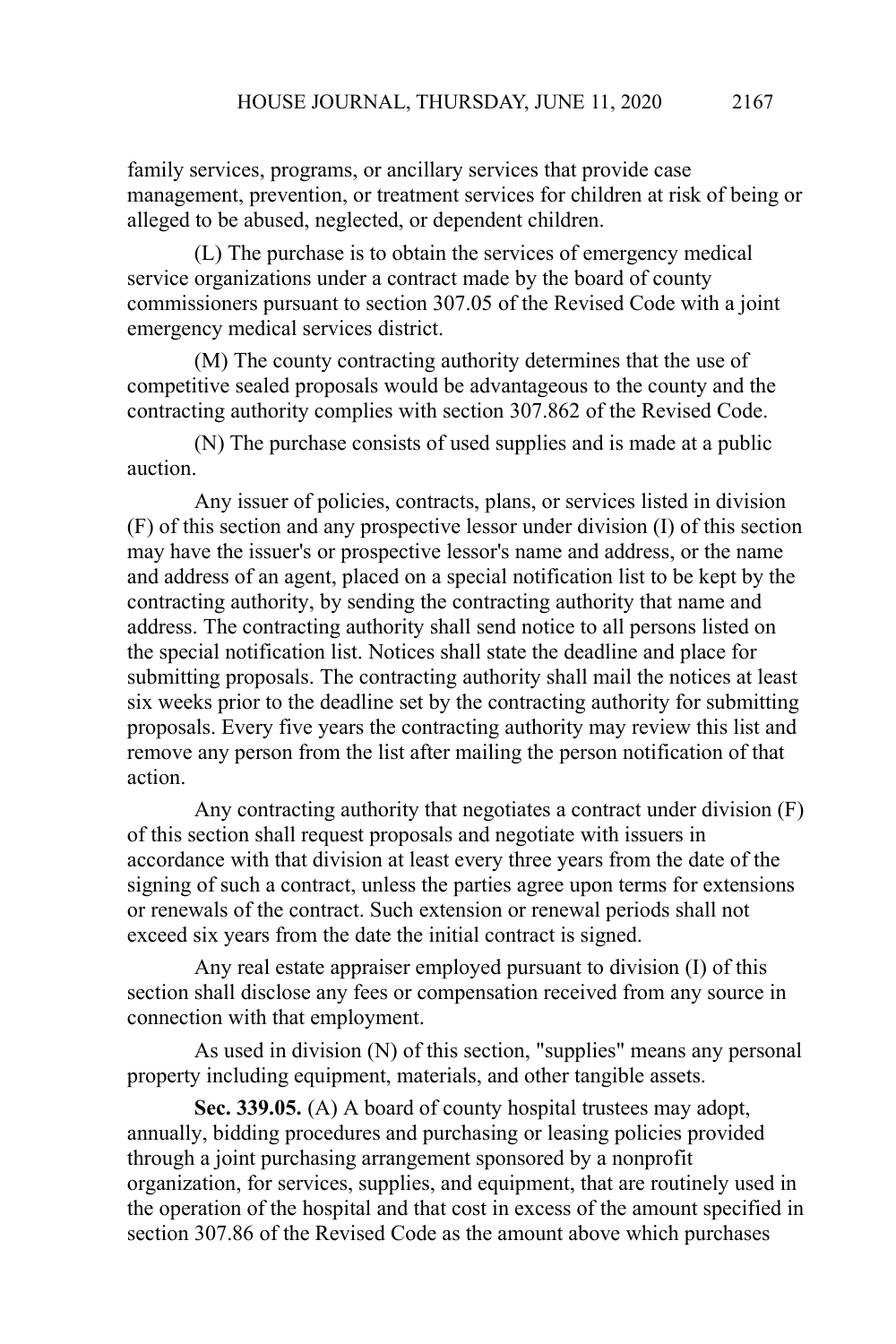must be competitively bid. If a board of county hospital trustees adopts those policies and procedures, and if the board of county commissioners approves them, the board of county hospital trustees may follow those policies and procedures in lieu of following the competitive bidding procedures of sections 307.86 to 307.92 of the Revised Code.

(B) Notwithstanding section 307.86 of the Revised Code, the board of county hospital trustees is exempt from competitive bidding as required under that section if the board, by a unanimous vote of its members, makes a determination that a real and present emergency exists, and either any of the following applies:

(1) The estimated cost is less than one hundred thousand dollars.

(2) There is actual physical damage to structures or equipment.

(3) The product to be purchased is personal protective equipment and the purchase is completed during the period of the emergency declared by Executive Order 2020-01D, issued on March 9, 2020.

The board shall enter the determination of emergency and the reasons for it in the minutes of its proceedings.

(C) For purposes of this section, a vote is unanimous if all members of a board of county hospital trustees are present, or a lesser number of members of the board if not all members are present, provided that the number of members present constitutes a quorum. Board members participating in a vote by means of authorized communications equipment in accordance with section 339.02 of the Revised Code are considered to be present in person and may vote on matters under this section.

(D) Whenever a contract of purchase, lease, or construction is exempted from competitive bidding because the estimated cost is less than one hundred thousand dollars, but the estimated cost is fifty thousand dollars or more, the board shall solicit informal estimates from not fewer than three persons who could perform the contract, before awarding the contract. With regard to each such contract, the board shall maintain a record of the informal estimates, including the name of each person from whom an informal estimate was solicited. The board shall maintain the record for the longer of at least one year after the contract is awarded or an amount of time required by the federal government.

(E) "Personal protective equipment" means equipment worn to minimize exposure to hazards that cause workplace injuries and illnesses.

**Sec. 505.08.** After adopting by a unanimous vote a resolution declaring a real and present emergency in connection with the administration of township services or the execution of duties assigned by law to any officer of a township, the board of township trustees may, by resolution, enter into a contract, without bidding or advertising, for the purchase of services,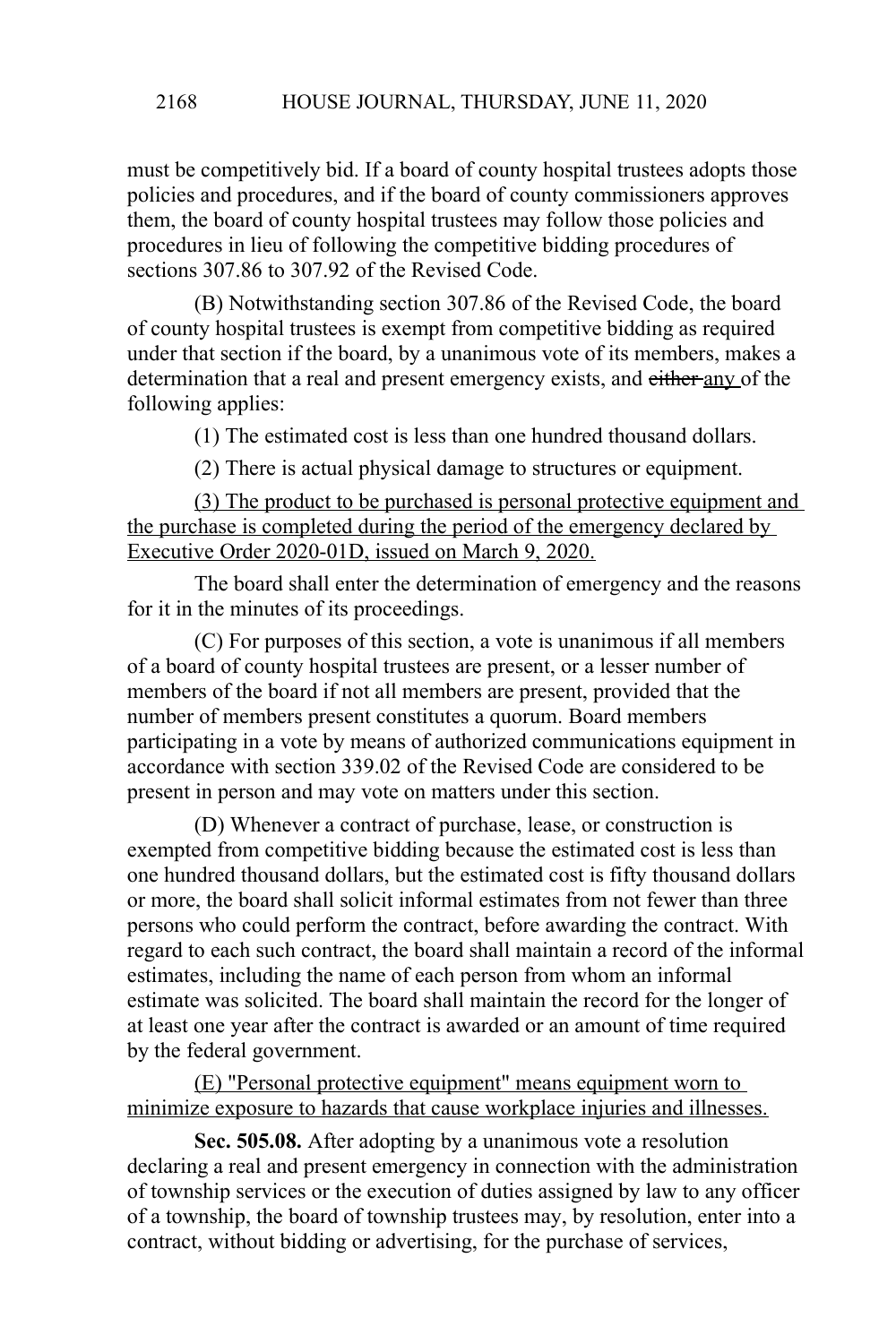materials, equipment, or supplies needed to meet the emergency if the estimated cost of the contract is less than fifty thousand dollars.

During the period of the emergency declared by Executive Order 2020-01D, issued on March 9, 2020, the board of township trustees may, by resolution, enter into a contract, without bidding or advertising, for the purchase of personal protective equipment needed to meet the emergency, regardless of the estimated cost of the contract.

"Personal protective equipment" means equipment worn to minimize exposure to hazards that cause workplace injuries and illnesses.

**Sec. 731.14.** All contracts made by the legislative authority of a village shall be executed in the name of the village and signed on its behalf by the mayor and clerk. Except where the contract is for equipment, services, materials, or supplies to be purchased under division (D) of section 713.23 or section 125.04 or 5513.01 of the Revised Code, available from a qualified nonprofit agency pursuant to sections 4115.31 to 4115.35 of the Revised Code, or required to be purchased from a qualified nonprofit agency under sections 125.60 to 125.6012 of the Revised Code, or, during the period of emergency declared by Executive Order 2020-01D, issued on March 9, 2020, when the purchase is for personal protective equipment necessary to respond to that emergency, when any expenditure, other than the compensation of persons employed in the village, exceeds fifty thousand dollars, such contracts shall be in writing and made with the lowest and best bidder after advertising once a week for not less than two consecutive weeks in a newspaper of general circulation within the village. The legislative authority may also cause notice to be inserted in trade papers or other publications designated by it or to be distributed by electronic means, including posting the notice on the legislative authority's internet web site. If the legislative authority posts the notice on its web site, it may eliminate the second notice otherwise required to be published in a newspaper of general circulation within the village, provided that the first notice published in such newspaper meets all of the following requirements:

(A) It is published at least two weeks before the opening of bids.

(B) It includes a statement that the notice is posted on the legislative authority's internet web site.

(C) It includes the internet address of the legislative authority's internet web site.

(D) It includes instructions describing how the notice may be accessed on the legislative authority's internet web site.

The bids shall be opened and shall be publicly read by the clerk of the village or a person designated by the clerk at the time, date, and place specified in the advertisement to bidders or specifications. The time, date,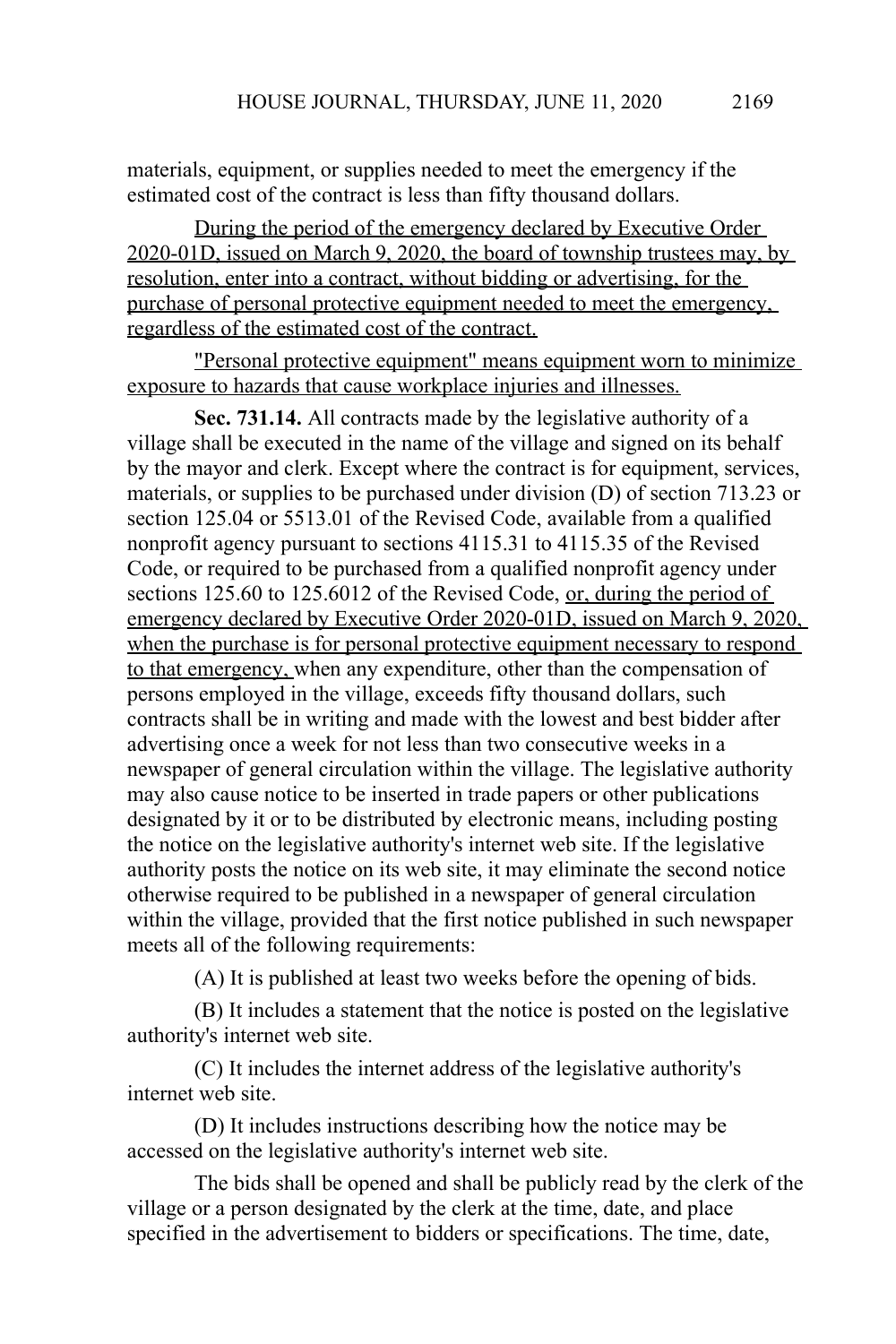and place of bid openings may be extended to a later date by the legislative authority of the village, provided that written or oral notice of the change shall be given to all persons who have received or requested specifications no later than ninety-six hours prior to the original time and date fixed for the opening. This section does not apply to those villages that have provided for the appointment of a village administrator under section 735.271 of the Revised Code.

As used in this section, "personal protective equipment" means equipment worn to minimize exposure to hazards that cause workplace injuries and illnesses.

**Sec. 749.37.** Notwithstanding any conflicting provision of sections 749.09 to 749.14 and 749.26 to 749.31 of the Revised Code, Chapter 153. of the Revised Code, or any other competitive bidding requirement specified in the Revised Code that requires a public authority to enter into separate contracts for the design and construction of a public improvement,  $\alpha$ .

(A) A board of hospital commissioners or a board of hospital trustees may enter into a single contract under which the entity awarded the contract is responsible for providing both design and construction services related to the erection of a hospital, any addition to the hospital, or any other improvement to the hospital or its properties involving alteration, repair, replacement, renovation, installation, or demolition.

(B) During the period of the emergency declared by Executive Order 2020-01D, issued on March 9, 2020, a board of hospital commissioners or a board of hospital trustees may purchase personal protective equipment necessary to respond to the emergency without following competitive bidding procedures. As used in this section, "personal protective equipment" means equipment worn to minimize exposure to hazards that cause workplace injuries and illnesses.

This section does not otherwise alter the competitive bidding requirements that apply to the board when entering into a contract for a public improvement.

**Section 6.** That existing sections 307.86, 339.05, 505.08, 731.14, and 749.37 of the Revised Code are hereby repealed.

**Section 7.** During the period of the emergency declared by Executive Order 2020-01D, issued on March 9, 2020, a charter county may enter into a contract, without bidding or advertising or an otherwise selective process, for the purchase of personal protective equipment needed to meet the emergency.

"Personal protective equipment" means equipment worn to minimize exposure to hazards that cause workplace injuries and illnesses."

The question being, "Shall the motion to amend be agreed to?"

The motion was agreed to and the bill so amended.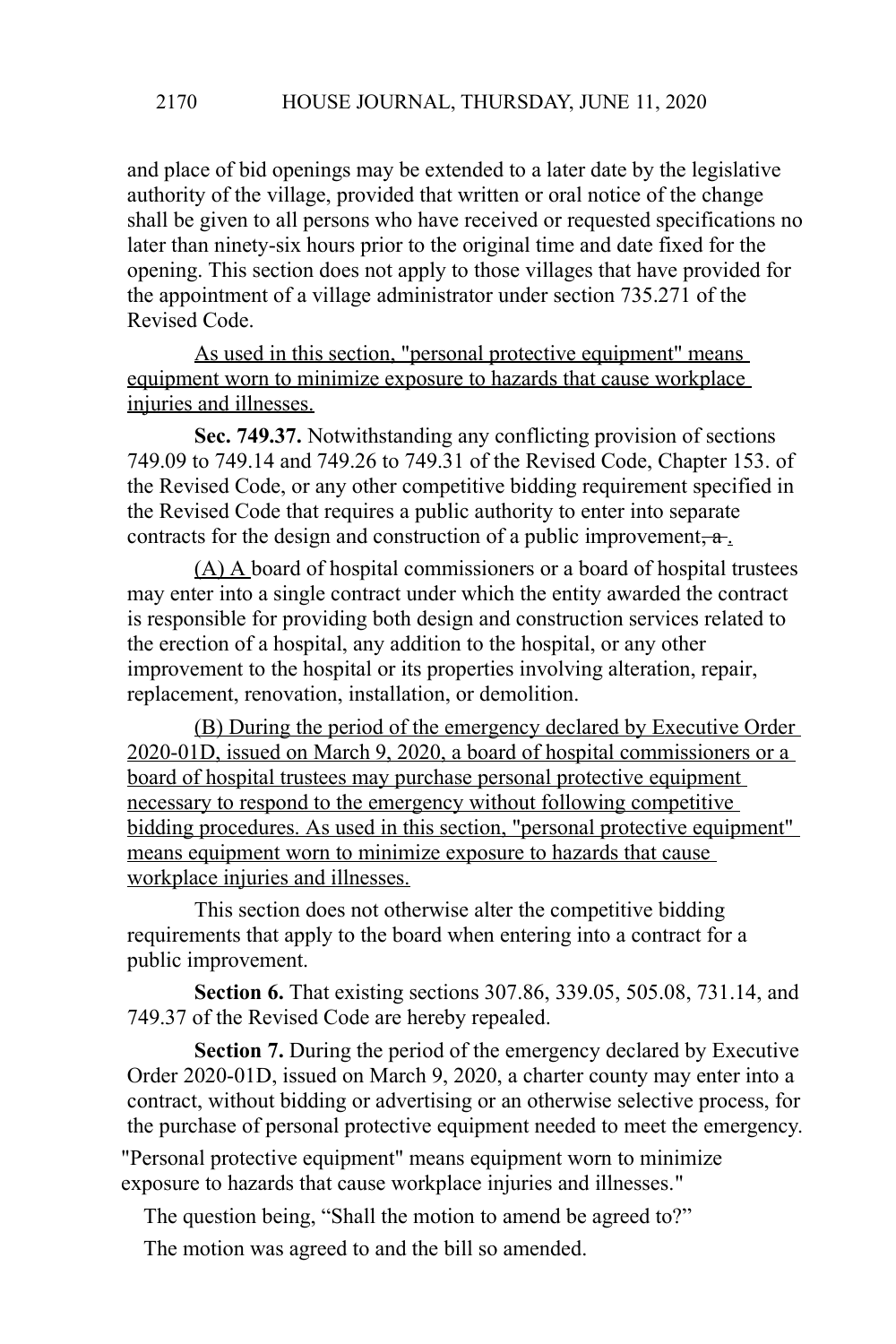The question being, "Shall the bill pass?"

The yeas and nays were taken and resulted – yeas 78, nays 12, as follows:

Those who voted in the affirmative were: Representatives

|                                                       | Abrams       | Antani          | Baldridge    | Blair          |  |  |
|-------------------------------------------------------|--------------|-----------------|--------------|----------------|--|--|
|                                                       | <b>Boggs</b> | <b>Brent</b>    | <b>Brown</b> | Butler         |  |  |
|                                                       | Callender    | Carfagna        | Carruthers   | Cera           |  |  |
|                                                       | Clites       | Crawley         | Cross        | Crossman       |  |  |
|                                                       | Cupp         | Cutrona         | Denson       | Edwards        |  |  |
|                                                       | Fraizer      | Galonski        | Ghanbari     | Ginter         |  |  |
|                                                       | Green        | Greenspan       | Grendell     | Hambley        |  |  |
|                                                       | Hicks-Hudson | Hillyer         | Holmes, A.   | Hoops          |  |  |
|                                                       | Howse        | Ingram          | Jones        | Kelly          |  |  |
|                                                       | Koehler      | Lanese          | Lang         | LaRe           |  |  |
|                                                       | Leland       | Lepore-Hagan    | Lightbody    | Lipps          |  |  |
|                                                       | Liston       | Manchester      | McClain      | Merrin         |  |  |
|                                                       | Miller, J.   | Miranda         | O'Brien      | Oelslager      |  |  |
|                                                       | Patterson    | Perales         | Plummer      | Reineke        |  |  |
|                                                       | Richardson   | Robinson        | Roemer       | Rogers         |  |  |
|                                                       | Russo        | Scherer         | Seitz        | Skindell       |  |  |
|                                                       | Smith, K.    | Smith, T.       | Stein        | Stephens       |  |  |
|                                                       | Stoltzfus    | Strahorn        | Swearingen   | Sweeney        |  |  |
|                                                       | Sykes        | Upchurch        | Weinstein    | West           |  |  |
|                                                       | Wilkin       |                 |              | Householder-78 |  |  |
| Those who voted in the negative were: Representatives |              |                 |              |                |  |  |
|                                                       | Becker       | <b>Brinkman</b> | Dean         | Hood           |  |  |
|                                                       | Jordan       | Keller          | Kick         | Powell         |  |  |
|                                                       | Riedel       | Romanchuk       | Wiggam       | Zeltwanger-12  |  |  |
|                                                       |              |                 |              |                |  |  |

The bill passed.

Representative Swearingen moved to amend the title as follows:

Add the names: "Antani, Crossman, Cupp, Ghanbari, Howse, Roemer, Seitz, West."

The motion was agreed to and the title so amended.

The title as amended was agreed to.

**Sub. H. B. No. 665**-Representatives Jones, Wilkin. Cosponsors: Representatives Smith, T., Baldridge, Stoltzfus.

To amend sections 901.06, 901.71, 901.74, 1711.01, 1711.02, 1711.03, 1711.05, 1711.07, 1711.08, 1711.09, 1711.11, 1711.13, 1711.22, 1711.26, 1711.33, 1711.50, 1711.51, 1711.52, 1711.53, 1711.532, 1711.533, 1711.534, 1711.54, 1711.55, 1711.551, 1711.552, 1711.56, 1711.57, 1711.99, 3749.01, 3769.082, 3769.0811, and 5709.10; to amend, for the purpose of adopting new section numbers as indicated in parentheses, sections 901.06 (1711.06), 1711.50 (993.01), 1711.51 (993.02), 1711.52 (993.03), 1711.53 (993.04), 1711.531 (993.05), 1711.532 (993.041), 1711.533 (993.042), 1711.534 (993.043), 1711.54 (993.06), 1711.55 (993.07), 1711.551 (993.08), 1711.552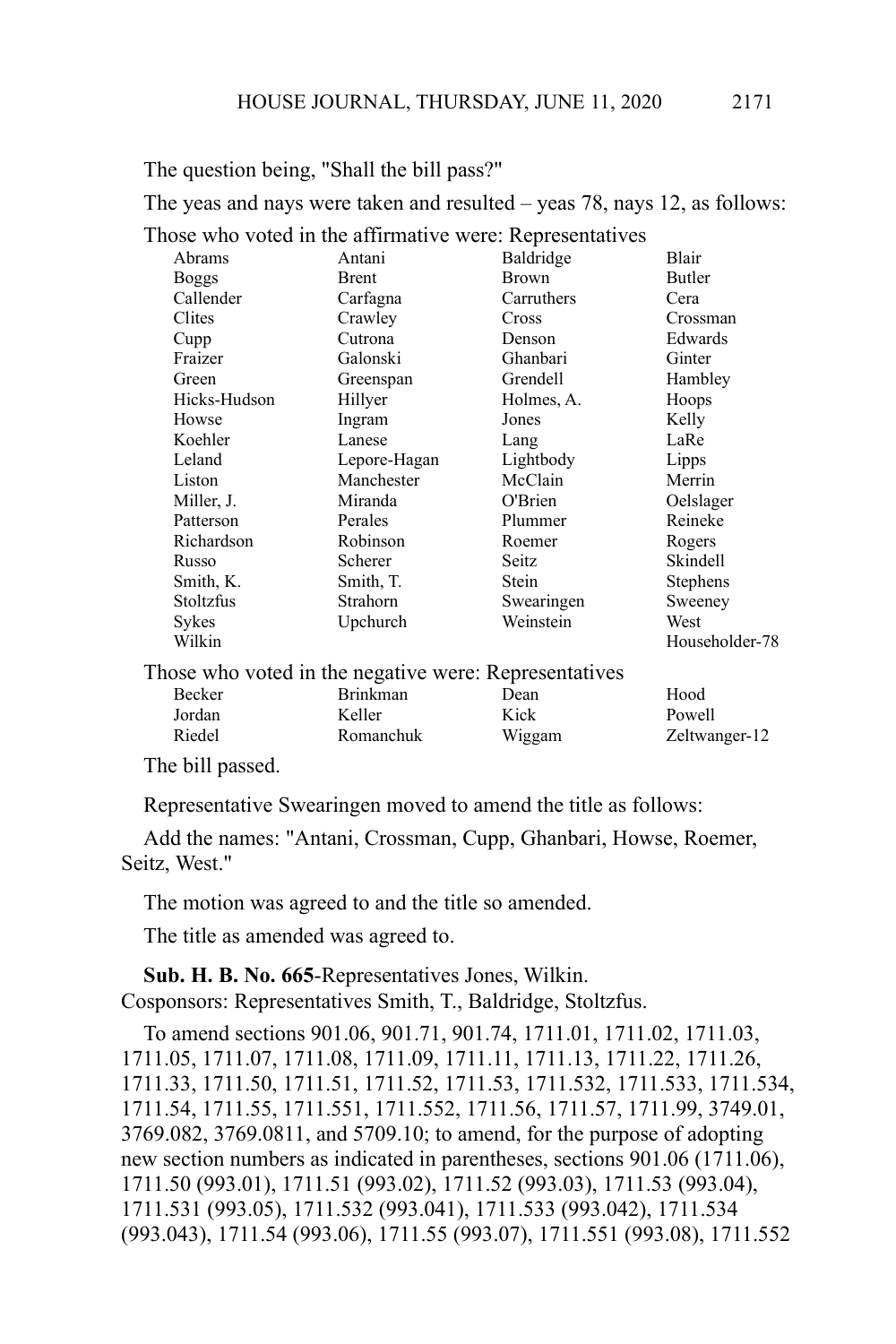(993.071), 1711.56 (993.09), and 1711.57 (993.10); to enact sections 993.99, 1711.071, 1711.091, 3769.086, and 6119.092; and to repeal sections 755.35, 755.36, 755.37, 901.07, and 1711.06 of the Revised Code to modify the laws governing agricultural societies, to recodify the law governing amusement ride safety, and to address funding and other issues related to county and independent agricultural societies and the Ohio Expositions Commission, was taken up for consideration the third time.

The question being, "Shall the bill pass?"

Representative Cutrona moved to amend, amendment 2937, as follows:

In line 1698, after " $(B)$ " insert "or  $(C)$ "

After line 1705, insert:

"(C) Division (A) and (B) of this section does not apply to real property over two hundred fifty acres that is owned by a county agricultural society until one year after the effective date of this section."

The question being, "Shall the motion to amend be agreed to?"

The yeas and nays were taken and resulted – yeas 66, nays 24, as follows:

| Those who voted in the affirmative were: Representatives |  |  |  |  |  |  |  |  |  |  |
|----------------------------------------------------------|--|--|--|--|--|--|--|--|--|--|
|----------------------------------------------------------|--|--|--|--|--|--|--|--|--|--|

| soled in the annihate were, respresentances           |                 |                 |                  |  |  |  |
|-------------------------------------------------------|-----------------|-----------------|------------------|--|--|--|
| Abrams                                                | Antani          | Baldridge       | Becker           |  |  |  |
| Blair                                                 | <b>Brinkman</b> | <b>Brown</b>    | Butler           |  |  |  |
| Callender                                             | Carfagna        | Carruthers      | Cera             |  |  |  |
| Clites                                                | <b>Cross</b>    | Cupp            | Cutrona          |  |  |  |
| Dean                                                  | Edwards         | Fraizer         | Ghanbari         |  |  |  |
| Ginter                                                | Green           | Greenspan       | Grendell         |  |  |  |
| Hambley                                               | Hillyer         | Holmes, A.      | Hood             |  |  |  |
| Hoops                                                 | Jones           | Jordan          | Keller           |  |  |  |
| Kick                                                  | Koehler         | Lanese          | Lang             |  |  |  |
| LaRe                                                  | Lipps           | Manchester      | McClain          |  |  |  |
| Merrin                                                | Miranda         | O'Brien         | Oelslager        |  |  |  |
| Patterson                                             | Perales         | Plummer         | Powell           |  |  |  |
| Reineke                                               | Richardson      | Riedel          | Roemer           |  |  |  |
| Rogers                                                | Romanchuk       | Scherer         | Seitz            |  |  |  |
| Smith, T.                                             | Stein           | <b>Stephens</b> | <b>Stoltzfus</b> |  |  |  |
| Strahorn                                              | Swearingen      | Wiggam          | Wilkin           |  |  |  |
| Zeltwanger                                            |                 |                 | Householder-66   |  |  |  |
| Those who voted in the negative were: Representatives |                 |                 |                  |  |  |  |
| <b>Boggs</b>                                          | <b>Brent</b>    | Crawley         | Crossman         |  |  |  |
| Denson                                                | Galonski        | Hicks-Hudson    | Howse            |  |  |  |
| Ingram                                                | Kelly           | Leland          | Lepore-Hagan     |  |  |  |
| Lightbody                                             | Liston          | Miller, J.      | Robinson         |  |  |  |
| Russo                                                 | Skindell        | Smith, K.       | Sweeney          |  |  |  |
| Sykes                                                 | Upchurch        | Weinstein       | West-24          |  |  |  |

The motion was agreed to and the bill so amended.

The question being, "Shall the bill as amended pass?"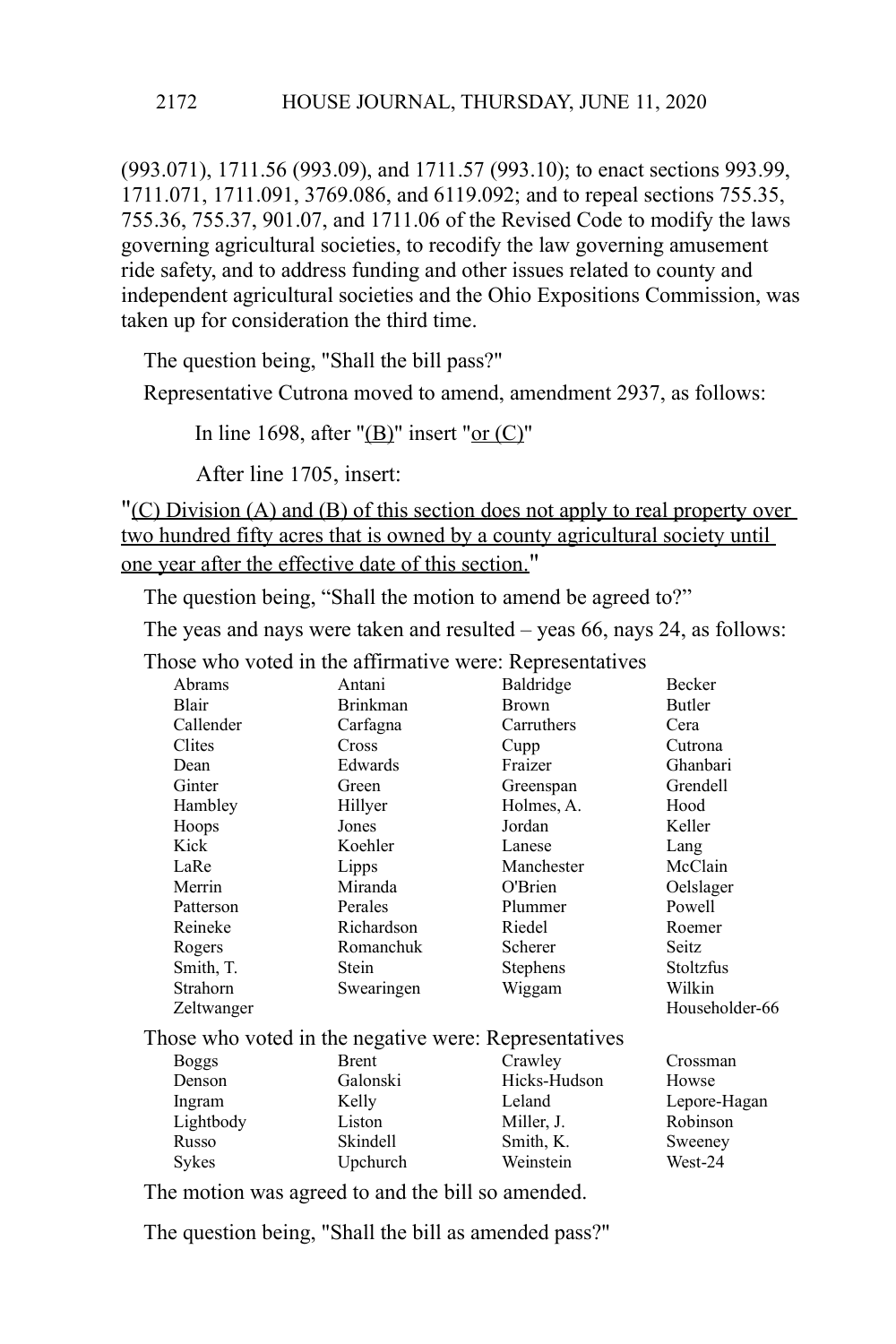Representative Brent moved to amend, amendment 2932, as follows:

In line 17 of the title, after "1711.091" insert ", 1711.36"

In line 37, after "1711.091" insert ", 1711.36"

After line 1433, insert:

"**Sec. 1711.36.** (A) As used in this section, "confederate memorabilia" means memorabilia displaying symbols associated with the confederate states of America, including the confederate battle flag.

(B) No county agricultural society and no independent agricultural society shall allow a vendor to sell, display, possess, or distribute confederate memorabilia on fairgrounds during an annual exhibition."

The question being, "Shall the motion to amend be agreed to?"

On motion of Representative Butler, the House recessed.

The House met pursuant to recess.

## **BILLS FOR THIRD CONSIDERATION**

Representative Butler moved that the motion be laid on the table. The question being, "Shall the motion to amend be laid on the table?" The yeas and nays were taken and resulted – yeas 56, nays 34, as follows:

Those who voted in the affirmative were: Representatives

| Abrams                                                | Baldridge  | Becker       | <b>Brinkman</b> |
|-------------------------------------------------------|------------|--------------|-----------------|
| Butler                                                | Callender  | Carfagna     | Carruthers      |
| Cross                                                 | Cupp       | Cutrona      | Dean            |
| Edwards                                               | Fraizer    | Ghanbari     | Ginter          |
| Green                                                 | Greenspan  | Grendell     | Hambley         |
| Hillyer                                               | Holmes, A. | Hood         | Hoops           |
| Jones                                                 | Jordan     | Keller       | Kick            |
| Koehler                                               | Lanese     | Lang         | LaRe            |
| Lipps                                                 | Manchester | McClain      | Merrin          |
| Oelslager                                             | Perales    | Plummer      | Powell          |
| Reineke                                               | Richardson | Riedel       | Roemer          |
| Romanchuk                                             | Scherer    | Seitz        | Smith, T.       |
| Stein                                                 | Stephens   | Stoltzfus    | Swearingen      |
| Wiggam                                                | Wilkin     | Zeltwanger   | Householder-56  |
| Those who voted in the negative were: Representatives |            |              |                 |
| Antani                                                | Blair      | <b>Boggs</b> | <b>Brent</b>    |
| <b>Brown</b>                                          | Cera       | Clites       | Crawley         |
| Crossman                                              | Denson     | Galonski     | Hicks-Hudson    |
| Howse                                                 | Ingram     | Kelly        | Leland          |
| Lepore-Hagan                                          | Lightbody  | Liston       | Miller, J.      |
| Miranda                                               | O'Brien    | Patterson    | Robinson        |
| Rogers                                                | Russo      | Skindell     | Smith, K.       |
| Strahorn                                              | Sweeney    | <b>Sykes</b> | Upchurch        |
| Weinstein                                             |            |              | West-34         |
|                                                       |            |              |                 |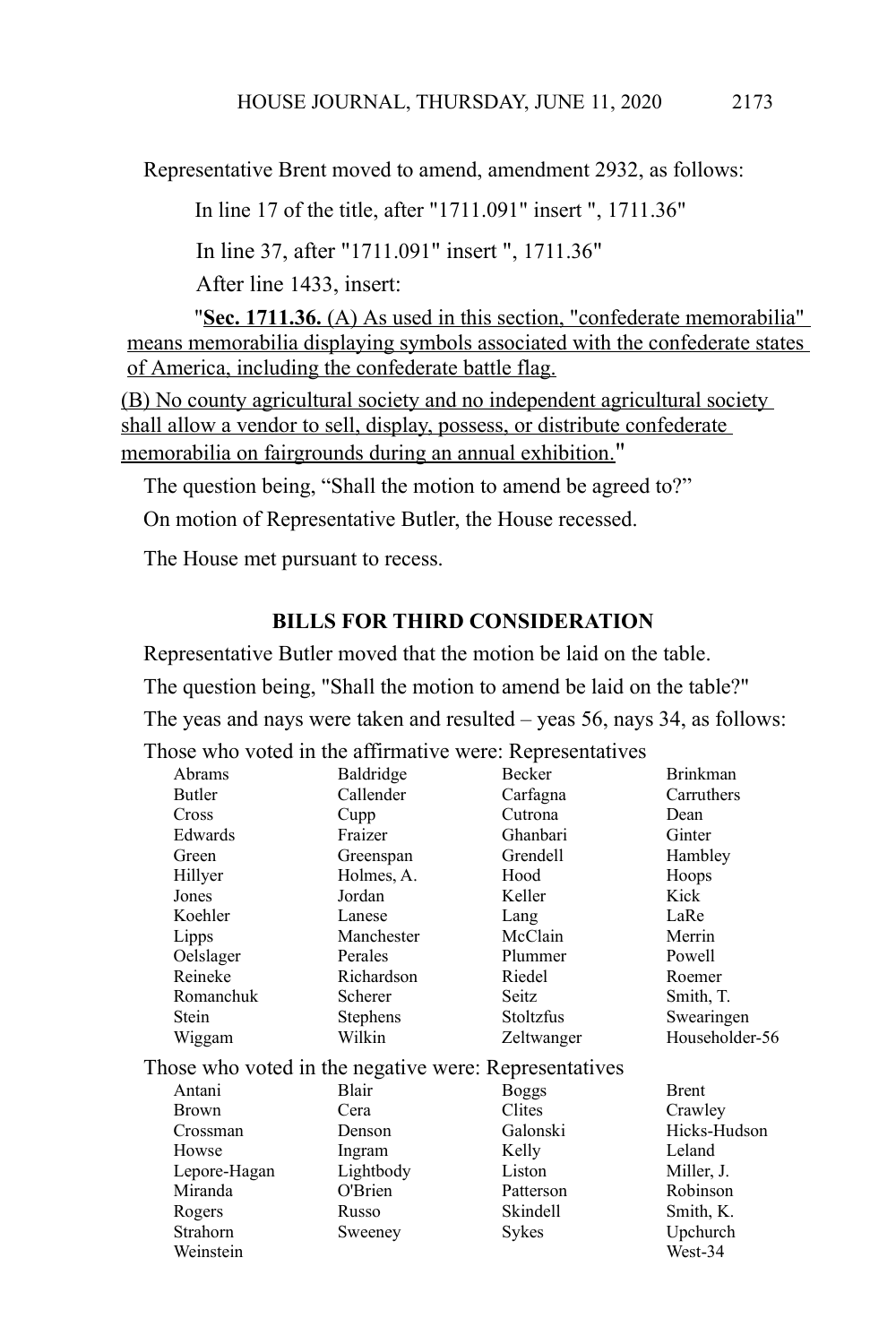The motion to amend was laid on the table.

The question being, "Shall the bill as amended pass?"

Representative Brent moved to amend, amendment 2933, as follows:

In line 17 of the title, after "1711.091" insert ", 1711.36"

In line 37, after "1711.091" insert ", 1711.36"

After line 1433, insert:

" **Sec. 1711.36.** (A) As used in this section, "confederate memorabilia" means memorabilia displaying symbols associated with the confederate states of America, including the confederate battle flag.

(B) No state agency shall disburse funds to a county or independent agricultural society if the society allows a vendor to sell confederate memorabilia on fairgrounds during an annual exhibition."

The question being, "Shall the motion to amend be agreed to?"

Representative Butler moved that the motion be laid on the table.

The question being, "Shall the motion to amend be laid on the table?"

The yeas and nays were taken and resulted – yeas 56, nays 33, as follows:

Those who voted in the affirmative were: Representatives

| THUSE WHO YORG IN the annihilative Were, Representatives |              |                |  |  |  |  |
|----------------------------------------------------------|--------------|----------------|--|--|--|--|
| Antani                                                   | Baldridge    | Becker         |  |  |  |  |
| Butler                                                   | Callender    | Carfagna       |  |  |  |  |
| Cross                                                    | Cupp         | Cutrona        |  |  |  |  |
| Edwards                                                  | Fraizer      | Ghanbari       |  |  |  |  |
| Green                                                    | Greenspan    | Grendell       |  |  |  |  |
| Holmes, A.                                               | Hood         | Hoops          |  |  |  |  |
| Jordan                                                   | Keller       | Kick           |  |  |  |  |
| Lanese                                                   | Lang         | LaRe           |  |  |  |  |
| Manchester                                               | McClain      | Merrin         |  |  |  |  |
| Perales                                                  | Plummer      | Powell         |  |  |  |  |
| Richardson                                               | Riedel       | Roemer         |  |  |  |  |
| Scherer                                                  | Seitz        | Smith, T.      |  |  |  |  |
| Stephens                                                 | Stoltzfus    | Swearingen     |  |  |  |  |
| Wilkin                                                   | Zeltwanger   | Householder-56 |  |  |  |  |
| Those who voted in the negative were: Representatives    |              |                |  |  |  |  |
|                                                          | Brent        | <b>Brown</b>   |  |  |  |  |
| Clites                                                   | Crawley      | Crossman       |  |  |  |  |
| Galonski                                                 | Hicks-Hudson | Howse          |  |  |  |  |
| Kelly                                                    | Leland       | Lepore-Hagan   |  |  |  |  |
| Liston                                                   | Miller, J.   | Miranda        |  |  |  |  |
| Patterson                                                | Robinson     | Rogers         |  |  |  |  |
| Skindell                                                 | Smith, K.    | Strahorn       |  |  |  |  |
|                                                          | <b>Boggs</b> |                |  |  |  |  |

Sweeney Sykes Upchurch Weinstein

West-33

The motion to amend was laid on the table.

The question being, "Shall the bill as amended pass?"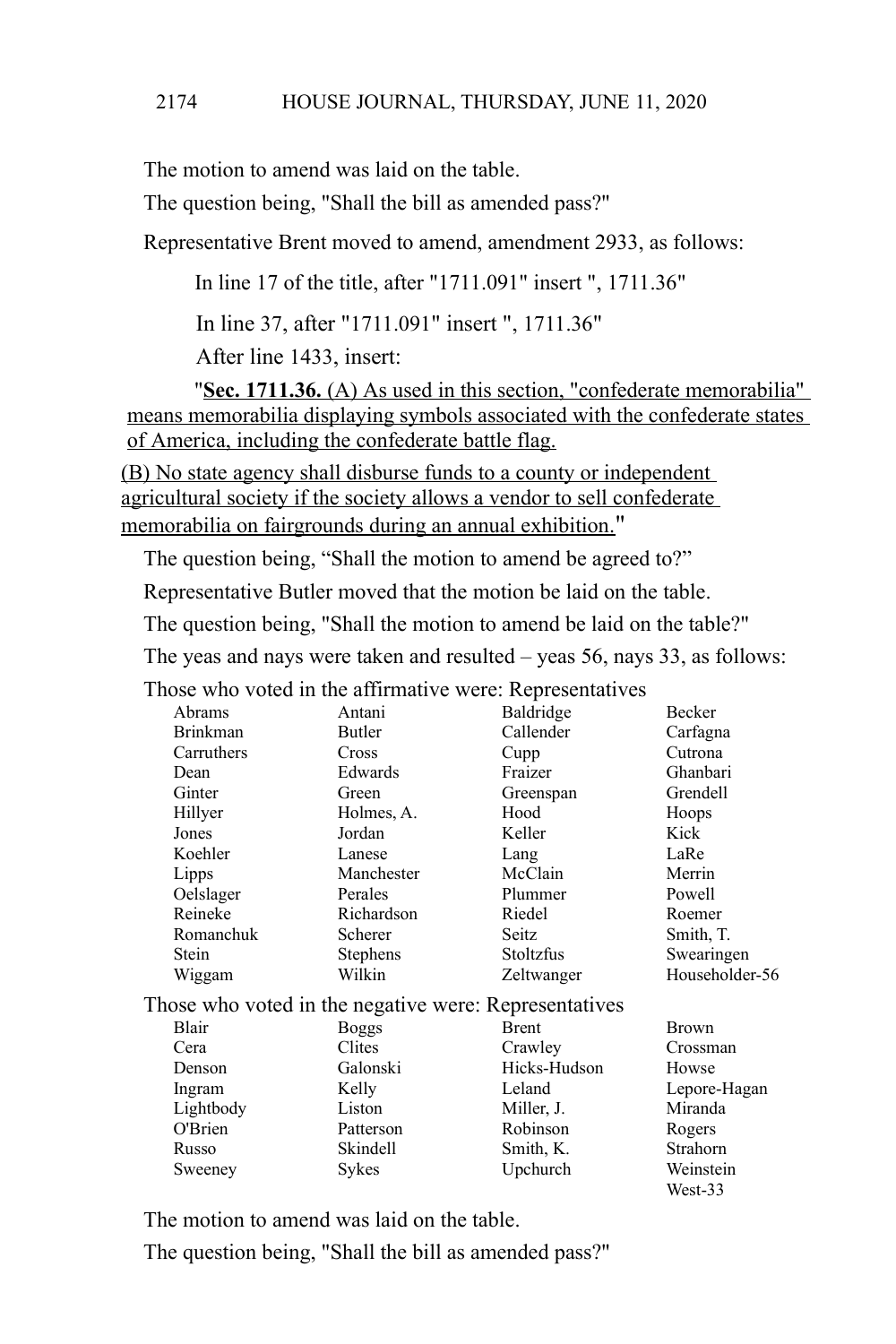The yeas and nays were taken and resulted – yeas 62, nays 26, as follows: Those who voted in the affirmative were: Representatives

|                                                       | Abrams       | Antani       | Baldridge    | Becker          |  |  |
|-------------------------------------------------------|--------------|--------------|--------------|-----------------|--|--|
|                                                       | Blair        | Brinkman     | Butler       | Callender       |  |  |
|                                                       | Carfagna     | Carruthers   | Cera         | Clites          |  |  |
|                                                       | Cross        | Cupp         | Cutrona      | Dean            |  |  |
|                                                       | Edwards      | Fraizer      | Ghanbari     | Ginter          |  |  |
|                                                       | Green        | Greenspan    | Grendell     | Hillyer         |  |  |
|                                                       | Holmes, A.   | Hood         | Hoops        | Jones           |  |  |
|                                                       | Jordan       | Keller       | Kick         | Koehler         |  |  |
|                                                       | Lanese       | Lang         | LaRe         | Lipps           |  |  |
|                                                       | Manchester   | McClain      | Merrin       | Miller, J.      |  |  |
|                                                       | Oelslager    | Patterson    | Perales      | Plummer         |  |  |
|                                                       | Powell       | Reineke      | Richardson   | Riedel          |  |  |
|                                                       | Roemer       | Rogers       | Romanchuk    | Scherer         |  |  |
|                                                       | Seitz        | Smith, T.    | Stein        | <b>Stephens</b> |  |  |
|                                                       | Stoltzfus    | Swearingen   | Wiggam       | Wilkin          |  |  |
|                                                       | Zeltwanger   |              |              | Householder-62  |  |  |
| Those who voted in the negative were: Representatives |              |              |              |                 |  |  |
|                                                       | <b>Boggs</b> | <b>Brent</b> | <b>Brown</b> | Crawley         |  |  |
|                                                       | Crossman     | Denson       | Galonski     | Hicks-Hudson    |  |  |
|                                                       | Howse        | Ingram       | Kelly        | Leland          |  |  |
|                                                       | Lepore-Hagan | Lightbody    | Liston       | O'Brien         |  |  |
|                                                       | Robinson     | Russo        | Skindell     | Smith, K.       |  |  |
|                                                       | Strahorn     | Sweeney      | Sykes        | Upchurch        |  |  |
|                                                       | Weinstein    |              |              | West-26         |  |  |
|                                                       |              |              |              |                 |  |  |

The bill passed.

Representative Jones moved to amend the title as follows:

Add the names: "Clites, Cutrona, Edwards, Ghanbari, Lipps, McClain, Stephens, Swearingen, Wiggam."

The motion was agreed to and the title so amended.

The title as amended was agreed to.

**H. B. No. 539**-Representatives Ghanbari, Blair.

Cosponsors: Representatives Abrams, Becker, Carfagna, Cross, Crossman, Galonski, Hambley, Kick, LaRe, O'Brien, Plummer, Riedel, Swearingen, Rogers, Smith, T.

To amend sections 2935.03 and 4513.39 of the Revised Code to permit a township police officer who serves a population between 5,000 and 50,000 to enforce specified traffic offenses on certain interstate highways if authorized by that township's board of trustees, was taken up for consideration the third time.

The question being, "Shall the bill pass?"

Representative Butler moved that **H. B. No. 539**-Representatives Ghanbari, Blair, be rereferred to the committee on Criminal Justice.